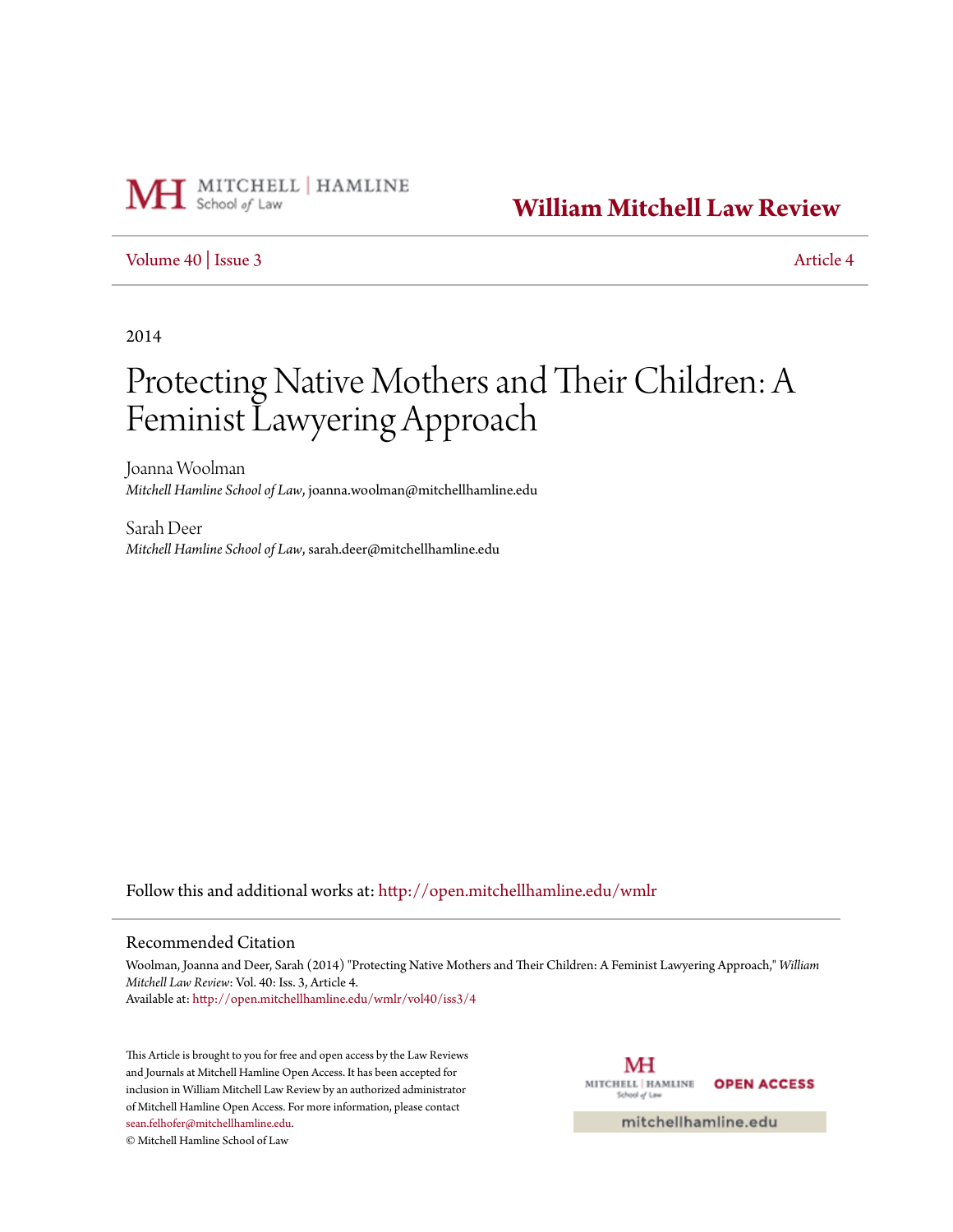# **PROTECTING NATIVE MOTHERS AND THEIR CHILDREN: A FEMINIST LAWYERING APPROACH**

Joanna Woolman<sup>†</sup> and Sarah Deer<sup>††</sup>

| L                     |                                                              |  |
|-----------------------|--------------------------------------------------------------|--|
| H.                    | <b>BACKGROUND: NATIVE AMERICAN EXPERIENCES WITH</b>          |  |
|                       |                                                              |  |
|                       | $A_{\cdot}$                                                  |  |
|                       | $\mathbf{B}$ .                                               |  |
|                       | 1. Missionary Belief Systems About the Cultural              |  |
|                       | Inferiority of Native Women's Mothering Skills 950           |  |
|                       | 2. Native Mothers and the Early American Child               |  |
|                       |                                                              |  |
|                       |                                                              |  |
|                       | The Legacy of Child Removal and Native Mothers 957<br>C.     |  |
| HL.                   |                                                              |  |
|                       | A.                                                           |  |
|                       | $\mathbf{B}$                                                 |  |
| $\mathbf{IV}_{\cdot}$ | FEMINIST LAWYERING THEORIES AND PRACTICE  970                |  |
|                       | Feminist Legal Theories of Equality and Difference 971<br>A. |  |
|                       | <i>B</i> .                                                   |  |
|                       |                                                              |  |
|                       | 2.                                                           |  |
|                       |                                                              |  |
|                       |                                                              |  |
|                       |                                                              |  |
|                       |                                                              |  |
|                       |                                                              |  |

1

† Resident Adjunct Professor, William Mitchell College of Law. JD, University of San Francisco, 2004. Thank you to the Deegan family and to the many clients, students, and colleagues who have supported and inspired me.

†† Associate Professor, William Mitchell College of Law. JD, University of Kansas, 1999. Thank you to research assistant Rachel Vesely. Thank you to Dana Deegan and her family. You inspire me every day.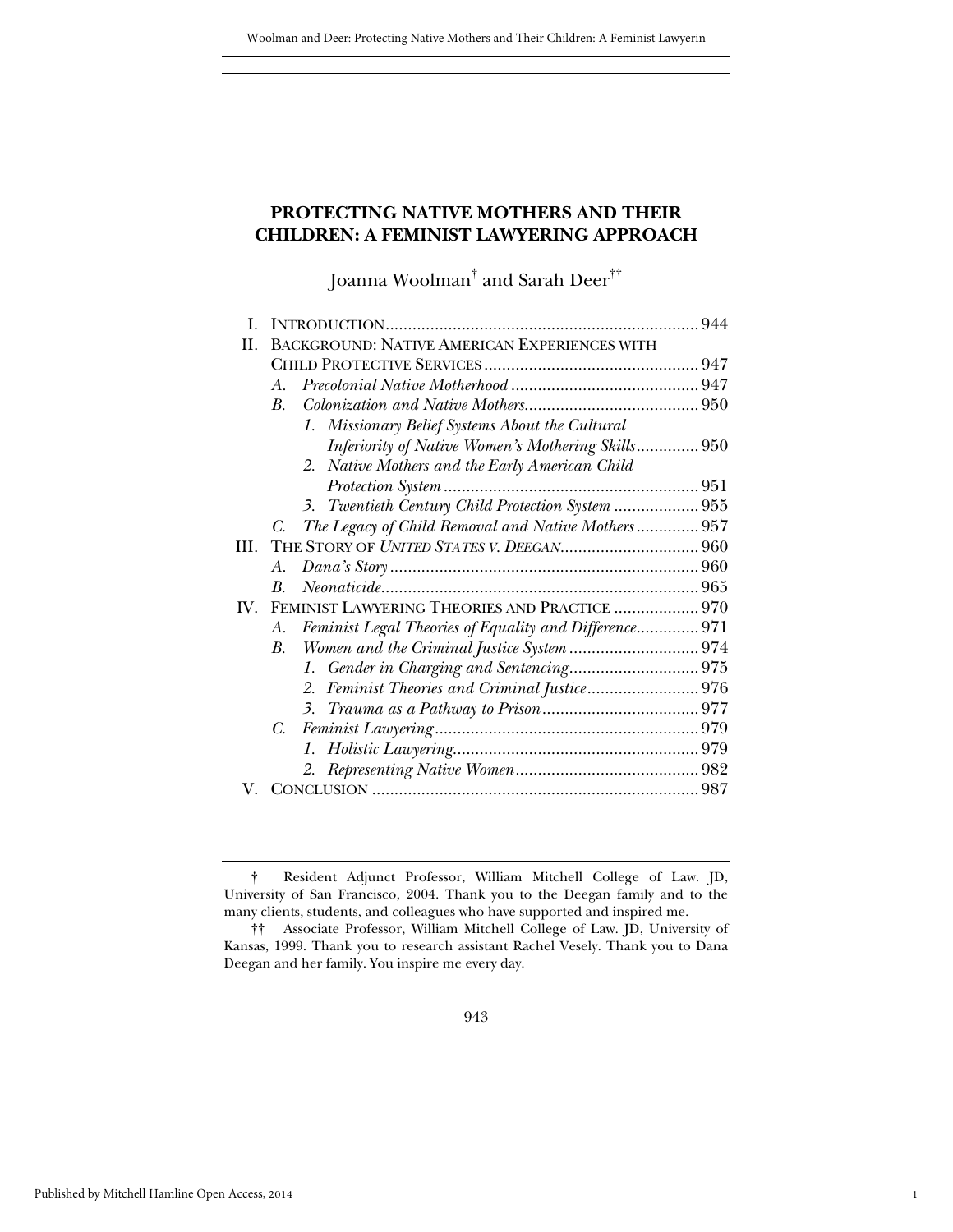#### I. INTRODUCTION

A mother killing her child is a shocking event.<sup>1</sup> In the United States, our child protection system seeks to prevent this type of horror, along with countless other acts that harm children. Despite having a system designed to protect children from harm, hundreds of children are killed by their mothers each year.<sup>2</sup> Each death represents a failure of our systems and communities, and individuals within both, to protect children. The typical response to filicide tends to focus on the actions of the individual mother rather than the failures of the system. Our current criminal justice system often deals with these cases and mothers harshly, not taking into account the unique, gendered circumstances that lead a mother to this desperate act. Society is quick to place blame on the archetype of a selfish, unfeeling mother who kills a child because she feels inconvenienced by motherhood.<sup>3</sup> Neonaticide, a subcategory of filicide, is particularly fraught with extremely negative life circumstances, including mental illness, substance abuse, and trauma.<sup>4</sup> These circumstances, in many cases, could be recognized and remedied with the right intervention. We believe that holistic, feminist legal representation could achieve this intervention in some cases, possibly preventing the extreme, tragic outcome of the death of a child.

Feminist legal theories originated out of a desire to promote "equality" within our traditional legal systems by penalizing sex discrimination. However, "equality" is a relative term, and feminist scholarship has been justifiably critiqued for its narrow and privileged view of women's issues. Sex discrimination litigation, for example, offers very little help to women who are trapped, traumatized, and isolated—factors that can lead to the death of a

 <sup>1.</sup> MARGARET G. SPINELLI, INFANTICIDE: PSYCHOSOCIAL AND LEGAL PERSPECTIVES ON MOTHERS WHO KILL, at xv (1st ed. 2003) (describing maternal infanticide as a subject "both compelling and repulsive").

 <sup>2.</sup> Natalie K. Isser & Lita Linzer Schwartz, *Engendered Homicide*, 36 J. PSYCHIATRY & L. 577, 585–86 (2008).

<sup>3</sup>*. See generally* Jayne Huckerby, *Women Who Kill Their Children: Case Study and Conclusions Concerning the Differences in the Fall from Maternal Grace by Khoua Her and Andrea Yates*, 10 DUKE J. GENDER L. & POL'Y 149 (2003) (exploring "the roles of race and culture, class, marital status, and biology in the media's treatment of two infanticidal women").

 <sup>4.</sup> Steven E. Pitt & Erin M. Bale, *Neonaticide, Infanticide, and Filicide: A Review of the Literature*, 23 BULL. AM. ACAD. PSYCHIATRY L. 375, 375–76 (1995).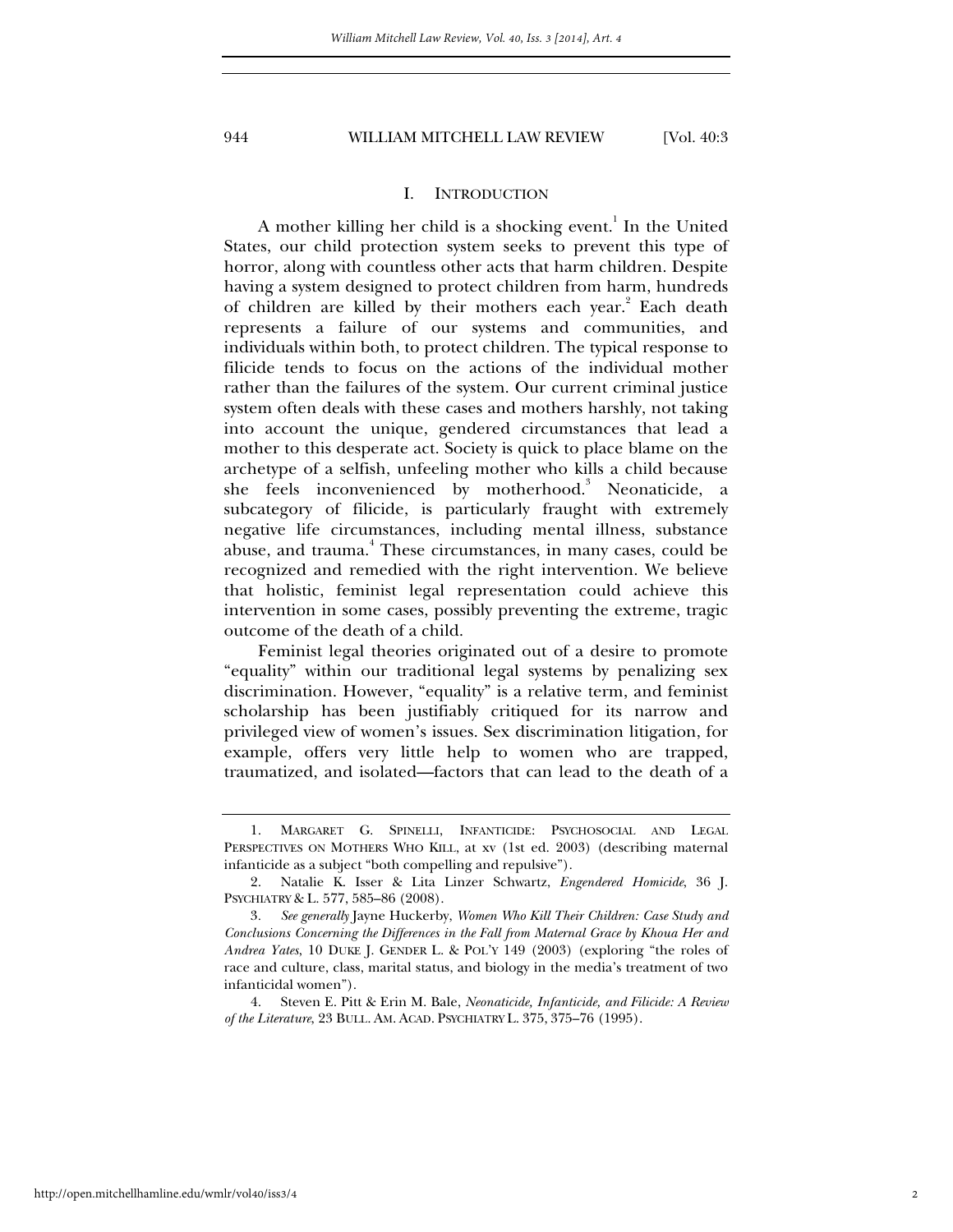child at the hands of a mother. Some feminist theories provide contextual and biological frameworks for understanding mothers who kill through a gendered lens. Within these cultural theories of difference, however, mental health, domestic violence, and poverty are not adequately addressed at either the charging or sentencing stages when mothers are charged with killing their children. In the particular instance of neonaticide (committed almost exclusively by women), a feminist inquiry must include consideration of domestic violence, poverty, and trauma. Context is critically important in considering the causes of infanticide: "The crime . . . is committed by mothers who cannot parent their child under the circumstances dictated by their *unique position in place and time*."<sup>5</sup>

More importantly, the trauma that women experience prior to killing their children has usually been ongoing for years without appropriate intervention from attorneys or the child protection system. Why do these women end up in a situation where they make the fateful choice to kill or abandon their children? Are these deaths preventable? Are these women "bad mothers"? What role should lawyers play in attempting to prevent these deaths?

In this paper, we attempt to answer these questions by considering the unique vantage point of Native women and mothers.<sup>6</sup> We decided to focus on Native women and their children for three reasons. First, the perspectives and stories of Native women have historically been invisible from analytical critiques of the child protection system. We consider the experiences of Native women for their intrinsic value and truth. Their stories have not been sufficiently told. Second, some of today's Native children and their families experience harmful indicators for child poverty, child abuse, and child health in the United States. Third, the child protection system removes children from Native homes at rates much higher than other groups.<sup>7</sup> Thus, an exploration of the experiences of Native women allows a magnification of the

 <sup>5.</sup> CHERYL L. MEYER & MICHELLE OBERMAN, MOTHERS WHO KILL THEIR CHILDREN: UNDERSTANDING THE ACTS OF MOMS FROM SUSAN SMITH TO THE "PROM MOM" 2 (2001) (emphasis added).

 <sup>6.</sup> For the purposes of this article, we use "Native" and "tribal" interchangeably to refer to indigenous people from the United States—also known as American Indian or Native American. In Canada, the Native population is also labeled "First Nation" or "Aboriginal." We rely on some Canadian sources because of parallel socio-legal history.

 <sup>7.</sup> *See infra* Part II.B.3.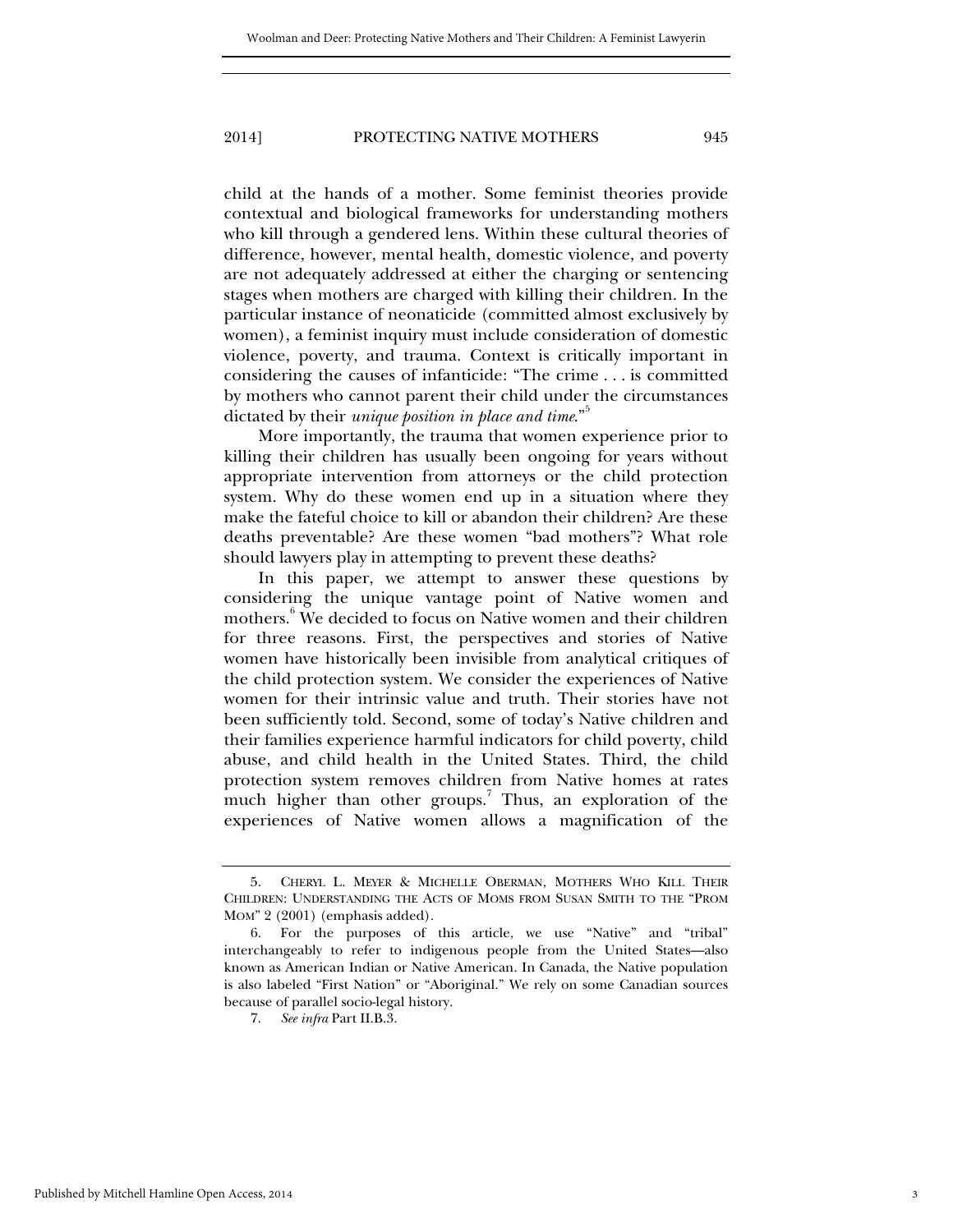weaknesses and failures of the American legal system, particularly how oppression and discrimination shape individual experiences.<sup>8</sup> What we learn from the perspective of a Native mother can illustrate the methodology we should use to identify weaknesses and failures of the contemporary legal system. In addition, considering the distinct experiences of Native women requires us to take a hard look at the racist origins of the American child protection system, and how that racism and oppression continues to play a role in today's current system.

One avenue for critiquing current interventions for Native families comes from feminist legal theory, particularly when considering the gendered aspects of child protection. Feminist scholars have established methodology and practice principles that have seen improvements in the lives of women. However, we believe that feminist legal theory has not done enough to fully account for the factors that can lead women to desperate acts like neonaticide. Feminist legal theory has also not focused enough on the importance of representing women who have harmed or killed their children. Moreover, there is very little literature that considers how feminist legal theory intersects with the lives of Native women. Thus, this article offers another intervention that considers the role of feminist theory as applied to the lives of Native women and children. This article is ultimately designed to consider the advantages and disadvantages of applying feminist legal theory and practice to the lives of Native mothers in crisis.<sup>9</sup> We begin in Part II by exploring the complex and tragic history of child protection and Native women, providing historical context for our analysis. In Part III, we consider the story of Dana Deegan, a Native woman who was convicted for the death of her newborn son on the Fort Berthold Indian Reservation in 2008. Ms. Deegan's story is a tragic account of a Native mother in crisis. It also provides an explicit example of how the child protection and legal systems failed to

 <sup>8.</sup> Adrien Katherine Wing explains, "[E]xisting legal paradigms under U.S., foreign, and international law have permitted women of color to fall through the cracks—becoming literally and figuratively voiceless and invisible." GLOBAL CRITICAL RACE FEMINISM: AN INTERNATIONAL READER 2 (Adrien Katherine Wing ed., 2000).

 <sup>9.</sup> By "mothers in crisis," we mean to include a variety of scenarios in which a mother may be unable to protect her children from harm and/or removal. Such scenarios include poverty, mental illness, trauma, isolation, and violence. See *infra*  Part II for more descriptions.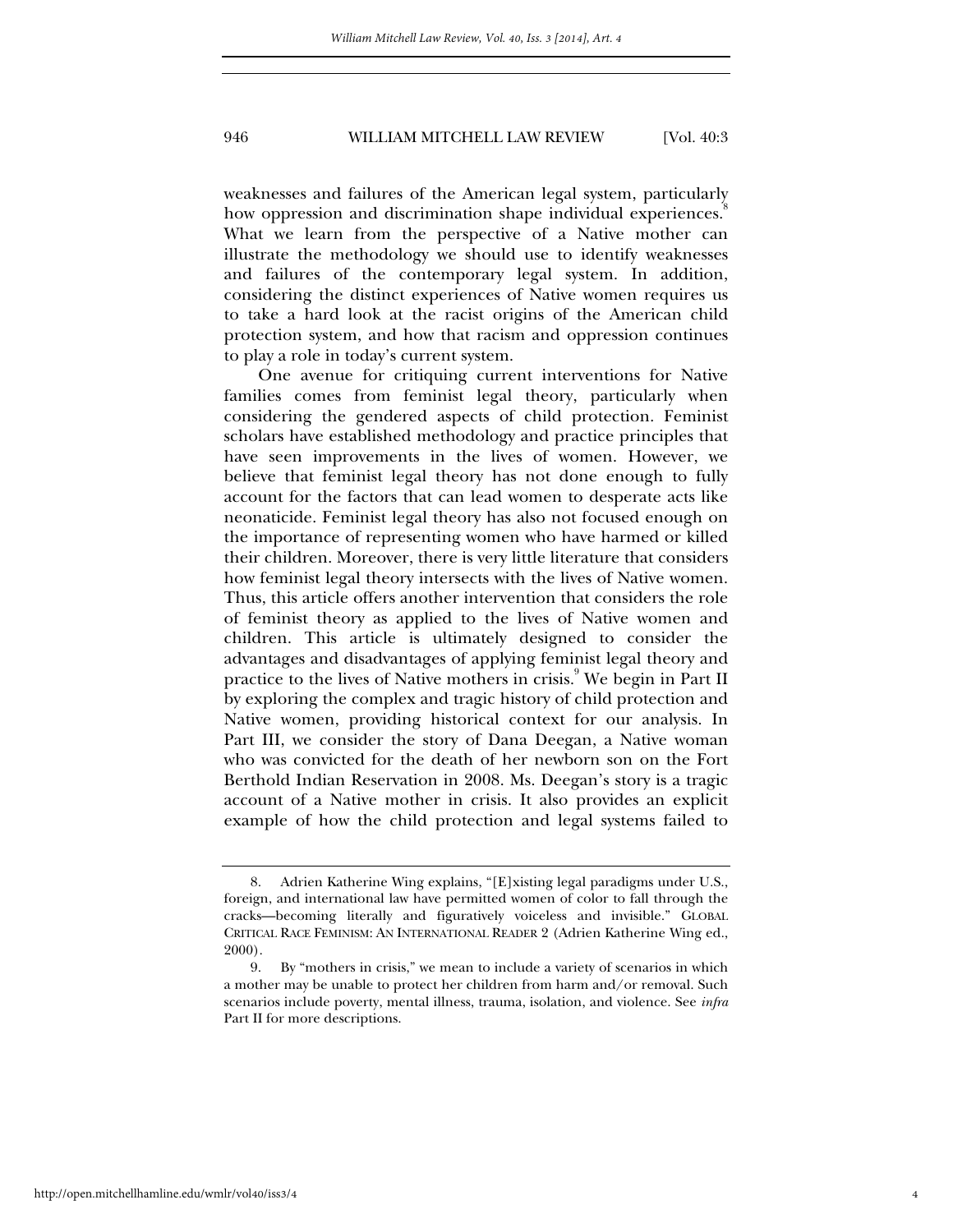provide protection and justice for a Native woman. In Part IV, we offer an analysis of potential legal responses to Native women in crisis, using feminist lawyering practices and holistic legal services. We conclude by examining and critiquing existing feminist theory as applied to Native mothers, and we offer potential frameworks that can address our perceived weaknesses with a traditional feminist theoretical approach.

## II. BACKGROUND: NATIVE AMERICAN EXPERIENCES WITH CHILD PROTECTIVE SERVICES

In this section, we explore the intersection of the child protection system and the lives of Native women and their children in the United States. In short, traditional American child protective services (CPS) have historically been the cause of great harm to Native women and their families. Historical trauma, which emanates from the forced application of patriarchal colonial systems, has resulted in a system in which Native women are often trapped in desperate circumstances.<sup>10</sup>

Risk factors for mothers and children (domestic violence, addiction, poverty, and isolation) are significantly elevated in tribal communities. Before we can consider how feminist interventions may offer solutions for protecting Native women and their families, it is important to understand the historical and contemporary context for Native mothers in crisis. We begin with a historical perspective, considering traditional tribal conceptions of mothering and parenthood. We then consider how colonizing laws and policies of the United States and its predecessors have weakened traditional tribal systems of kinship and protection.

#### *A. Precolonial Native Motherhood*

Understanding the roots of Native motherhood requires a consideration of traditional gender roles. One of the biggest challenges in writing about Native women is the tendency to overgeneralize and over-romanticize precolonial gender roles. It would be a mistake to say that *all* tribal nations in North America were

 <sup>10.</sup> *See* Elizabeth Cook-Lynn, *The Big Pipe Case*, *in* WHY I CAN'T READ WALLACE STEGNER AND OTHER ESSAYS: A TRIBAL VOICE 110, 110–11 (1996) (telling the story of a Native teenager who was charged with a felony for breastfeeding her daughter under the influence of alcohol).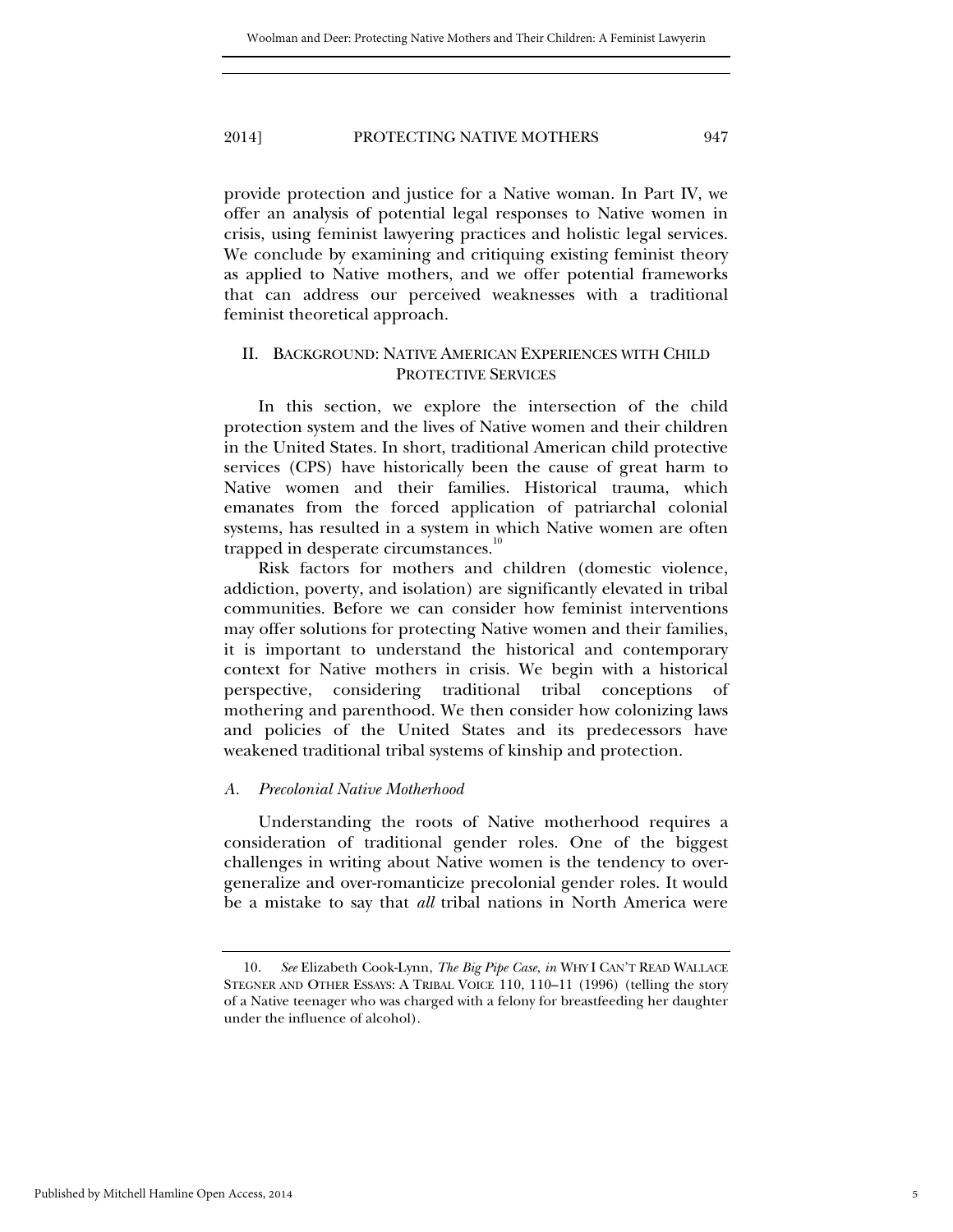strictly matriarchal, matrilineal, or egalitarian.<sup>11</sup> However, when compared with typical European gendered relations, it can be argued that most Native women generally exercised more power than their European counterparts, including political and spiritual authority.<sup>12</sup> Moreover, many Native cultures traditionally honored the role of Native women in making their own decisions about marriage, sexual partners, and pregnancy.<sup>13</sup> Pregnant women had access to community support, including medicinal interventions for health challenges. $^{14}$  Generally, pregnancy and childbirth were considered to be normal, natural life events.<sup>15</sup>

The legal status of children is also an important cultural component that is under-addressed. Children establish the foundation of a tribal community. In Lakota, for example, the word for children translates into "sacred being."16 Martin Brokenleg explains:

If one were to say "You are acting like a child" in any European language, this would be interpreted as an insult. In my Lakota tongue, this phrase would be "You

 <sup>11.</sup> *See, e.g.*, Emma LaRocque, *The Colonization of a Native Woman Scholar*, *in* WOMEN OF THE FIRST NATIONS: POWER, WISDOM, AND STRENGTH 11, 14 (Christine Miller & Patricia Chuchryk eds., 1996) ("[W]e cannot assume that all Aboriginal traditions universally respected and honoured women.").

 <sup>12.</sup> *See, e.g.*, Carrie A. Martell & Sarah Deer, *Heeding the Voice of Native Women: Toward an Ethic of Decolonization*, 81 N.D. L. REV. 807, 814 (2005) (finding that women in egalitarian societies had more control over their relationships); Andrea Smith, *Native American Feminism, Sovereignty and Social Change*, *in* MAKING SPACE FOR INDIGENOUS FEMINISM 93, 102 (Joyce Green ed., 2007) (providing that Native women served as "spiritual, political, and military leaders"); Katherine M. Weist, *Beasts of Burden and Menial Slaves: Nineteenth Century Observations of Northern Plains Indian Women*, *in* THE HIDDEN HALF: STUDIES OF PLAINS INDIAN WOMEN 29, 41–45 (Patricia Albers & Beatrice Medicine eds., 1983) (summarizing and comparing the amount of economic control women of different tribes had).

 <sup>13.</sup> *See, e.g.*, Mona Etienne & Eleanor Leacock, *Introduction* to WOMEN AND COLONIZATION: ANTHROPOLOGICAL PERSPECTIVES 1, 13 (Mona Etienne & Eleanor Leacock eds., 1980).

 <sup>14.</sup> *See* CAROLYN NIETHAMMER, DAUGHTERS OF THE EARTH: THE LIVES AND LEGENDS OF AMERICAN INDIAN WOMEN 1–6 (1977) (outlining the various community support).

 <sup>15.</sup> Claudia R. Long & Mary Ann Curry, *Living in Two Worlds: Native American Women and Prenatal Care*, 19 HEALTH CARE WOMEN INT. 205, 206 (1998).

 <sup>16.</sup> Martin Brokenleg, *Native Wisdom on Belonging*, *in* 7 RECLAIMING CHILDREN & YOUTH 130, 130 (1998).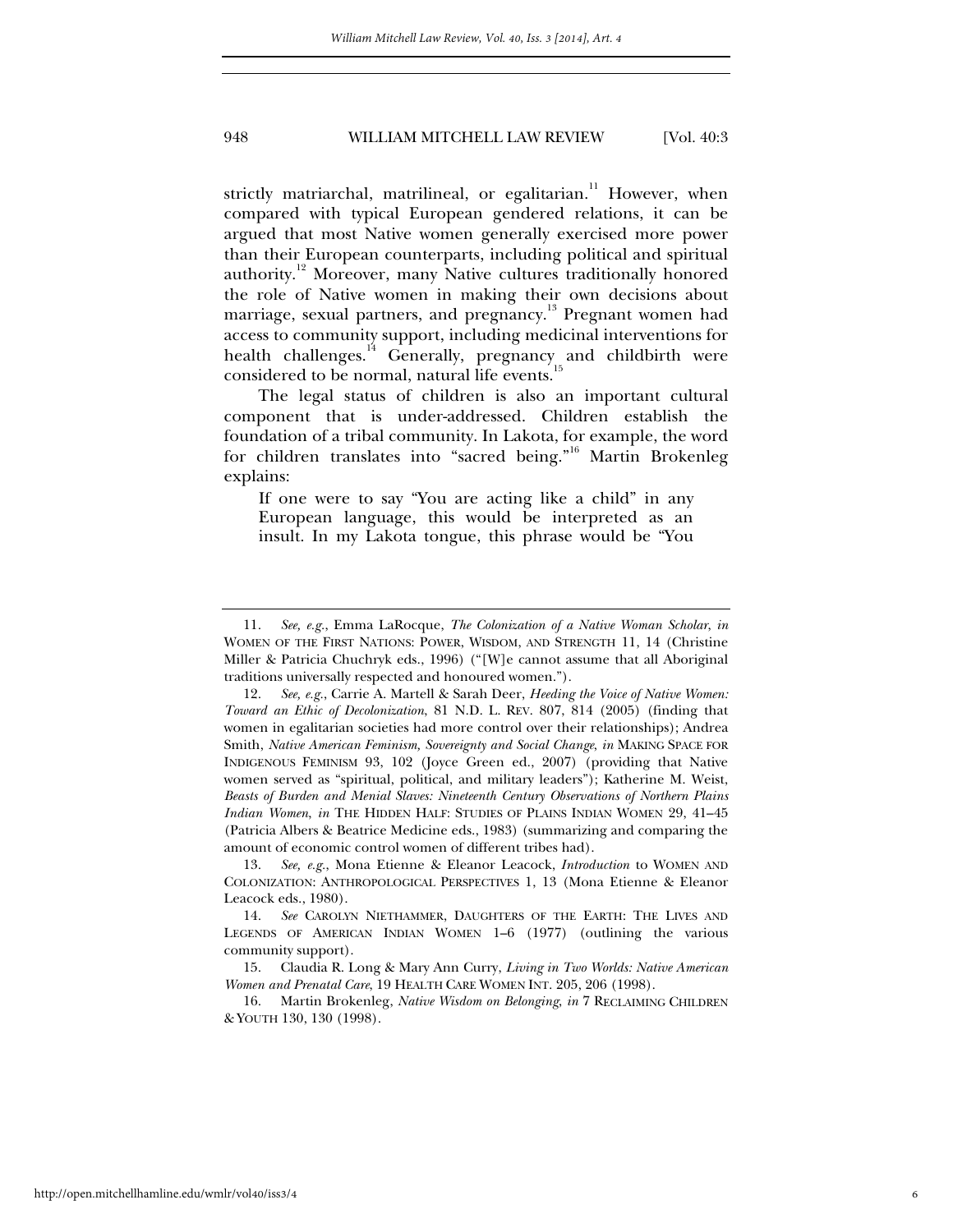are acting like a sacred being," which is certainly not a put-down.

In terms of motherhood, there is evidence to conclude that Native women have always had highly valued relationships with their children, while the nuclear family values of twentieth century white America were most certainly absent. Native cultures typically have very complicated, intricate systems of kinship. The Anglo-American distinction between "immediate" and "extended" family simply did not exist.<sup>18</sup> Biological and marital relationships have traditionally been interwoven throughout the community, such that any particular tribal citizen has literally hundreds of "immediate" family members.<sup>19</sup> Traditionally, children in tribal communities often had multiple "mothers," given that a child's aunts and other female relatives would also carry the term "mother."<sup>20</sup> In addition, biological parents were not always the primary caregivers or teachers of their children. In some cultures, first-time parents would relinquish the day-to-day rearing of their first child to grandparents. Only after observation of parenting skills from this vantage point would biological parents be equipped with the skills needed to properly care for a child. In some cultures, primary discipline for children was delegated to aunts or uncles.<sup>21</sup>

Responsibility for raising children belonged to the larger community. $22$  There was no need for a "child welfare system"

 <sup>17.</sup> *Id.*

 <sup>18.</sup> In 1883 Sarah Winnemucca Hopkins, a Paiute woman, explained, "Our tenth cousin is as near to us as our first cousin." SARAH WINNEMUCCA HOPKINS, LIFE AMONG THE PIUTES: THEIR WRONGS AND CLAIMS 45 (1883).

 <sup>19.</sup> MARK ST. PIERRE & TILDA LONG SOLDIER, WALKING IN THE SACRED MANNER 64–65 (1995).

 <sup>20.</sup> *See* Brokenleg, *supra* note 16, at 130; Charles Horejsi et al., *Reactions by Native American Parents to Child Protection Agencies: Cultural and Community Factors*, 71 CHILD WELFARE 329, 338 (1992).

 <sup>21.</sup> Of Plains Indian culture, St. Pierre and Long Soldier write, "It was generally accepted that the mother's sisters would discipline and teach their sisters' children; their mother's brothers performed the same role for boys." ST. PIERRE & LONG SOLDIER, *supra* note 19, at 63. Lakota elder Lucy Swan articulated the wisdom of this practice: "[P]arents sometimes are short with their own children. The aunts and uncles could teach the children without getting upset, and that left the relationship with their mother and father a good and loving one." *Id.*

 <sup>22.</sup> Sarah Winnemucca Hopkins (Paiute) wrote, "The young [Paiute] mothers often get together and exchange their experiences about the attentions of their husbands; and inquire of each other if the fathers did their duty to the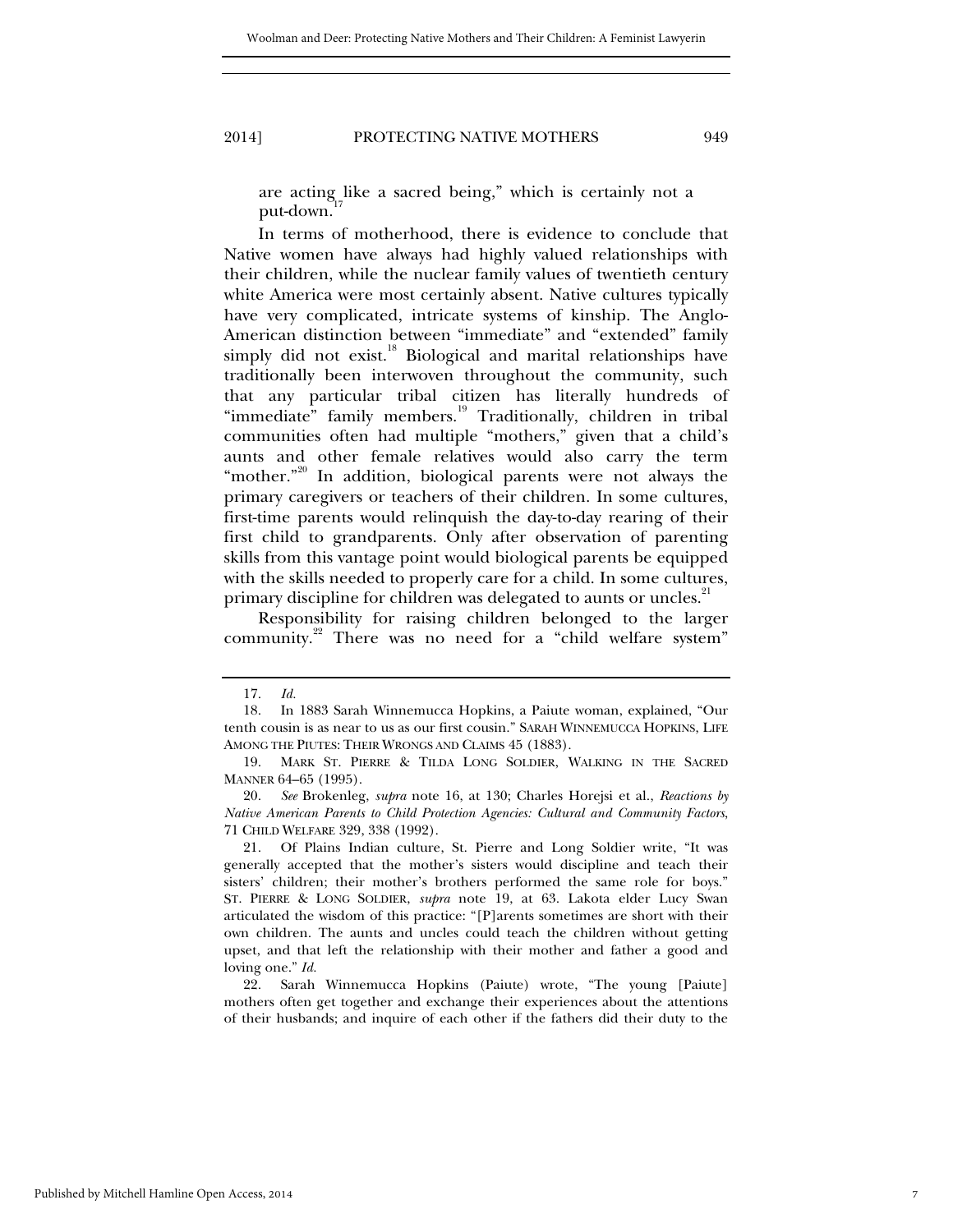because the kinship relationships of a child would ensure that there would be supervision, care, and nurture from members of the child's extended family.<sup>23</sup> If a parent were unable to provide care, another relative would assume this role immediately and transparently. $24$  These systems of kinship and responsibilities negated the need for any unrelated third-party intervention into the life of a child.

#### *B. Colonization and Native Mothers*

Colonial encounter has threatened Native motherhood<sup>25</sup> in at least three different ways as explored below. Ultimately, the imposition of Euro-American parenting standards was the foundation for the erosion of traditional parenting structures in many tribal communities. Isolation and shame have replaced the cultural parenting norms, which included extensive kinship networks and child-rearing responsibilities. Native families have been targets of social workers for over a century—and, by extension, the child protection system—and the results have been devastating.

## *1. Missionary Belief Systems About the Cultural Inferiority of Native Women's Mothering Skills*

European and American missionaries historically approached Native people and cultures as primitive—even subhuman.<sup>26</sup> In particular, the positive parenting practices that served as the foundation for Native kinship systems were often deemed to be inadequate, irrational, and even immoral in the eyes of foreign officials. Conversion to Christianity was often accompanied by an

children, and were careful of their wives' health." HOPKINS, *supra* note 18, at 50; *see also* WALTER LITTLEMOON, THEY CALLED ME UNCIVILIZED: THE MEMOIR OF AN EVERYDAY LAKOTA MAN FROM WOUNDED KNEE 4 ("[T]he whole tribe protected [children]  $\dots$  Everyone watched over them.").

 <sup>23.</sup> Horejsi et al., *supra* note 20, at 335.

 <sup>24.</sup> *See* ST. PIERRE & LONG SOLDIER, *supra* note 19, at 65.

 <sup>25.</sup> By "motherhood" we refer to the constellation of cultural norms and practices that governs the relationship between women and children. These relationships include legal, moral, spiritual, and practical obligations.

 <sup>26.</sup> *See, e.g.*, Myra Rutherdale, *Revisiting Colonization Through Gender: Anglican Missionary Women in the Pacific Northwest and the Arctic, 1860–1945*, 104 BRIT. COLUMBIAN STUD. Q. 3, 5 (1994) (explaining that in a missionary's eyes, "natives were often reduced to the status of animals").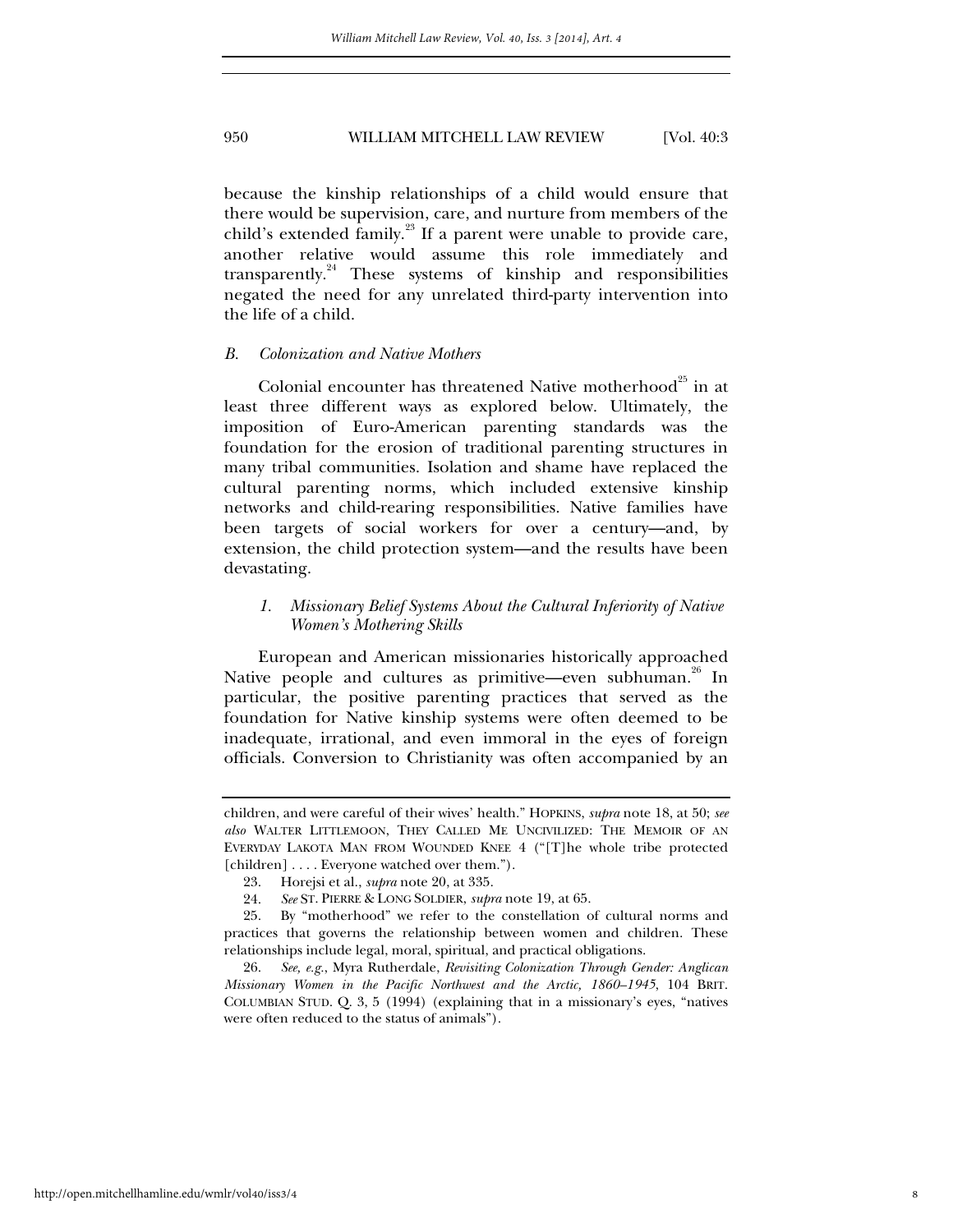expectation that Native people would raise their children as the Europeans did.<sup>27</sup> This created a significant "culture clash" as the two approaches to parenting were often incompatible.

Many Native cultures, for example, forbade the use of corporal punishment as a method for disciplining children. However, failure to use physical punishment against children did not sit well with many missionaries. French Jesuit missionary Paul Le Juene wrote of the Huron people, "These Barbarians cannot bear to have their children punished, nor even scolded, not being able to refuse anything to a crying child."28 Another missionary wrote, "The Savages love their children above all things. They are like the Monkeys—they choke them by embracing them too closely."<sup>29</sup> Thus, many missionaries challenged not only parenting practices, but also parenting philosophies. For centuries, Christian leaders encouraged the adoption of Euro-Christian child-rearing practices, which were modeled on the "nuclear" family (e.g., one husband who works outside the home, one woman who stays inside the home and provides child care). Moreover, these practices were also predicated on female subservience, introducing a form of institutionalized sexism that had no predecessor in many tribal cultures.<sup>30</sup> Slowly, the "governance of matrilineality began to fade amongst many families."<sup>31</sup> As the power of Native women decreased, the external threats to Native motherhood increased.

#### *2. Native Mothers and the Early American Child Protection System*

Beginning in the late nineteenth century, liberal social reformers used privilege and class to reinforce their belief that Native children would be better off without their mothers.<sup>32</sup> These

 <sup>27.</sup> *See, e.g.*, KAREN ANDERSON, CHAIN HER BY ONE FOOT: THE SUBJUGATION OF NATIVE WOMEN IN SEVENTEENTH-CENTURY NEW FRANCE 21 (1991) ("Christianization . . . implied that everyone be brought under the same rules of conduct.").

 <sup>28.</sup> *Id.* at 160.

 <sup>29.</sup> CAROL DEVENS, COUNTERING COLONIZATION: NATIVE AMERICAN WOMEN AND GREAT LAKES MISSIONS, 1630–1900, at 12 (1992).

 <sup>30.</sup> *See, e.g.*, WILMA MANKILLER & MICHAEL WALLIS, MANKILLER: A CHIEF AND HER PEOPLE 20 (1993) ("Sexism was borrowed from Europeans.").

 <sup>31.</sup> Denise K. Henning, *Yes, My Daughters, We Are Cherokee Women*, *in* MAKING SPACE FOR INDIGENOUS FEMINISM, *supra* note 12, at 194.

 <sup>32.</sup> *See* Barbara Ann Atwood, *Flashpoints Under the Indian Child Welfare Act: Toward a New Understanding of State Court Resistance*, 51 EMORY L.J. 587, 602–04 (2002); Lorie M. Graham, *"The Past Never Vanishes": A Contextual Critique of the*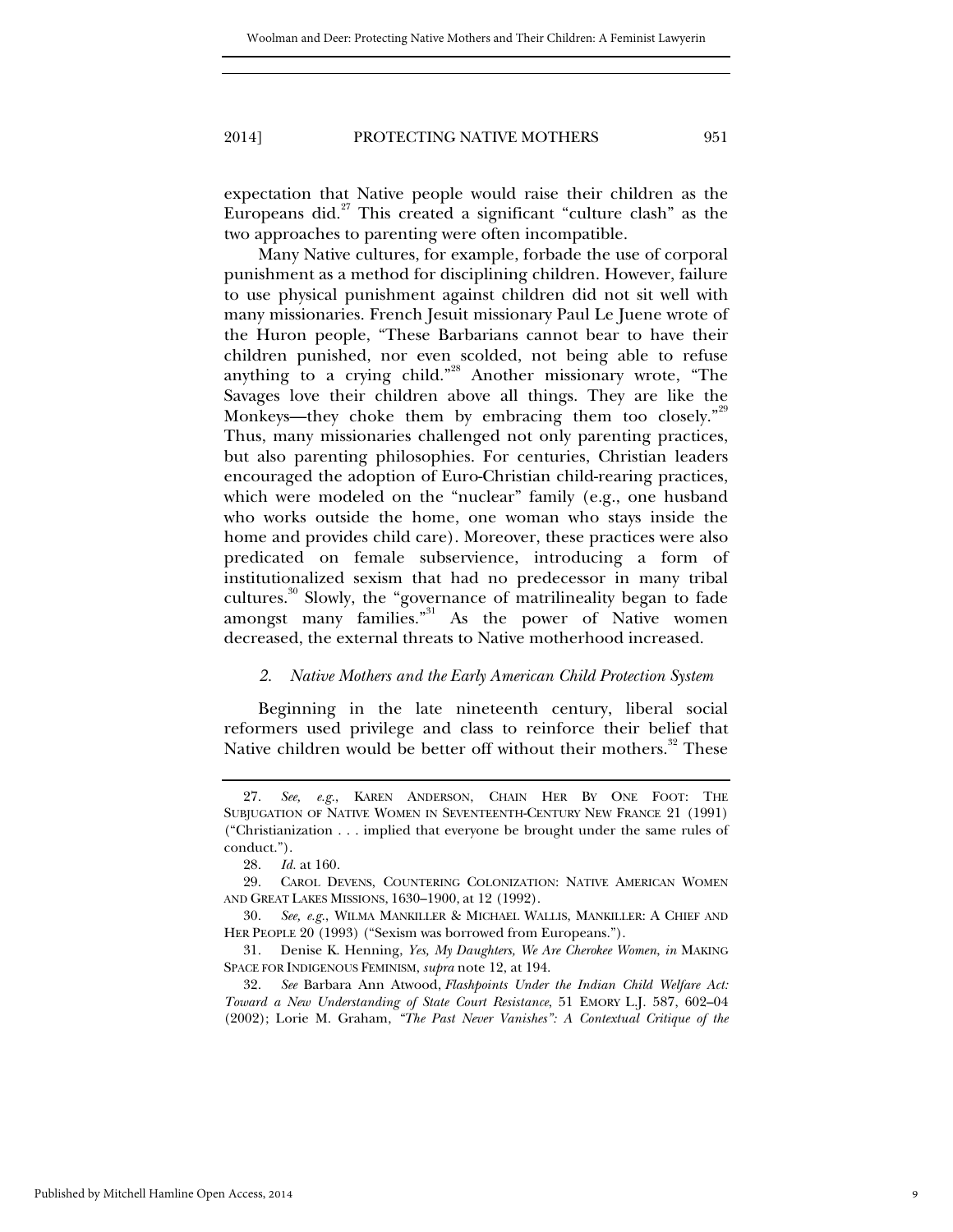reformers usually characterized Native women as "unfit mothers whose children had to be removed from their homes and communities to be raised properly by white women within institutions."33 The efforts of wealthy white women to reinforce what they perceived to be appropriate femininity necessarily placed traditional Native motherhood as inferior to that of Euro-American standards. As historian Margaret Jacobs notes, white motherhood was "sacred," while indigenous motherhood was "pathological."<sup>34</sup>

Throughout the United States, Native children were removed from tribal nations by force, fraud, or deceit to be sent to government and church-run boarding schools.<sup>35</sup> Some children were shipped thousands of miles from their home. The separation of Native women from their children was marked by violence and despair.<sup>36</sup> In some cases, children were kidnapped.<sup>37</sup> On some reservations, parents who refused to cooperate with child removal

 34. MARGARET D. JACOBS, WHITE MOTHER TO A DARK RACE: SETTLER COLONIALISM, MATERNALISM, AND THE REMOVAL OF INDIGENOUS CHILDREN IN THE AMERICAN WEST AND AUSTRALIA, 1880–1940, at 131 (2009).

*Existing Indian Family Doctrine*, 23 AM. INDIAN L. REV. 1, 2, 25–27 (1998); Ann Murray Haag, *The Indian Boarding School Era and Its Continuing Impact on Tribal Families and the Provision of Government Services*, 43 TULSA L. REV. 149, 151–54 (2007); Patrice H. Kunesh, *Transcending Frontiers: Indian Child Welfare in the United States*, 16 B.C. THIRD WORLD L.J. 17, 22–24 (1996); Ryan Seelau, *Regaining Control over the Children: Reversing the Legacy of Assimilative Policies in Education, Child Welfare, and Juvenile Justice That Targeted Native American Youth*, 37 AM. INDIAN L. REV. 63, 82–88 (2013).

 <sup>33.</sup> Margaret D. Jacobs, *The Great White Mother: Maternalism and American Indian Child Removal in the American West, 1880–1940*, *in* ONE STEP OVER THE LINE: TOWARD A HISTORY OF WOMEN IN THE NORTH AMERICAN WESTS 191, 192 (Elizabeth Jameson & Sheila McManus eds., 2008).

 <sup>35.</sup> A good description of this era comes from *Sioux Tribe of Indians v. United States*, 7 Cl. Ct. 468, 478 (1985). *See* Marc Mannes, *Factors and Events Leading to the Passage of the Indian Child Welfare Act*, 74 CHILD WELFARE 264, 266 (1995).

 <sup>36.</sup> In 1892 the Commissioner of Indian Affairs, Thomas J. Morgan, issued a rule providing that Indians who attempted to "prevent the attendance of children at school" were guilty of an offense and subject to imprisonment "for not less than ten days." A subsequent offense could be punished by as much as six months incarceration. H.R. Doc. No. 52-1, at 28–31 (1892); *see also* AMERICANIZING THE AMERICAN INDIANS: WRITINGS BY THE "FRIENDS OF THE INDIAN," 1880–1900, at 302 (Francis Paul Prucha ed., 1973) (quoting Thomas J. Morgan's regulations regarding rules for Indian courts).

 <sup>37.</sup> *See* BRENDA J. CHILD, BOARDING SCHOOL SEASONS: AMERICAN INDIAN FAMILIES 1900–1940, at 13 (2000).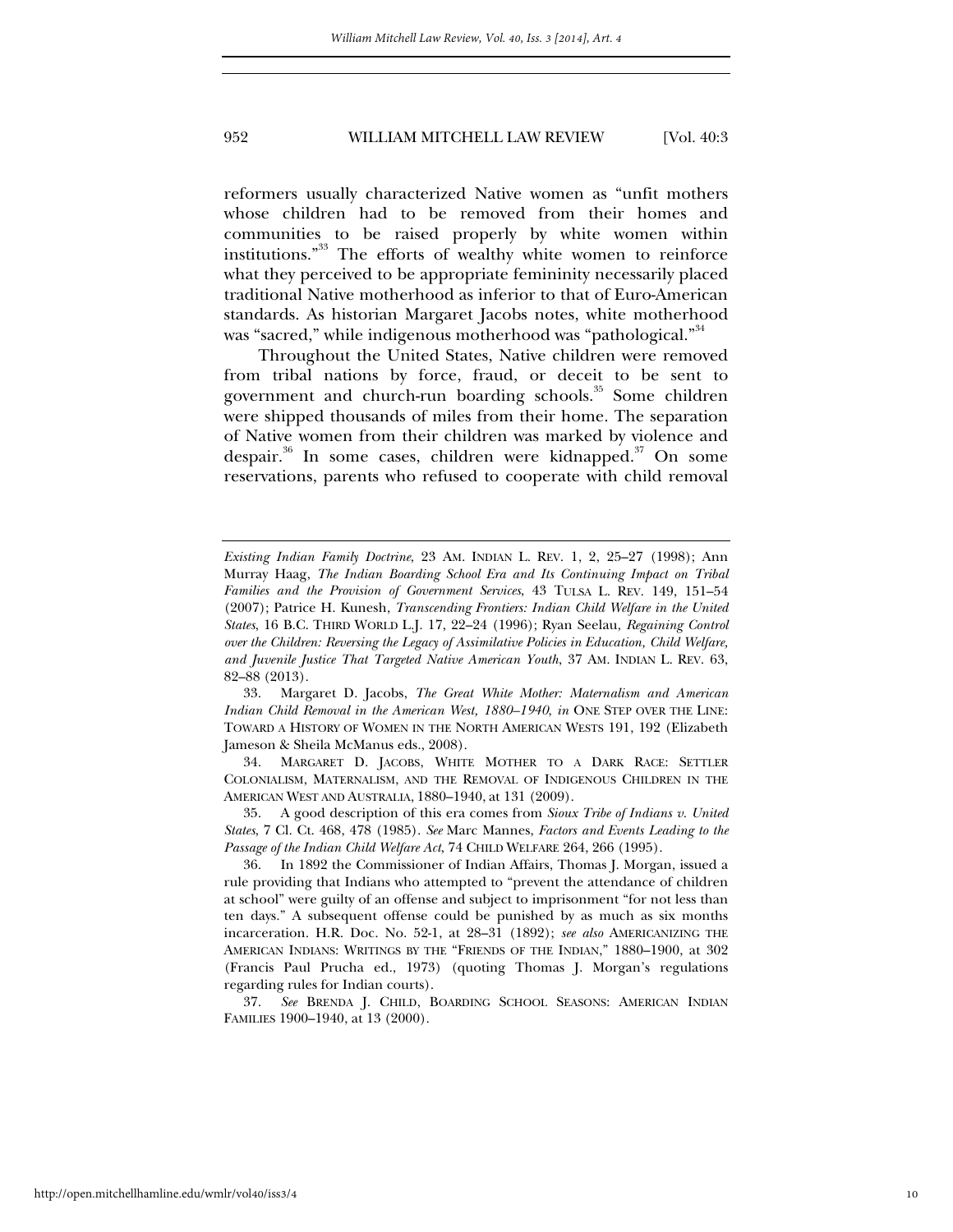were threatened with starvation.<sup>38</sup> Native families resorted to desperate measures to protect their children. Historical records include documentation of Native women in the Southwest burying their children in the dirt or placing them in bushes to hide them from government agents.<sup>39</sup> The resistance was for good reason. At most of the boarding schools, Native children were stripped of cultural and spiritual identity.<sup>40</sup> Although a variety of different boarding school models existed, ranging from more benign reservation-based day schools to military-style institutions thousands of miles from home, the goal was the same: forced assimilation.<sup>41</sup> Native children were essentially taught that their identity and culture were shameful and, by extension, their families and parents were also shameful.<sup>42</sup> In most of these schools, children were not allowed to speak their language or practice their spiritual traditions.<sup>43</sup> The stated goal of this era was to "civilize" Native people.44 From the vantage point of the colonial system, civilization was only possible if Native children denied their identity and heritage.<sup>45</sup> Another sinister aspect to the boarding school era was

39. JACOBS, *supra* note 34, at 156–57.

 40. KAREN SWIFT, MANUFACTURING "BAD MOTHERS": A CRITICAL PERSPECTIVE ON CHILD NEGLECT 129 (1995).

 41. *See generally* Lorie M. Graham, *Reparations, Self-Determination, and the Seventh Generation*, *reprinted in* FACING THE FUTURE: THE INDIAN CHILD WELFARE ACT AT 30, at 50, 51 (Matthew L.M. Fletcher et al. eds., 2009) (showing that the government embraced policies of forced assimilation).

 42. *See, e.g.*, Karen Saylors & Nalini Daliparthy, *Aiming to Balance: Native Women Healing in an Urban Behavioral Health Care Clinic*, *in* HEALING AND MENTAL HEALTH FOR NATIVE AMERICANS 169, 172 (Ethan Nebelkopf & Mary Phillips eds., 2004).

43. SWIFT, *supra* note 40, at 129.

 45. ZIIBIWING CTR. OF ANISHINABE CULTURE & LIFEWAYS, *supra* note 44, at 4–5; *see also* Graham, *supra* note 41, at 51.

 <sup>38.</sup> *See* Act approved Mar. 3, 1893, ch. 209, 27 Stat. 612, 635 ("[T]he Secretary of the Interior may in his discretion withhold rations . . . from Indian parents or guardians who refuse or neglect to send and keep their children of proper school age in some school . . . ."); Act approved Mar. 3, 1891, ch. 543, 26 Stat. 989, 1014 ("[T]he Commissioner of Indian Affairs . . . is hereby authorized and directed to make and enforce by proper means such rules and regulations as will secure the attendance of Indian children . . . at schools . . . ."); JACOBS, *supra*  note 34, at 159.

 <sup>44.</sup> ZIIBIWING CTR. OF ANISHINABE CULTURE & LIFEWAYS, AMERICAN INDIAN BOARDING SCHOOLS 4–5 (2011); *see also* Barbara Perry, *From Ethnocide to Ethnoviolence: Layers of Native American Victimization*, 5 CONTEMP. JUST. REV. 231, 235–36 (2002) (discussing the ethnocide of Native people).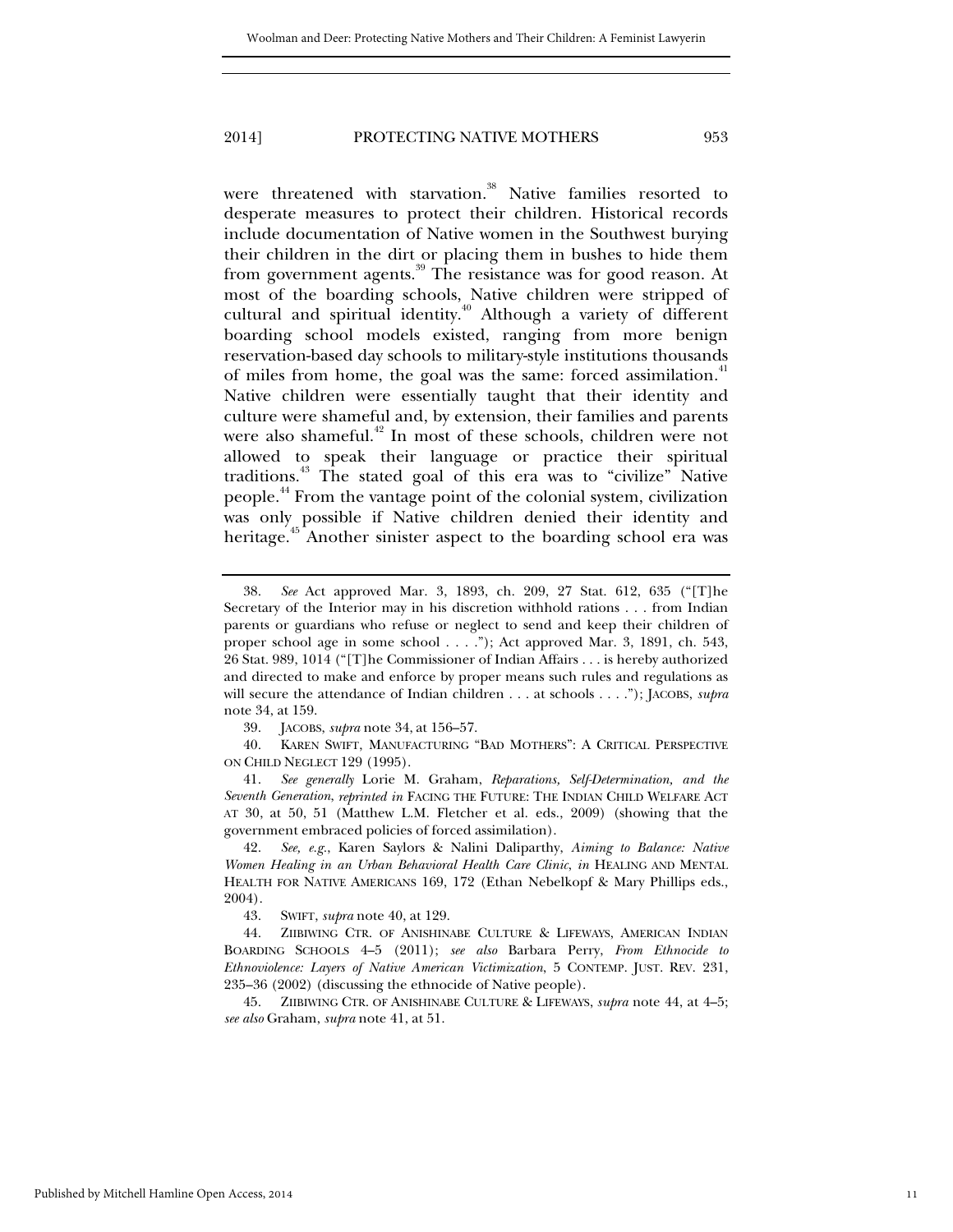the widespread sexual abuse that occurred in many facilities.<sup>46</sup> This painful aspect of the boarding school era has only recently received widespread attention.<sup>47</sup>

At least two aspects of the boarding school era are relevant to this discussion on Native motherhood. First, it was both a racist and anti-sovereignty project. At its core, removing children from their homes on a mass scale reinforced racist beliefs about the capacity of Native people to be good parents and served to break up tribal kinship networks that formed the basis for self-government. Second, the boarding school era disrupted the normal transmission of parenting values and skills by denying Native children the opportunity to experience these practices for themselves. Corporal punishment, once abhorred in Native communities, was regularly instituted at most boarding schools.48 Many survivors of the boarding school era have expressed how difficult it was for them to be good parents themselves, because they had been raised in non-Native institutions that repeatedly punished them for being Indian.<sup>4</sup>

From the children's perspective, the boarding school era also introduced systemic internalized oppression about mothering.<sup>31</sup> Native children no longer had access to the parenting styles of their culture.<sup>51</sup> Instead, they learned systemic military-style organization and corporal discipline.<sup>52</sup>

 <sup>46.</sup> *See, e.g*., SWIFT, *supra* note 40, at 129.

 <sup>47.</sup> Stephanie Woodard, *South Dakota Boarding School Survivors Detail Sexual Abuse*, INDIAN COUNTRY (July 28, 2011), http://indiancountrytodaymedianetwork .com/2011/07/28/south-dakota-boarding-school-survivors-detail-sexual-abuse -42420.

 <sup>48.</sup> DAVID WALLACE ADAMS, EDUCATION FOR EXTINCTION: AMERICAN INDIANS AND THE BOARDING SCHOOL EXPERIENCE, 1875–1928, at 121 (1995).

 <sup>49.</sup> Patrick J. Morrissette, *The Holocaust of First Nation People: Residual Effects on Parenting and Treatment Implications*, 16 CONTEMP. FAM. THERAPY 381, 381 (1994).

 <sup>50.</sup> ZIIBIWING CTR. OF ANISHINABE CULTURE & LIFEWAYS, *supra* note 44, at 10.

 <sup>51.</sup> ST. PIERRE & LONG SOLDIER, *supra* note 19, at 203 ("This educational system systematically destroyed Indian parenting patterns, slowly squeezing the life out of the traditional Indian attitude toward extended family.").

 <sup>52.</sup> Horejsi et al., *supra* note 20, at 329. In one study, for example, many Native women who attended boarding schools later had less confidence about their abilities to mother. Ann Metcalf, *From Schoolgirl to Mother: The Effects of Education on Navajo Women*, 23 SOC. PROBS. 535, 535 (1976) (documenting anxiety and lack of confidence in a group of Navajo mothers who were separated from their families as children).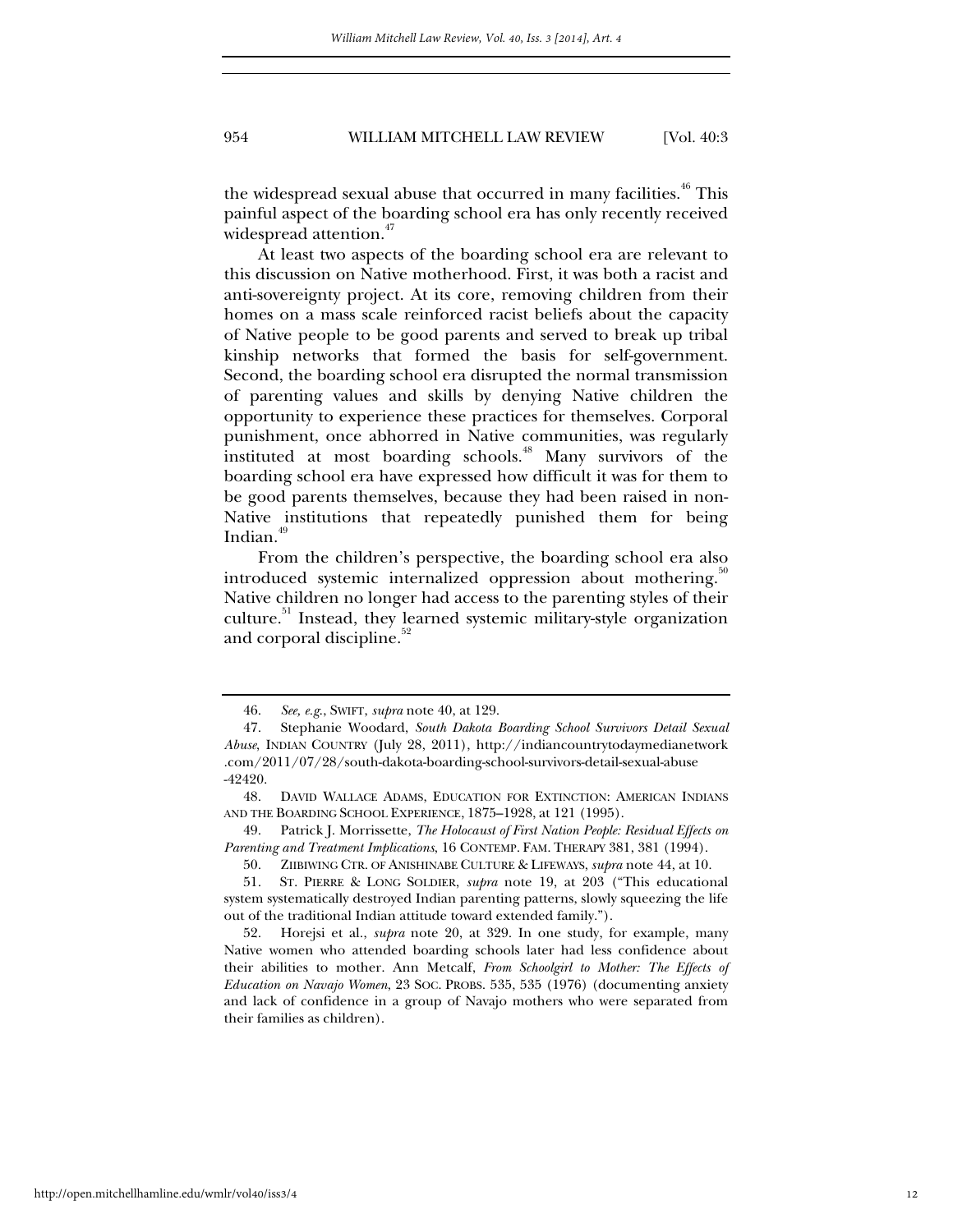More recently, the long-lasting, psychological harm that has developed in response to the family-destroying policies and practices of the federal government has been characterized as "historical trauma."<sup>53</sup> Historical trauma permeates many of the physical and psychological challenges faced by Native people, including pregnancy and parenting. Conceptualizing historical trauma has been helpful for the field of social work and psychology; later in this article, we consider particularly how historical trauma can inform feminist legal theory.

#### *3. Twentieth Century Child Protection System*

The systemic interference between Native children and their parents continued unabated in the twentieth century. When attendance at boarding school was no longer compulsory, Native families became the targets of another growing movement—the child protection system. Social workers became the new saviors of Native children and interfered with families for the "crimes" of poverty and isolation. Child welfare workers often explicitly argued that Native babies and children would be better off if they were living with non-Native, affluent families.<sup>55</sup> The Child Welfare League, for example, established an official Indian Adoption Project that lasted from 1959 to 1967.<sup>56</sup> *Lakota Woman* author Mary Crow Dog explained that in the 1950s and 1960s "[a] flush toilet to a white social worker [was] more important than a good grandmother."<sup>57</sup> Child welfare workers classified kinship practices, such as sibling care, as "neglect."<sup>58</sup>

 <sup>53.</sup> Maria Yellow Horse Brave Heart, *The Historical Trauma Response Among Natives and Its Relationship to Substance Abuse*, *in* HEALING AND MENTAL HEALTH FOR NATIVE AMERICANS, *supra* note 42, at 7.

 <sup>54.</sup> *See infra* Part IV. One significant drawback of using a historical trauma framework is that it often dominates stereotypes showing Native people as broken rather than celebrating the strength and resiliency of Native people. *See, e.g.*, Eve Tuck, *Suspending Damage: A Letter to Communities*, 79 HARV. EDUC. REV. 409, 413 (2009) ("[T]he danger in damage-centered research is that it is a pathologizing approach in which the oppression singularly defines a community.").

 <sup>55.</sup> *See, e.g.*, SWIFT, *supra* note 40, at 131–32.

 <sup>56.</sup> Claire Palmiste, *From the Indian Adoption Project to the Indian Child Welfare Act: The Resistance of Native American Communities*, 22 INDIGENOUS POL'Y J. 1, 1 (2011).

 <sup>57.</sup> MARY CROW DOG & RICHARD ERDOES, LAKOTA WOMAN 16 (1st ed. 1990).

 <sup>58.</sup> *See, e.g.*, Gertrude Buckanaga, *I Always Felt Truly Indian*, *in* I AM THE FIRE OF TIME 94, 94 (Jane B. Katz ed., 1977) ("Today, if a child is left alone with older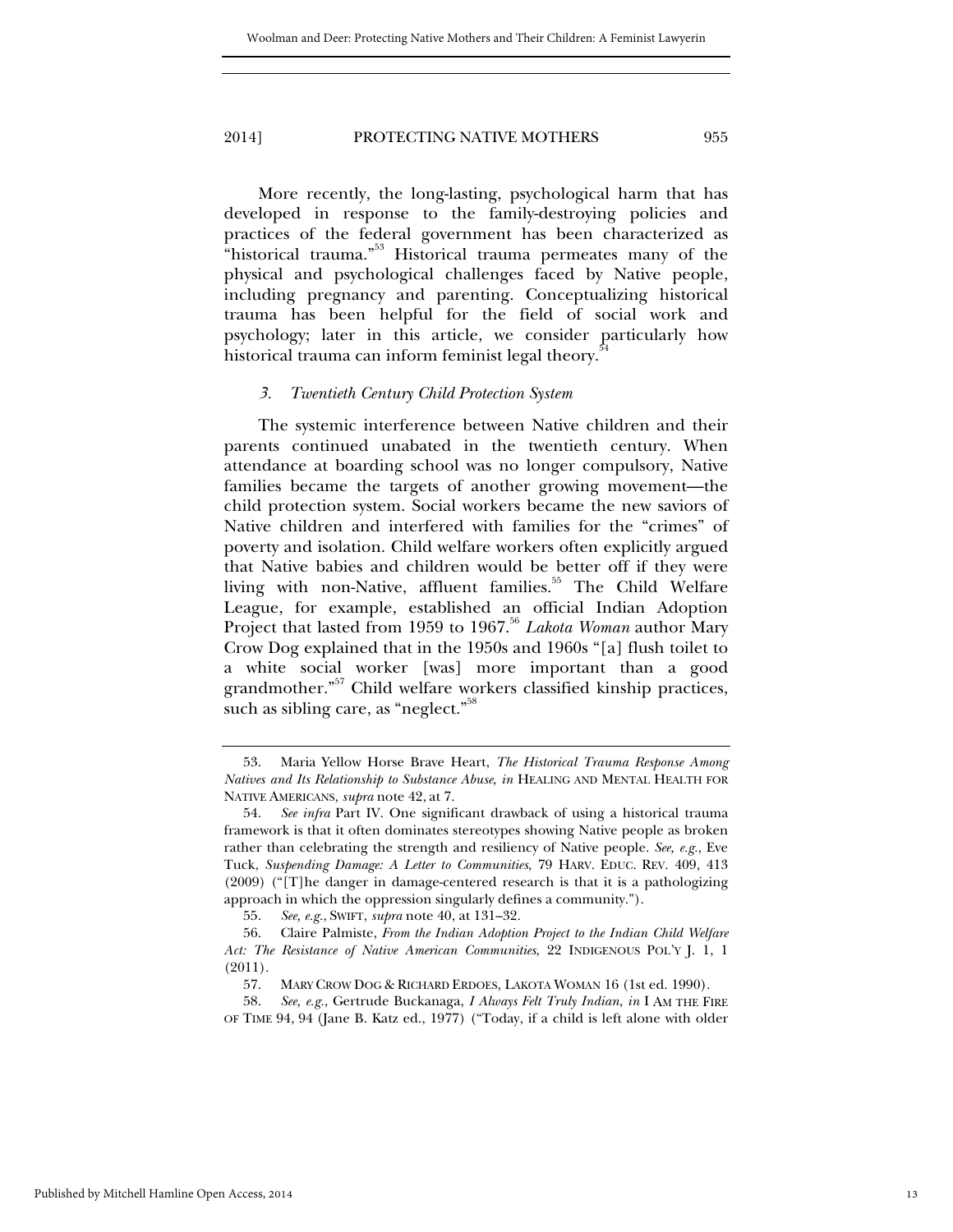Attacks on Native families came from many disciplines, including health care. One example emerges from a health care campaign to address high rates of infant mortality on reservations in the early 1900s, called "Save the Babies." The national program was intended to teach Native mothers proper sanitation and health care for newborns.59 Unfortunately, this campaign also came at a price—practitioners often operated with a racist assumption that Native women were ignorant about infant care and that Native ways of caring for children were inferior to those of the Euro-American culture.<sup>60</sup> In reality, the cause of high infant mortality rates in tribal communities was more likely related to poverty, malnutrition, and oppression.<sup>61</sup> But because of the disrespectful nature of such programs, Native mothers were often inclined to avoid these health care practitioners and social workers.

The very philosophical approach of Western social work created a climate in which the ability of the government power to break up the Native family was self-executing:

Child protection workers are directed to identify and design treatment for the problematic behaviours of *individual* caregivers, not to document and develop responses to problems of poverty, racism, and violence, and the way these affect women's lives. Not surprisingly, then, child protection discourse tends to blame individual mothers for child neglect.<sup>02</sup>

The wholesale removal of Native children—almost always on account of "neglect"—from their communities reached such a high level in the late twentieth century that it took an act of Congress to intervene. According to a 1969 study, data showed that, nationally, between twenty-five and thirty-five percent of Native children had

 62. Marlee Kline, *Complicating the Ideology of Motherhood: Child Welfare Law and First Nation Women*, 18 QUEEN'S L.J. 306, 320 (1993).

children, the Welfare will come in and say that the child is neglected. But within Indian families, it was accepted that the older children would care for the younger ones.").

 <sup>59.</sup> Gregory R. Campbell, *The Political Epidemiology of Infant Mortality: A Health Crisis Among Montana American Indians*, 13 AM. INDIAN CULTURE & RES. J. 105, 108 (1989); *see also* Patricia Jasen, *Race, Culture, and the Colonization of Childbirth in Northern Canada*, 10 SOC'Y. FOR HIST. MED. 383, 395–96 (1997) (discussing a governmental survey of infant mortality based on the assumption that more contact with governmental health services would improve rates).

 <sup>60.</sup> Campbell, *supra* note 59, at 107–08.

 <sup>61.</sup> *Id.*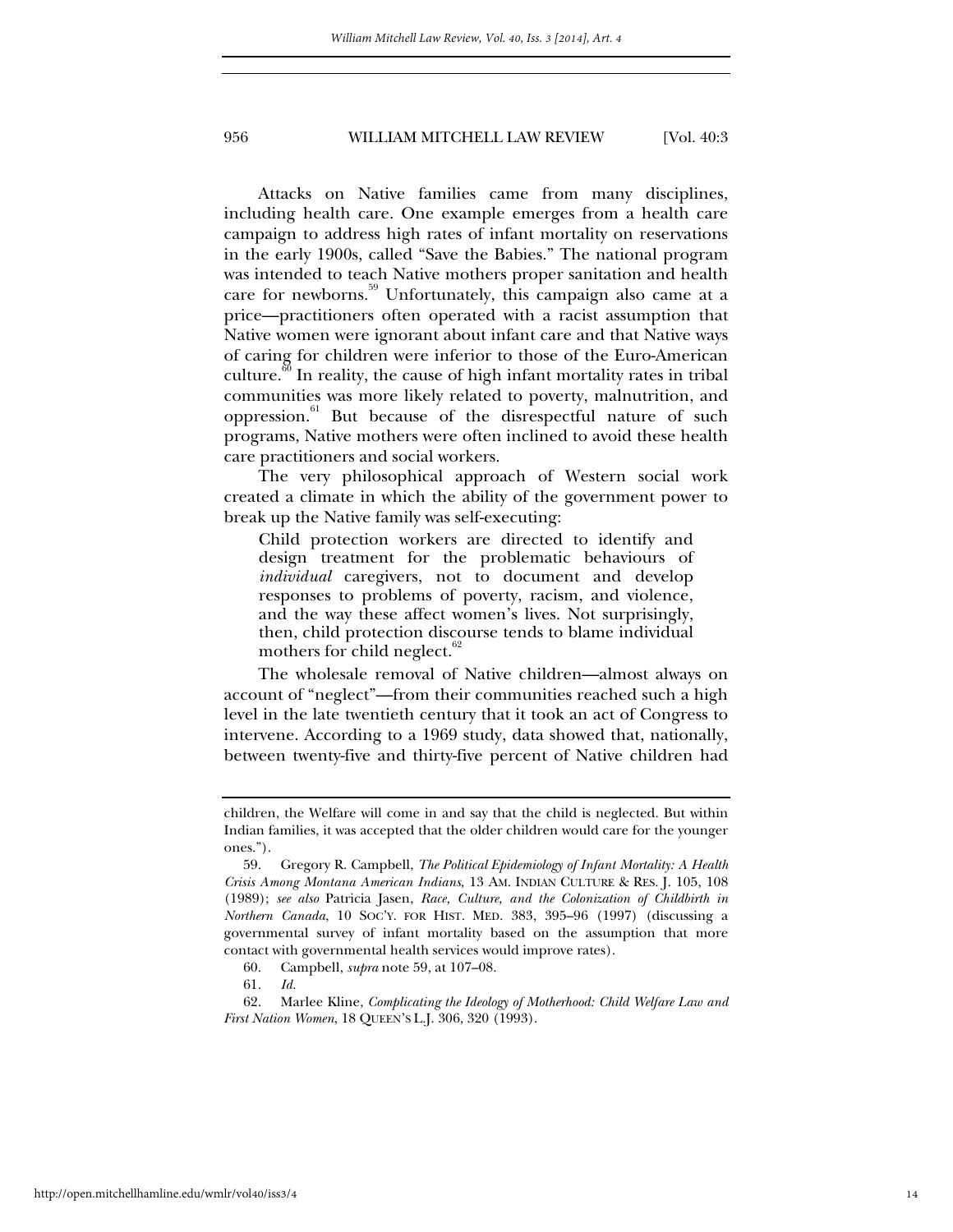been separated from their families.<sup>63</sup> Extreme examples included rates of adoptive placements for Native children that were nineteen times that of non-Native children in Washington State.<sup>64</sup> In that same time frame, foster care placements for Native children in South Dakota were approximately sixteen times greater than the rate for non-Native children.<sup>65</sup>

When Congress passed the Indian Child Welfare Act (ICWA) in 1978, it signaled an acknowledgment that the American legal system had been used as a tool to destroy Native families and was intended to enhance the likelihood that Native families could stay together.<sup>66</sup> However, even after thirty-five years of ICWA, Native children are still removed from their homes at rates far exceeding that of other groups. $67$  Native women have heard of these sad tales for at least three generations—from their mothers, grandmothers, aunts, and sisters.

#### *C. The Legacy of Child Removal and Native Mothers*

Today's Native pregnant women and mothers wrestle with this dark legacy of child removal when assessing their options for help in times of crisis. For good reason, there is a great deal of distrust of outside intervention.<sup>68</sup> "Native parents may behave in ways that cause practitioners to view them as 'uncooperative,' 'unmotivated,' 'resistant,' or 'hard-to-reach.'"<sup>69</sup> In many tribal communities, disclosing domestic violence or child abuse is considered to be a

 <sup>63.</sup> Mannes, *supra* note 35, at 267.

 <sup>64.</sup> *Id.* at 267–68.

 <sup>65.</sup> Carl Mindell & Alan Gurwitt, *The Placement of American Indian Children the Need for Change*, *in* THE DESTRUCTION OF AMERICAN INDIAN FAMILIES 61, 62 (Steven Unger ed., 1977); *see also* SWIFT, *supra* note 40, at 45 (explaining that, in Canada, this era can be considered the "sixties scoop").

 <sup>66.</sup> *See* Indian Child Welfare Act, Pub. L. No. 95-608, §§ 2–3, 92 Stat. 3069 (1978) (codified as amended at 25 U.S.C. §§ 1901–1902 (2012)).

 <sup>67.</sup> *See generally* NAT'L INDIAN CHILD WELFARE ASS'N & THE PEW CHARITABLE TRUSTS, TIME FOR REFORM: A MATTER OF JUSTICE FOR AMERICAN INDIAN AND ALASKAN NATIVE CHILDREN (2007), *available at* http://www.pewtrusts.org/uploadedFiles /wwwpewtrustsorg/Reports/Foster\_care\_reform/NICWAReport.pdf (stating that Native children are disproportionately represented in state foster care systems).

 <sup>68.</sup> *See generally* Horejsi et al., *supra* note 20, at 329 (describing the societal and historical influences that impact a Native's way of thinking about outside intervention).

 <sup>69.</sup> *Id.* at 329–30. In context, these distrustful behaviors can actually be seen as proactive coping strategies to deal with a destructive system.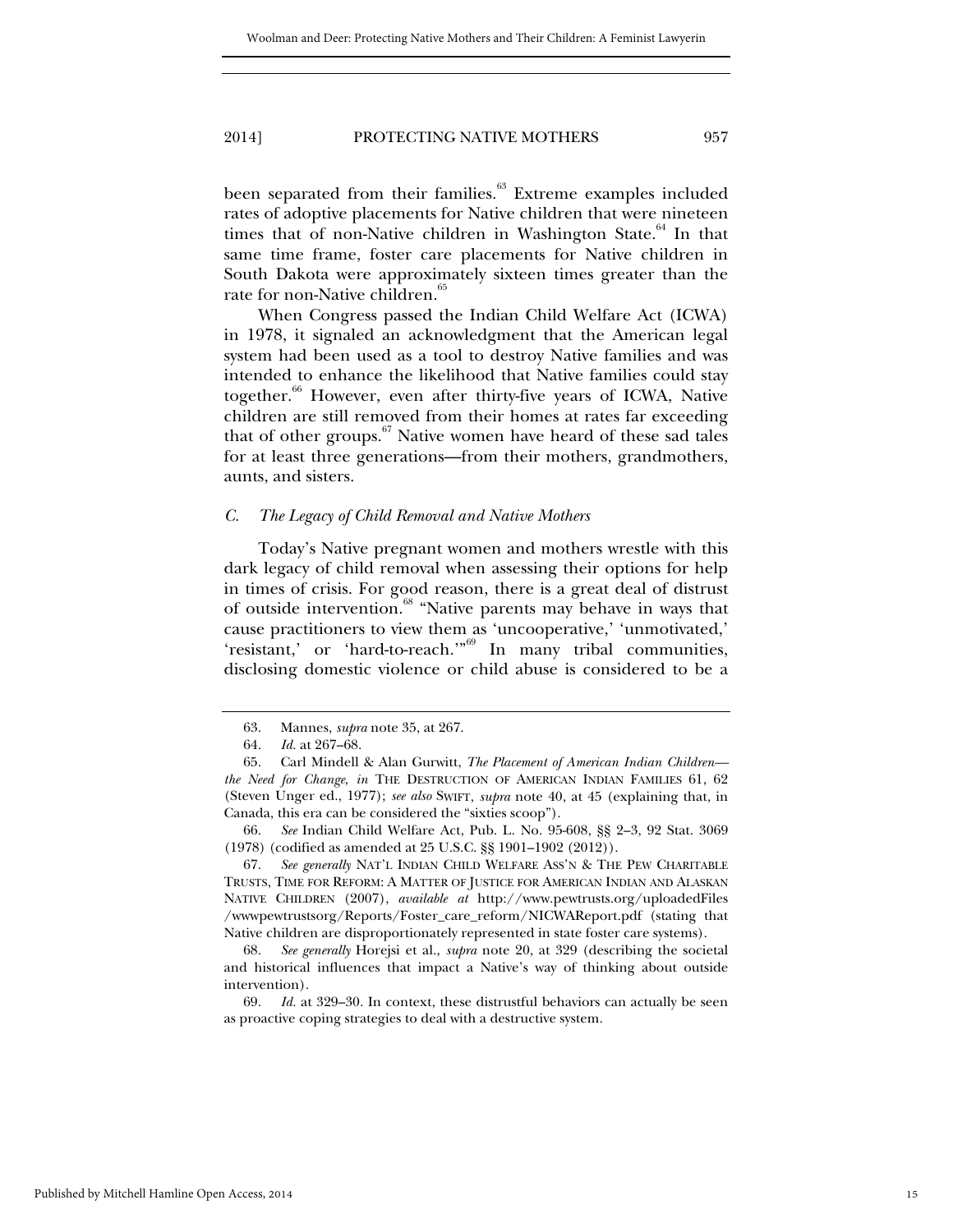sign of inexcusable betrayal—because alerting authorities to any potential harm within the home can open the door to child removal.<sup>70</sup> Given the trauma of mass child removal in tribal communities, it has been safer to try to resolve the problem internally rather than seek help from third parties. Outside agency intervention from state and federal agencies may not be overtly racist today, but there continue to be vestiges of superiority and disrespect for Native cultures. Even today, standard social work curriculum does not explain the historical context in which Native people parent.<sup>71</sup> Duran and Duran note bluntly that "[m]ost of the attempts at providing services to Native American people have ended in failure." $2^{\frac{1}{2}}$ 

Simultaneously, due to the breakdown of extended kinship networks and systems of care, the once-strong internal tribal structures themselves might not be able to take on these issues and protect children from harm.<sup>73</sup> Ultimately, the colonial influence on Native communities has deeply damaged traditional kinships. Tribal governments have actually replicated the child protection systems of the state governments. "The modern attack on the civil and tribal rights of Indian women of childbearing age on reservation homelands . . . has often resulted in staggering, violent, misogynistic practices previously unknown to the tribes."<sup>74</sup> Thus, a Native mother suffering from addiction, poverty, abuse, or neglect may be effectively trapped with no viable options for keeping her family safe. Disclosing the challenges to outside authorities risks child removal; therefore, from this perspective, it is better not to seek help. However, this strategy effectively isolates Native women

 <sup>70.</sup> This dynamic is explored in Michele Bograd, *Strengthening Domestic Violence Theories: Intersections of Race, Class, Sexual Orientation and Gender*, *in* DOMESTIC VIOLENCE AT THE MARGINS: READINGS ON RACE, CLASS, GENDER, AND CULTURE 25, 31 (Natalie J. Sokoloff & Christina Platt eds., 2005) ("[P]sychological consequences of battering may be compounded by the 'microaggressions' of racism, heterosexism, and classism in and out of the reference group.").

 <sup>71.</sup> Suzanne L. Cross et al., *Working on the Front Lines: The Role of Social Work in Response to the Indian Child Welfare Act of 1978*, *in* FACING THE FUTURE: THE INDIAN CHILD WELFARE ACT AT 30, *supra* note 41, at 3.

 <sup>72.</sup> EDUARDO DURAN & BONNIE DURAN, NATIVE AMERICAN POSTCOLONIAL PSYCHOLOGY 8 (1995).

 <sup>73.</sup> Long & Curry, *supra* note 15, at 211 (noting that all of the Native American elders who participated in the study perceived the history of federal policies as having "broke[n] the family circle").

 <sup>74.</sup> Cook-Lynn, *supra* note 10, at 110.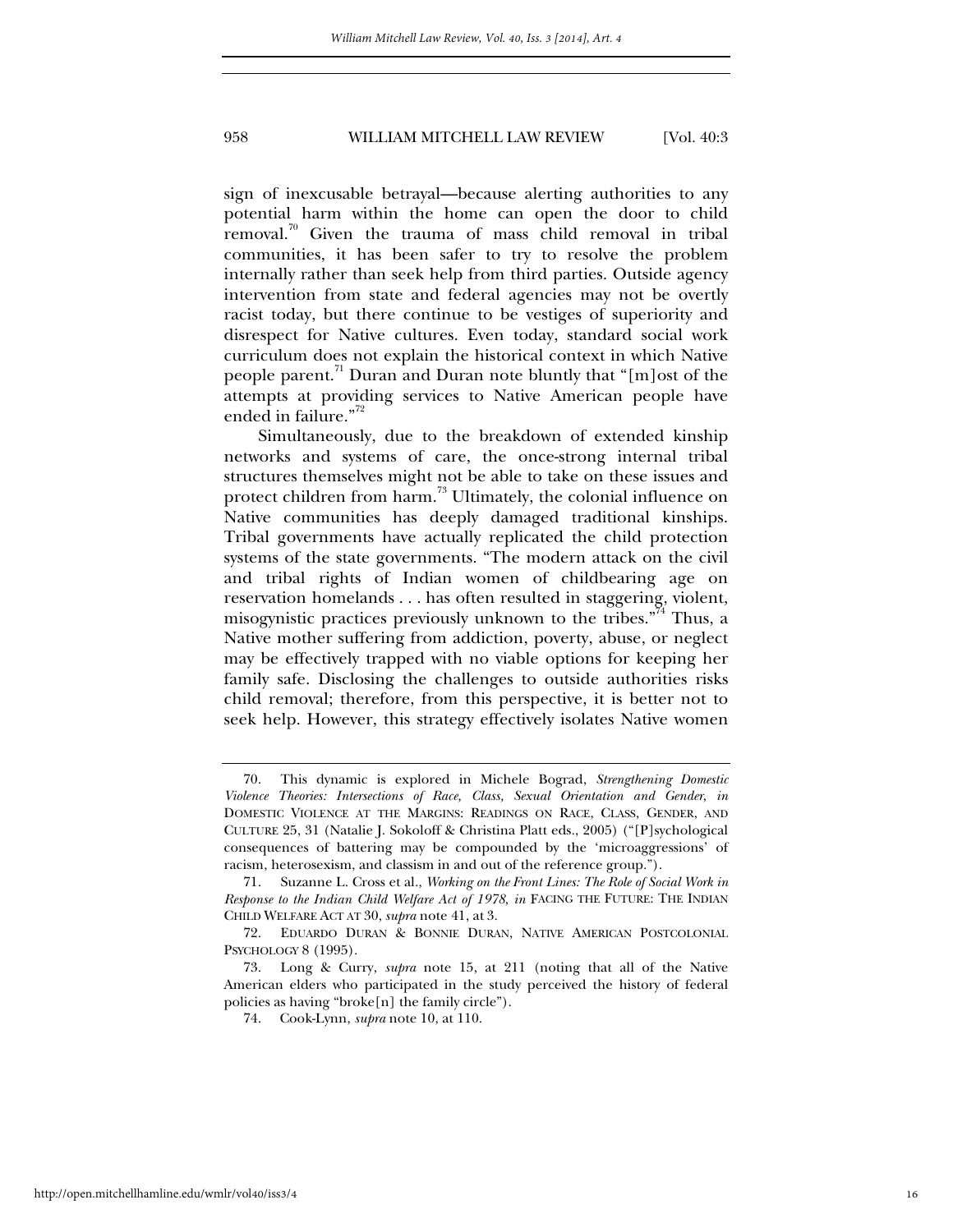who fear for their well-being and that of their children. With no intervention, support, or advice, a situation can deteriorate rapidly. This creates a devastating risk for mothers and children.<sup>15</sup>

A system that is supposed to protect and nurture children has been crudely warped by a patchwork of policies rooted in superiority and disrespect. No wonder that a Native woman might avoid seeking help when she is suffering and scared—there are many rational disincentives for seeking help.<sup>76</sup> "Nati[ve] women are blamed for the difficulties they experience in child-raising, which in turn obfuscates the roots of these difficulties in the history and current dynamics of colonialism and racial oppression. $\mathbf{r}^{\prime\prime}$ 

Statistics demonstrate that today's Native women face significant barriers to resources and help. Native women and girls suffer the highest rates of domestic violence and sexual assault in the United States.<sup>78</sup> Native communities suffer the highest rates of poverty, unemployment, and malnutrition in the nation.<sup>79</sup> As a result, Native women and children are at a heightened risk for harm. Native infants die at a rate two to three times higher than the rate for white infants.<sup>80</sup> Native women lack equal access to health care, including adequate prenatal care.<sup>81</sup> Mothers and pregnant

 76. In the Canadian parallel, Kline explains, "[W]hile First Nation women are often victims of the child welfare system, they are not *passive* victims." Kline, *supra* note 62, at 316.

77. *Id.* at 306.

 78. Sarah Deer, *Criminal Justice in Indian Country*, 37 AM. INDIAN L. REV. 375, 377 (2013).

 80. OFFICE OF GEN. COUNSEL, U.S. COMM'N ON CIVIL RIGHTS, NATIVE AMERICAN HEALTH CARE DISPARITIES BRIEFING 14 (2004), *available at* http://libraries.ucsd.edu /bib/fed/usccr\_natam\_disparities.pdf.

 81. Amnesty International reports that forty-one percent of American Indian and Alaska Native women do not receive "adequate prenatal care" as defined by the federal Healthy People 2010 goals. AMNESTY INT'L, DEADLY DELIVERY: THE

 <sup>75.</sup> For example, some tribes (largely influenced by state models) will prosecute a woman for child neglect for being a victim of domestic violence. *See, e.g.*, JAMES G. WHITE ET AL., CRIMINAL PROSECUTION OF BATTERED NATIVE WOMEN FOR FAILURE TO PROTECT 1 (2005), *available at* http://www.swclap.org/pdfs /FAILURETOPROTECT.pdf. While the intent of such laws may be to protect children, they also present enormous disincentives for a mother to report abuse or ask for help. *Id.* at 8–9. A Native woman might "stay" in an abusive marriage—not because she lacks self-esteem or has learned helplessness, but because of a welljustified fear of losing custody of her children. *See id.* at 10.

 <sup>79.</sup> *See* Michelle Sarche & Paul Spicer, *Poverty and Health Disparities for American Indian and Alaska Native Children: Current Knowledge and Future Prospects*, 1136 ANNALS N.Y. ACAD. SCI. 126, 127 (2008).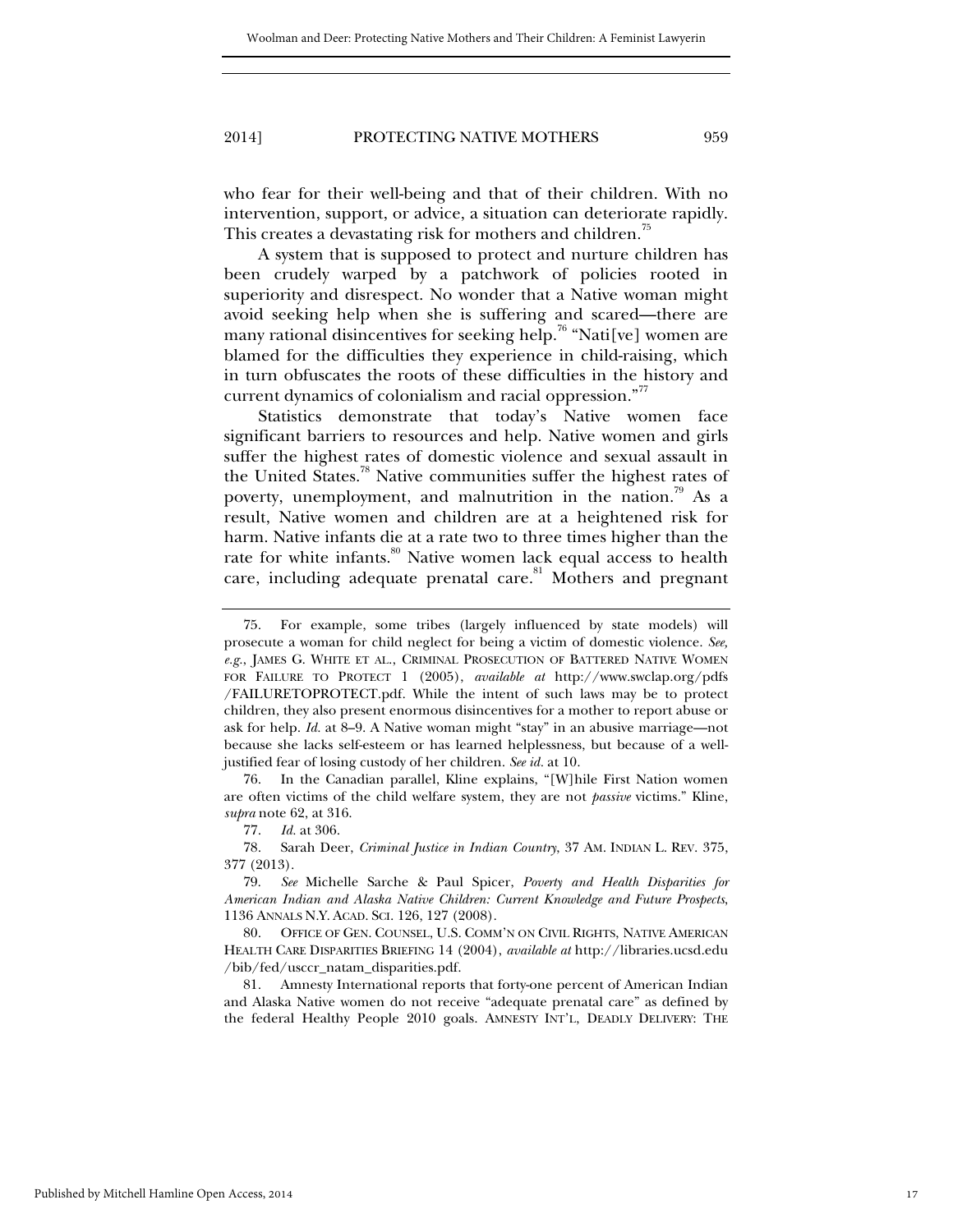women suffering from chronic psychological distress may have few options; in some tribal communities, the only mental health care service is emergency psychiatric care.<sup>82</sup>

It is within this historical context that we encounter Dana Deegan, a Native woman from North Dakota whose personal tragedy provides a modern day window into the lives and challenges of Native mothers. Through Dana's story, we explore the potential for feminist legal theories and the role of a feminist lawyer to act as a systemic catalyst for intervention.

## III. THE STORY OF *UNITED STATES V. DEEGAN*

In this section, we focus on the story of one Native woman who committed the crime of neonaticide. Through her case study, we hope to better understand how the child protection system and other legal interventions failed to protect her and her newborn son.

#### *A. Dana's Story*

Dana Deegan is an Arikara woman from the Fort Berthold Reservation in North Dakota who is currently serving a ten-year sentence in federal prison for a crime that emerged from desperation and tragedy.<sup>83</sup> Dana's story epitomizes the ultimate tragic consequence of the historical trauma experienced by her people—the death of a child. In 1998 Dana was twenty-five years old with three young daughters, living on a remote and isolated reservation. In October of that year, Dana gave birth to a fourth child, a baby boy, alone in the shower of her trailer home. Dana's memories of the birth and its aftermath are fragmented and clouded because of the trauma she had experienced throughout her life, described more fully below. Suffering from dissociation, terror, panic, and suicidal thoughts, Dana left the newborn in the home and fled with her three daughters to a place of refuge with her mother. When she returned home two weeks later, her baby

MATERNAL HEALTH CARE CRISIS IN THE USA 6 (2010), *available at* http://www .amnestyusa.org/sites/default/files/pdfs/deadlydelivery.pdf.

 <sup>82.</sup> *See* OFFICE OF GEN. COUNSEL, *supra* note 80, at 9.

 <sup>83.</sup> Ms. Deegan's case is poignantly chronicled by Eighth Circuit Judge Myron Bright in *United States v. Deegan*, 605 F.3d 625, 639–45 (8th Cir. 2010) (Bright, J., dissenting). The facts are drawn from Bright's dissent, as well as a report by neonaticide expert Phillip Resnick.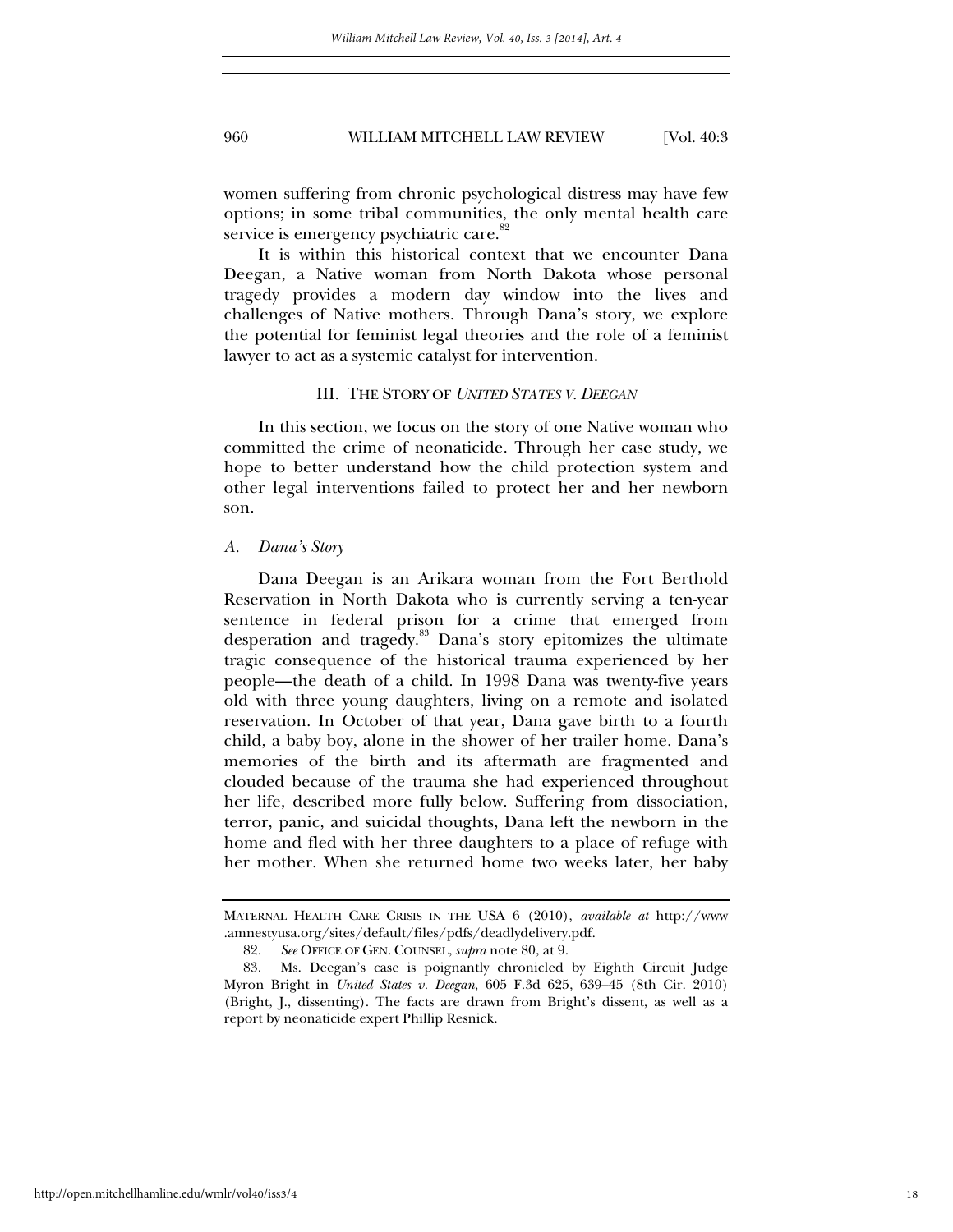had died. She kept the incident secret and placed her baby's body near a tree so that she could see him from her home.

During the next nine years, Dana's life substantially improved due to her strength and resilience. She continued to raise her three daughters and contributed in meaningful ways to their lives and the lives of others in her community. She gained more stability than she had known in the past, received some higher education, and had a full-time job.<sup>84</sup> However, her resilience was cut short. In 1999 the baby's body was discovered near the home where Dana and her family lived in 1998. For a variety of reasons, Dana was not identified as the mother of the baby (through DNA) until 2007. The federal government prosecuted Dana pursuant to the Major Crimes Act, which removes major crimes, such as murder, from tribal jurisdiction, even though the alleged crimes occurred in Indian Country and were perpetrated by enrolled Indians against other Indians.<sup>85</sup>

After a federal grand jury indicted her on a charge of firstdegree murder, Dana confessed to causing her baby's (now known as Moses) death and entered into a plea agreement with the government for a reduced charge of second-degree murder.<sup>86</sup> Despite numerous mitigating circumstances, Dana was sentenced to over ten years in prison.<sup>87</sup> At her 2008 sentencing hearing, the judge imposed 121 months after determining that an upward departure from the federal sentencing guidelines was justified because the crime was "unusually heinous, cruel, and brutal."<sup>88</sup> She is currently serving her ten-year sentence in federal prison with a

 <sup>84.</sup> Letter from Marmie Jotter to President Barack Obama (Sept. 11, 2013) (on file with authors); *see also* Petition for Clemency and Commutation 12–13, 26 (Mar. 6, 2014) (on file with authors).

 <sup>85. 18</sup> U.S.C. § 1153(a) (2012). Because "major" crimes committed by Indians on reservations fall under federal jurisdiction, the sentencing structure varies widely from state law. Therefore, Native people are often punished more severely than their non-Native counterparts in state court. *See*, *e.g.*, Edwin L. Hall & Albert A. Simkus, *Inequality in the Types of Sentences Received by Native Americans and Whites*, 13 CRIMINOLOGY 199, 200 (1975).

 <sup>86.</sup> *Deegan*, 605 F.3d at 628.

 <sup>87.</sup> *Id.* at 629.

 <sup>88.</sup> *Id.* at 628 (quoting the district court presentencing order). Moreover, the U.S. Attorney at the time of the crime described the crime as "violent and vicious" and described Dana's actions as heartless. Paul Walsh, *N.D. Mom Sentenced in "Slow-Motion" Death of Newborn Left Alone for Two Weeks*, STAR TRIB. (Minneapolis) (May 13, 2008, 11:05 AM), http://www.startribune.com/local/18894054.html.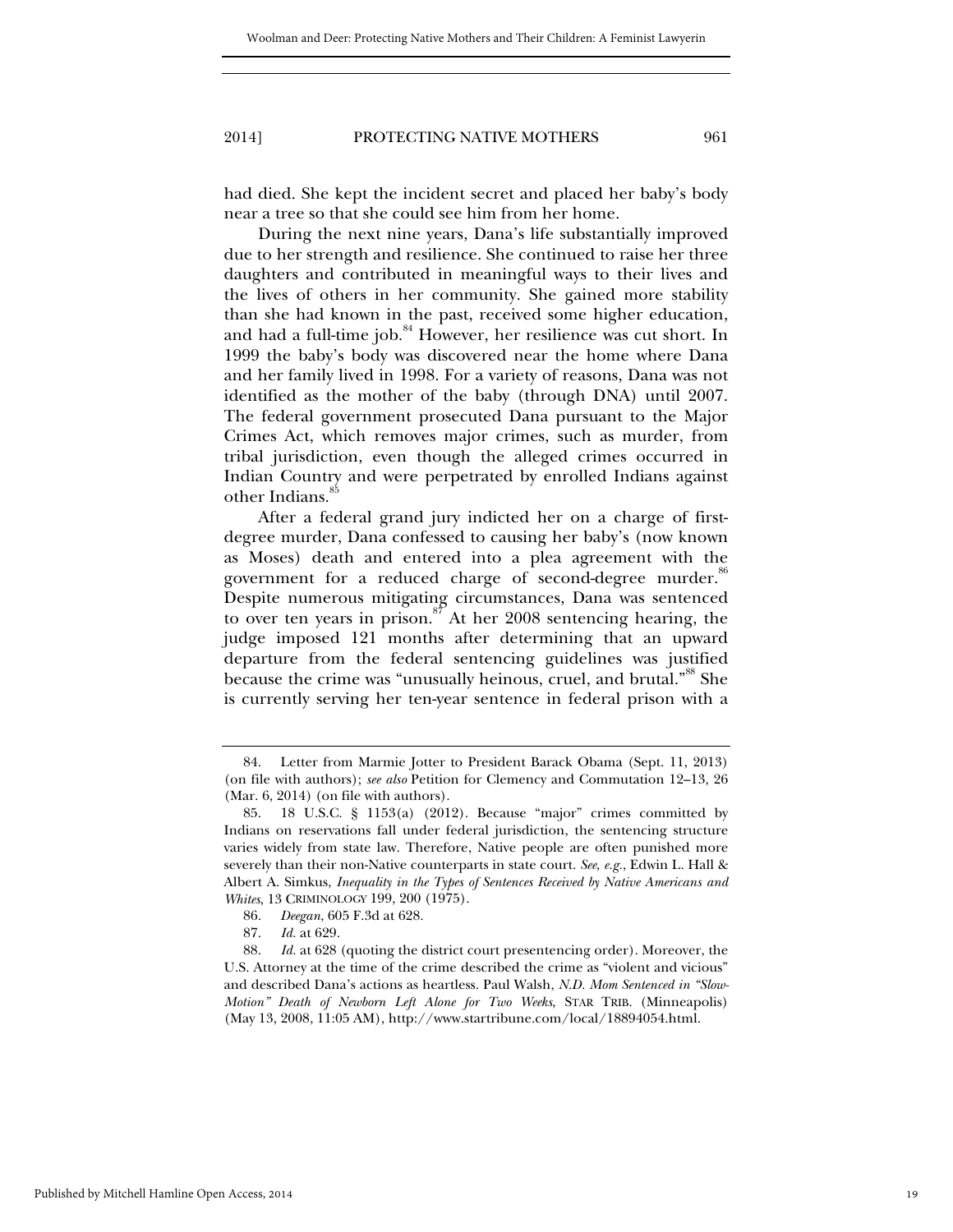release date of March 6, 2017. Deegan's supporters have mounted a campaign petitioning President Obama for clemency.<sup>8</sup>

A review of the facts demonstrates that the death of Dana's baby was the ultimate tragic outcome of a life marked by extreme violence, which all took place in the shadow of the catastrophic history of systemic attacks on Native motherhood.

Dana Deegan is a survivor of horrific emotional, physical, and sexual abuse perpetrated by nearly every man in her life.<sup>90</sup> None of the perpetrators have ever been held accountable for their actions in the criminal justice system.<sup>91</sup> From an early age, Dana witnessed and was the victim of extreme domestic violence at the hands of her father.<sup>92</sup> Dana's father was an alcoholic and ultimately died from complications of this addiction.<sup>93</sup> Her mother would often stay away at work (she typically worked two jobs) to escape her violent husband.<sup>94</sup> Dana reported seeing her father severely beat her mother about once a month, resulting in broken bones and blackened eyes.<sup>95</sup> Dana's father beat her on a daily basis for many years.<sup>96</sup> She learned how to hide serious injuries from school officials and lie about absences. $97$  Dana reported that she experienced what she now believes are dissociations as a result of these beatings.<sup>98</sup>

Dana was also sexually abused by some of her father's friends between the ages of five and eleven.<sup>99</sup> By the time she was nine years old, Dana had experienced sexual touching, oral sex, vaginal and anal penetration, and torture.<sup>100</sup> At age eleven, she summoned

 <sup>89.</sup> *See, e.g.*, Stephen J. Lee, *Federal Judge Fights for Release of N.D. Indian*, GRAND FORKS HERALD, Oct. 15, 2013, *available at* LEXIS; FREE DANA DEEGAN, http://www.freedana.com (last visited Mar. 12, 2014).

 <sup>90.</sup> *See* Letter from Phillip J. Resnick, Dir. of Forensic Psychiatry, Case W. Reserve Univ. Sch. of Med., to William D. Schmidt, Assistant Fed. Pub. Defender, Dists. of S.D. & N.D. (Apr. 9, 2008) (on file with authors) (psychological evaluation documenting Dana's history of trauma and violence).

 <sup>91.</sup> *See id.* at 21.

 <sup>92.</sup> *Id.* at 3–4.

 <sup>93.</sup> *Id.* at 3.

 <sup>94.</sup> *Id.* 

 <sup>95.</sup> *Id.* at 4.

 <sup>96.</sup> *See id.*

 <sup>97.</sup> *Id.*

 <sup>98.</sup> *Id.* at 4–5.

 <sup>99.</sup> *Id.* at 5.

 <sup>100.</sup> *Id.*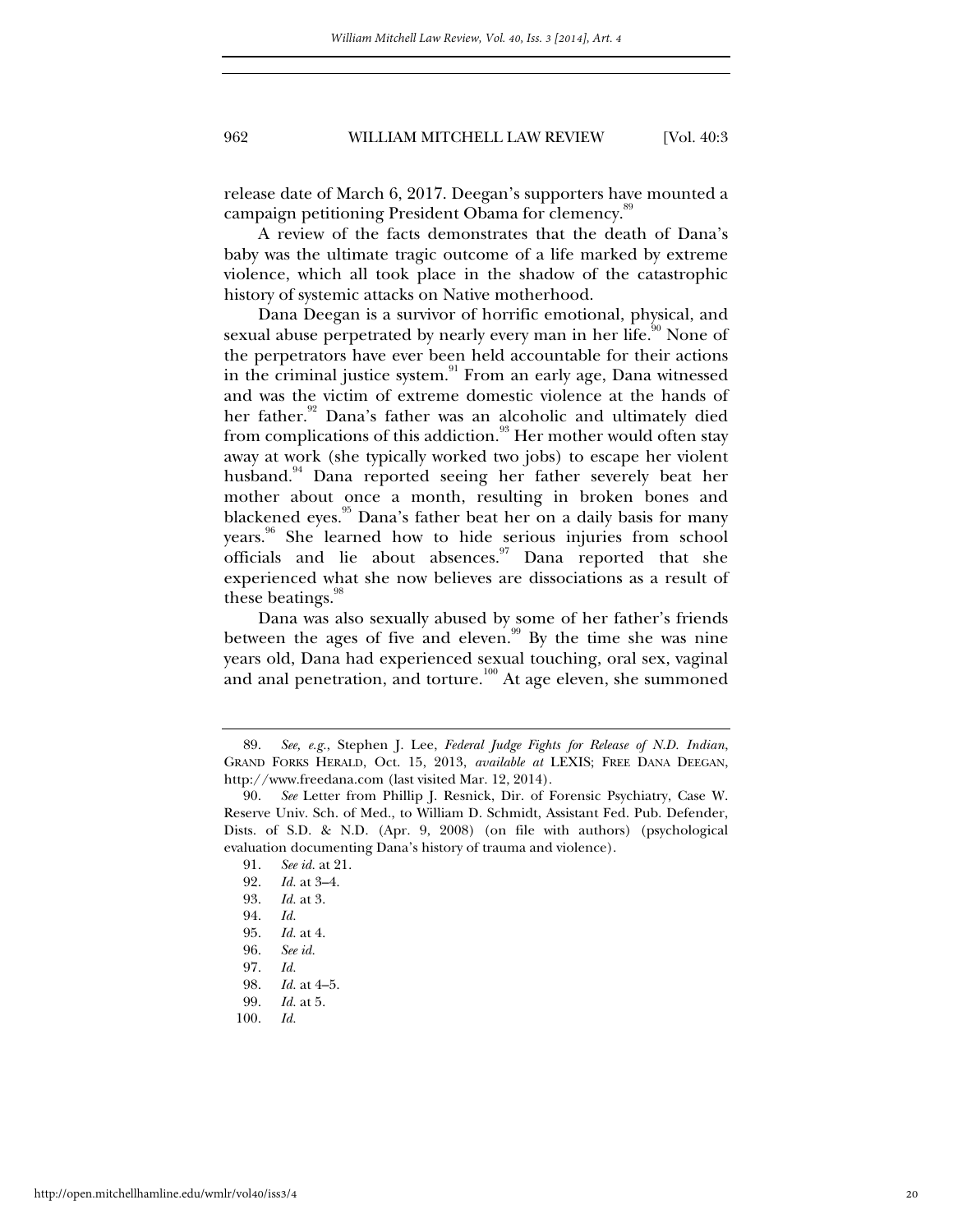the courage to report the abuse to her mother.<sup>101</sup> Her mother felt guilty for not protecting her.<sup>102</sup> When her mother told her father, he beat one of the accused men severely, almost causing his death.103 Her father then also lashed out violently against her mother for being "a slut" who let the abuse happen. $104$ 

As a result of this abuse, Dana was in and out of the foster-care system starting at age eleven.<sup>105</sup> Dana and her siblings were split up during this time.<sup>106</sup> Sometimes her father would stop drinking and the children would come home for a while—but ultimately he would resume drinking and the children would be removed again.<sup>107</sup>

Dana met the man who would become the father of her children when she was fifteen.<sup>108</sup> They began a romantic relationship, which quickly became abusive. When Dana was seventeen, he assaulted her for the first time.<sup>109</sup> His violence and substance abuse became a common experience for Dana in the relationship.<sup>110</sup>

She went on to have three daughters with her common-law husband, $111$  and his violence toward her escalated over time.<sup>112</sup> She had few options for safety.<sup>113</sup> As a foster child herself, Dana knew firsthand the pain of being removed from a family. She legitimately feared that disclosing the abuse would separate her from her children.<sup>114</sup> Her husband's mother, who was a central figure in her life, provided some stability and support between the beatings (her husband tended to avoid violence and drinking in front of his mother). $^{115}$ 

102. *Id.*

103. *Id.*

104. *Id.*

105. *Id.*

106. *Id.*

107. *Id.*

 108. *See id.* 109. *Id.*

110. *See id.* at 7–8, 10.

111. *Id.* at 6.

112. *Id.* at 19.

113. *See id.* at 10.

114. *Id.* at 7.

115. *Id.* 

21

 <sup>101.</sup> *Id.*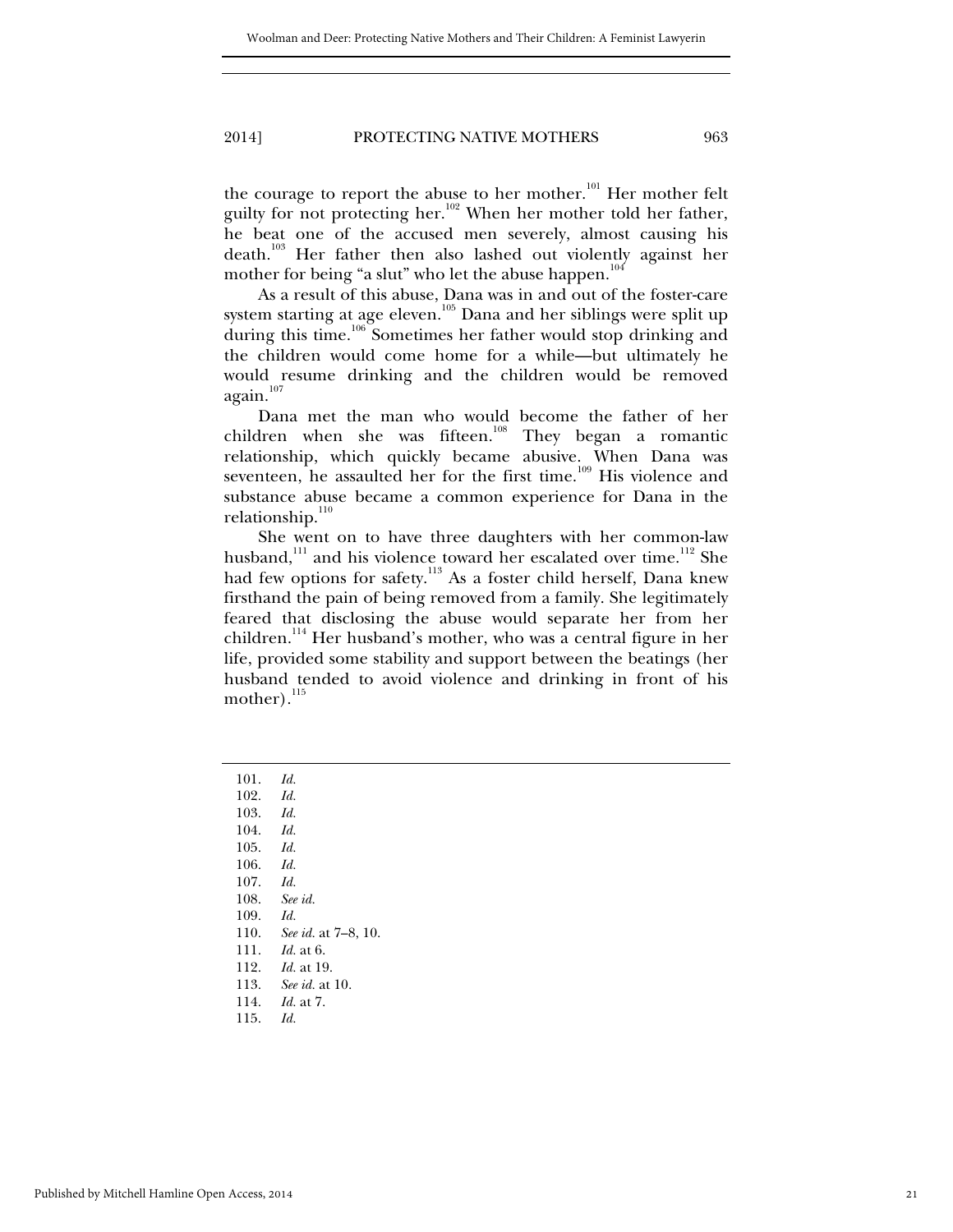As a result of these incidents, Dana began experiencing depression and post-traumatic stress disorder from a very early age.<sup>116</sup> At the time Moses was born, she was severely depressed.<sup>11</sup> Although she learned she was pregnant around the four-month mark of her pregnancy, she did not believe or really have the ability to accept that she was pregnant.<sup>118</sup> She made no plans for the birth and did not receive any prenatal care.<sup>119</sup> She reported feeling at the end of her rope.<sup>120</sup> She had been suicidal at various points in her life.<sup>121</sup> She did not think she could care for another baby and knew she could not go home because of her own father's physical abuse and drinking.<sup>122</sup> She reports being terrified of losing her three daughters at the time.<sup>123</sup> The violence Dana suffered at the hands of Moses' father cannot be overstated.<sup>124</sup> At the time of Moses' birth, her common-law husband assaulted Dana regularly, took any money she might have acquired to feed her babies, and spent it on alcohol and drugs (methamphetamine).<sup>125</sup> One can imagine many scenarios in which Dana's family could have been quickly split apart if she were to admit that she needed help. In this light, Dana's ultimate, desperate act seemed the only option for saving her family.

At the time of Moses' birth, Dana lived in almost complete geographic isolation from the outside world. She was separated from other people and had no resources (legal or otherwise). One unique aspect of Native motherhood is that life on the reservation, for many mothers, can be lonely and isolated. For many poor mothers living in urban areas, community resources, while often scarce, are at least accessible. These mothers also have churches or other community support groups that help connect women and provide support.

To better understand Dana's case, it is helpful to explore the gendered crime of neonaticide. Although Moses' death clearly

- 116. *Id.* at 13, 18.
- 117. *Id.* at 13.
- 118. *Id.* at 10.
- 119. *Id.*
- 120. *See id.* at 11.
- 121. *See id.* at 9.
- 122. *Id.* at 11.
- 123. *Id.*
- 124. *See id.* at 10.
- 125. *Id.* at 10, 17.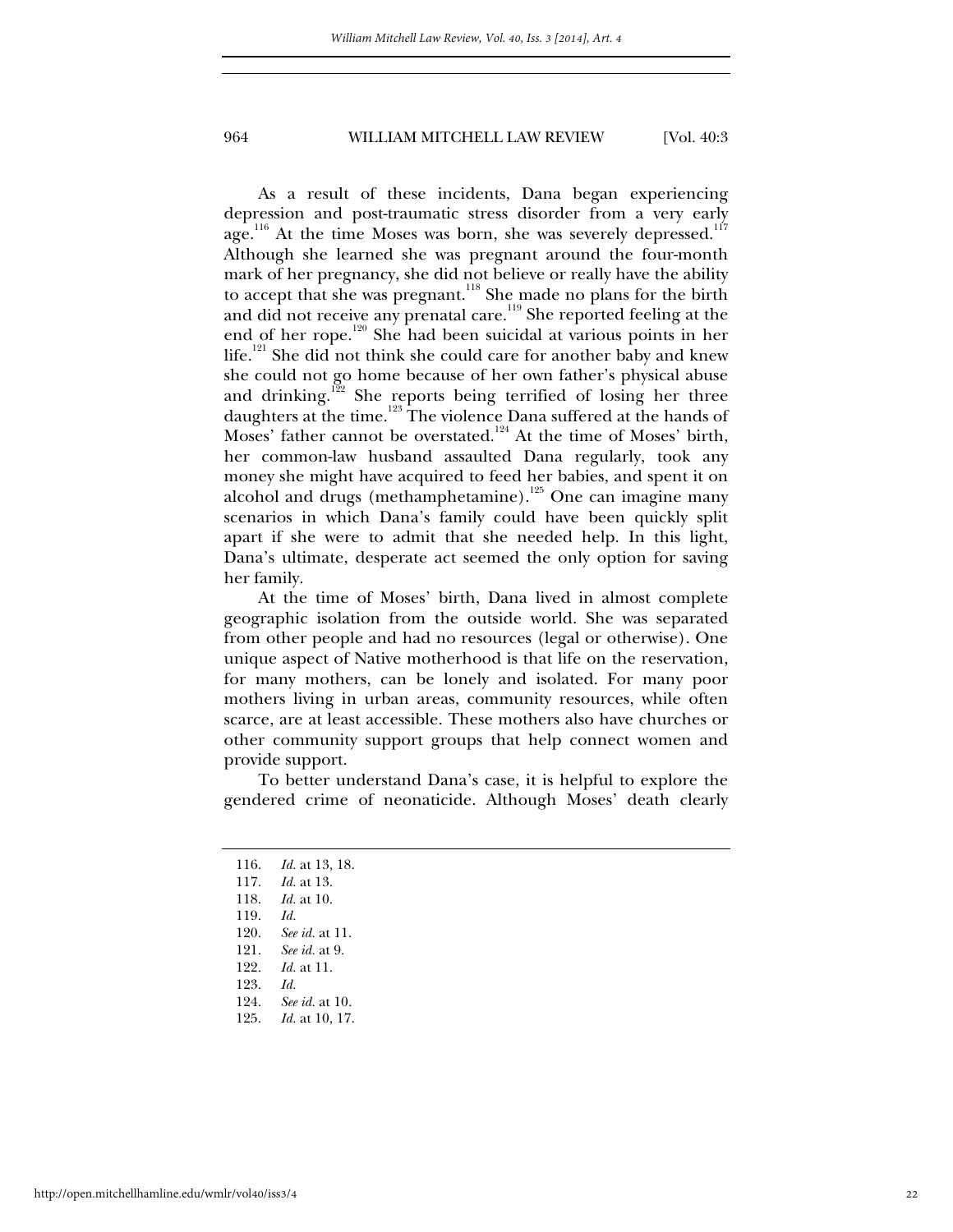meets the definition of neonaticide, Dana's particular circumstances as a Native woman differ from the prototypical case of neonaticide. Therefore, Dana's distinct story reminds us that theories cannot fully explain or conceptualize the context and culture of individual lives.

#### *B. Neonaticide*

"Neonaticide" refers to the killing of an infant within the first twenty-four hours of his or her life.<sup>126</sup> Neonaticide is a type of filicide, which is the more general term given to parents who kill their children.127 Dr. Phillip Resnick, Director of Forensic Psychiatry at Case Western Reserve University, created the term "neonaticide."<sup>128</sup> One estimate suggests that between 150 and 300 neonaticides occur each year in the United States.<sup>129</sup> Typically, victims of neonaticide die by strangulation, suffocation, or abandonment shortly after birth.<sup>130</sup> Neonaticide is almost exclusively a crime committed by the birth mother.<sup>131</sup> In most cases of neonaticide, the mother had concealed her pregnancy from others—and even denied it to herself. Rarely is the crime truly premeditated; in most cases, the crime is an acute reaction to the shock and fear of the unplanned birth.

Scholars who have looked carefully at case histories of neonaticide have concluded that there are common "warning signs" that precede the event.<sup>132</sup> Commonalities among these crimes include unusual behavior by a pregnant woman, such as denial of pregnancy and disassociation. Often women who commit neonaticide are teenagers who are experiencing an unwanted pregnancy. These young women experience overwhelming feelings

 <sup>126.</sup> Isser & Schwartz, *supra* note 2, at 581.

*Id.* at 586.

 <sup>128.</sup> Dr. Resnick is one of the leading medical experts on this crime. *See*  Phillip J. Resnick, *Murder of the Newborn: A Psychiatric Review of Neonaticide*, 126 AM. J. PSYCHIATRY 1414, 1419 (1970). This early publication introduced neonaticide as a gendered crime. *Id.* at 1414.

 <sup>129.</sup> Isser & Schwartz, *supra* note 2, at 582.

<sup>130</sup>*. See* GEOFFREY R. MCKEE, WHY MOTHERS KILL: A FORENSIC PSYCHOLOGIST'S CASEBOOK 19–20 (2006); Isser & Schwartz, *supra* note 2, at 581.

 <sup>131.</sup> *See* Isser & Schwartz, *supra* note 2, at 581.

 <sup>132.</sup> *See generally id.* at 581–84 (describing common symptoms that indicate "neonaticide syndrome").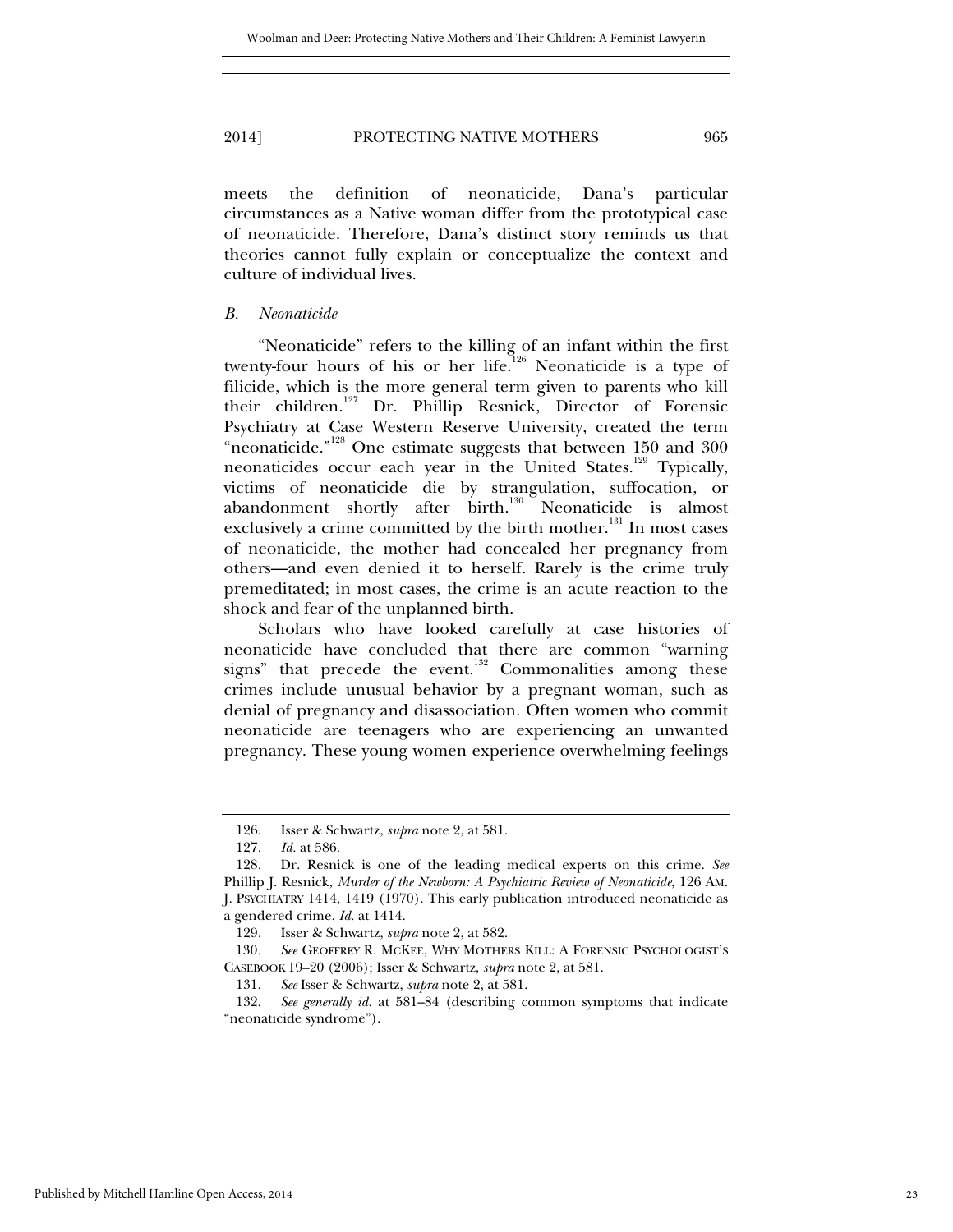of shame, guilt, and tremendous fear upon giving birth.<sup>133</sup> Many of these women report suddenly going into labor in bathrooms or bedrooms. They often deliver their babies alone—and then either kill their infants on the day of their births, or wrap their babies in blankets and throw them in the trash to die.<sup>134</sup>

Because neonaticide occurs on the day of the baby's birth, it is not clear to what extent postpartum mental illness plays a role.<sup>135</sup> Unlike postpartum psychosis, which has been the underlying cause of some cases of infanticide (the killing of a child under one year of age), it seems less likely that postpartum mental disorders are involved with neonaticide.<sup>136</sup> But the physiological responses to pregnancy and childbirth, which ultimately lead to serious postpartum issues, are likely parts of any neonaticide event.<sup>137</sup>

In the United States, mothers who kill their newborn babies are often charged with murder and some receive prison sentences for their crimes.<sup>138</sup> However, the actual sentences vary widely. One study found that convictions ranged from "unlawful disposal of a body" to first-degree murder.<sup>139</sup> Further, the same study found that sentencing recommendations ranged from intensive therapy to a prison sentence of thirty-four years.<sup>140</sup> Lengthy sentences for murder are imposed in some cases despite clear evidence of the mother's distress and shock at the time of the birth, and also in many cases, evidence of prior abuse or trauma experienced by the

 <sup>133.</sup> *See id.* at 581–82.

 <sup>134.</sup> *Id.* at 581–83.

 <sup>135.</sup> *See id*. at 587 (finding that postpartum symptoms appear shortly after birth).

 <sup>136.</sup> Michelle Oberman, *"Lady Madonna, Children at Your Feet": Tragedies at the Intersection of Motherhood, Mental Illness and the Law*, 10 WM. & MARY J. WOMEN & L. 33, 36, 38 (2003) (finding the majority of mothers who kill their children while suffering from postpartum mental illness commit infanticide rather than neonaticide). Oberman also discusses the fact that neonaticide and other crimes that women commit against their young children are often the result of both psychological and social circumstances. *Id*. at 35, 53.

 <sup>137.</sup> *See id.* at 55–56 (finding postpartum mental illness is often just one more destabilizing factor in the lives of mothers who are already mentally ill before giving birth).

 <sup>138.</sup> Christine A. Fazio & Jennifer L. Comito, *Rethinking the Tough Sentencing of Teenage Neonaticide Offenders in the United States*, 67 FORDHAM L. REV. 3109, 3136–37 (1999).

 <sup>139.</sup> *Id*. at 3142 (citing Michelle Oberman, *Mothers Who Kill: Coming to Terms with Modern American Infanticide*, 34 AM. CRIM. L. REV. 1, 24–25 (1996)).

 <sup>140.</sup> *Id*. at 3142–43.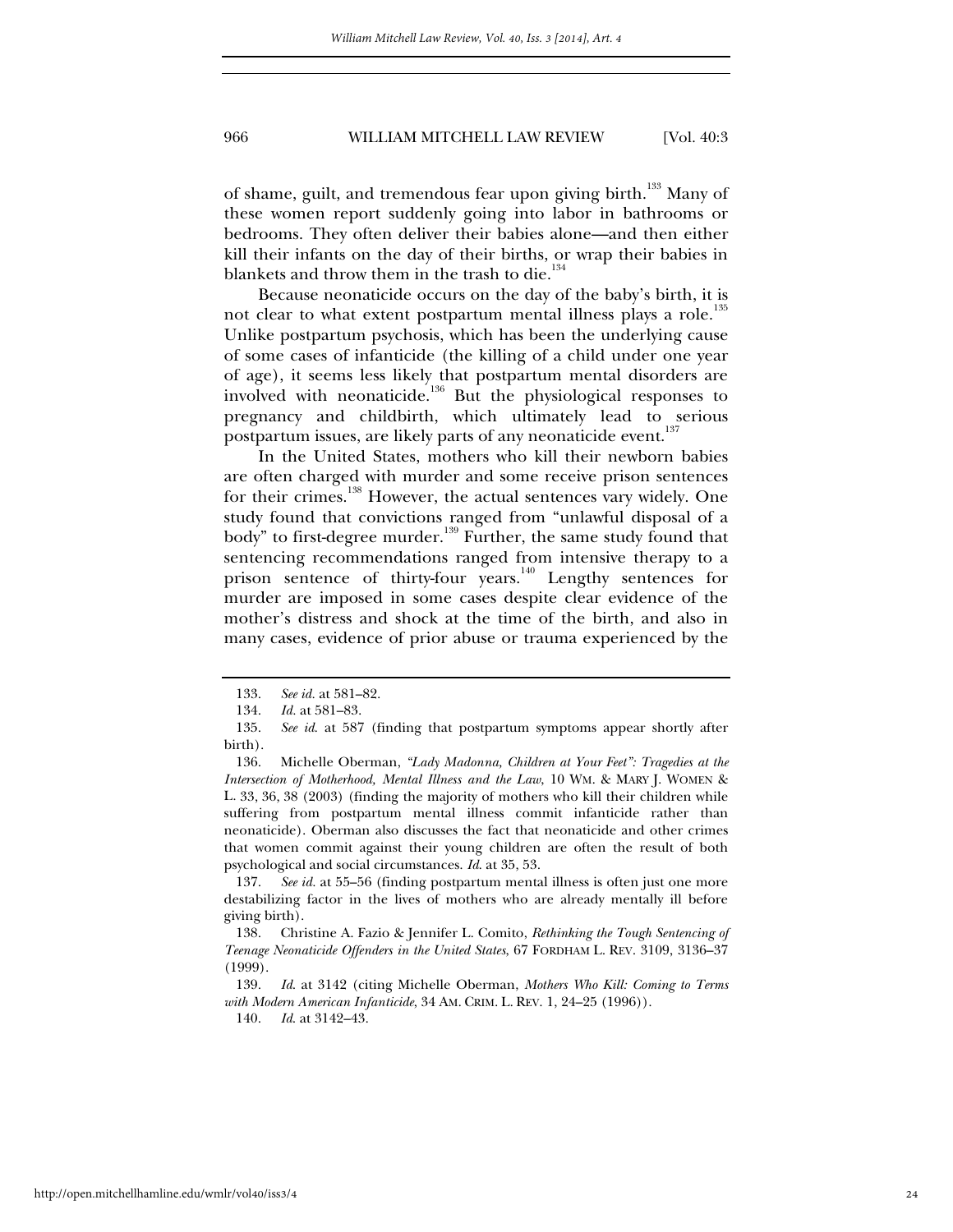mother during her pregnancy.<sup>141</sup> Intense media coverage of neonaticide crimes has been increasingly prevalent.<sup>142</sup> Media attention may affect sentencing, given how harshly mothers who kill their babies are treated in the news; judges and juries may be consciously or unconsciously taking this information into their decisions. There seems to be some difference in sentencing outcomes between cases tried in state versus federal court, as well as those tried in juvenile court, in the cases of teenage mothers.<sup>143</sup> Sentencing regimes in federal court are stricter than state court. The federal government typically prosecutes murders that occur within a tribal jurisdiction. Thus, Native mothers are likely to receive harsher sentences than white women tried in state court.<sup>144</sup>

The United States' response to neonaticide differs from the response of some other countries. England, Australia, Canada, and Hong Kong, for example, have enacted infanticide acts.<sup>145</sup> In both England and Hong Kong, women charged and convicted under these acts often receive lenient sentences, consisting of probation with psychiatric treatment required.<sup>146</sup> The origins of these infanticide statutes are based on a two-pronged rationale.<sup>147</sup> One, from a policy perspective, there was concern about the harsh treatment in the criminal justice system of young, single, and lowincome women.148 The second consideration was the psychiatric issues that could be occurring in these cases during the birthing process—which occurs mostly alone for women who kill their newborns.149 As will be discussed in more detail later in this paper,

 <sup>141.</sup> Margaret Ryznar, *A Crime of Its Own? A Proposal for Achieving Greater Sentencing Consistency in Neonaticide and Infanticide Cases*, 47 U.S.F. L. REV. 459, 461 (2013); *see, e.g.*, United States v. Deegan, 605 F.3d 625, 640 n.10 (8th Cir. 2010) (Bright, J., dissenting) ("Twenty-four year old patient comes in to evaluate injuries sustained in an altercation with her boyfriend last night. She is 37 weeks pregnant." (quoting Deegan's medical records)).

 <sup>142.</sup> *See, e.g.*, Jocelyn Renee Lewis, Media Representation of Maternal Neonaticide (May 2008) (unpublished M.A. thesis, Texas A&M University), *available at* http://repository.tamu.edu/bitstream/handle/1969.1/85970/Lewis .pdf.

 <sup>143.</sup> *See* Fazio & Comito, *supra* note 138, at 3142–46; Ryznar, *supra* note 141, at 469–77.

 <sup>144.</sup> *Deegan*, 605 F.3d at 657–58 (Bright, J., dissenting).

 <sup>145.</sup> Fazio & Comito, *supra* note 138, at 3137.

 <sup>146.</sup> *Id*. at 3140.

 <sup>147.</sup> *Id*. at 3138.

 <sup>148.</sup> *Id.*

 <sup>149.</sup> *Id*.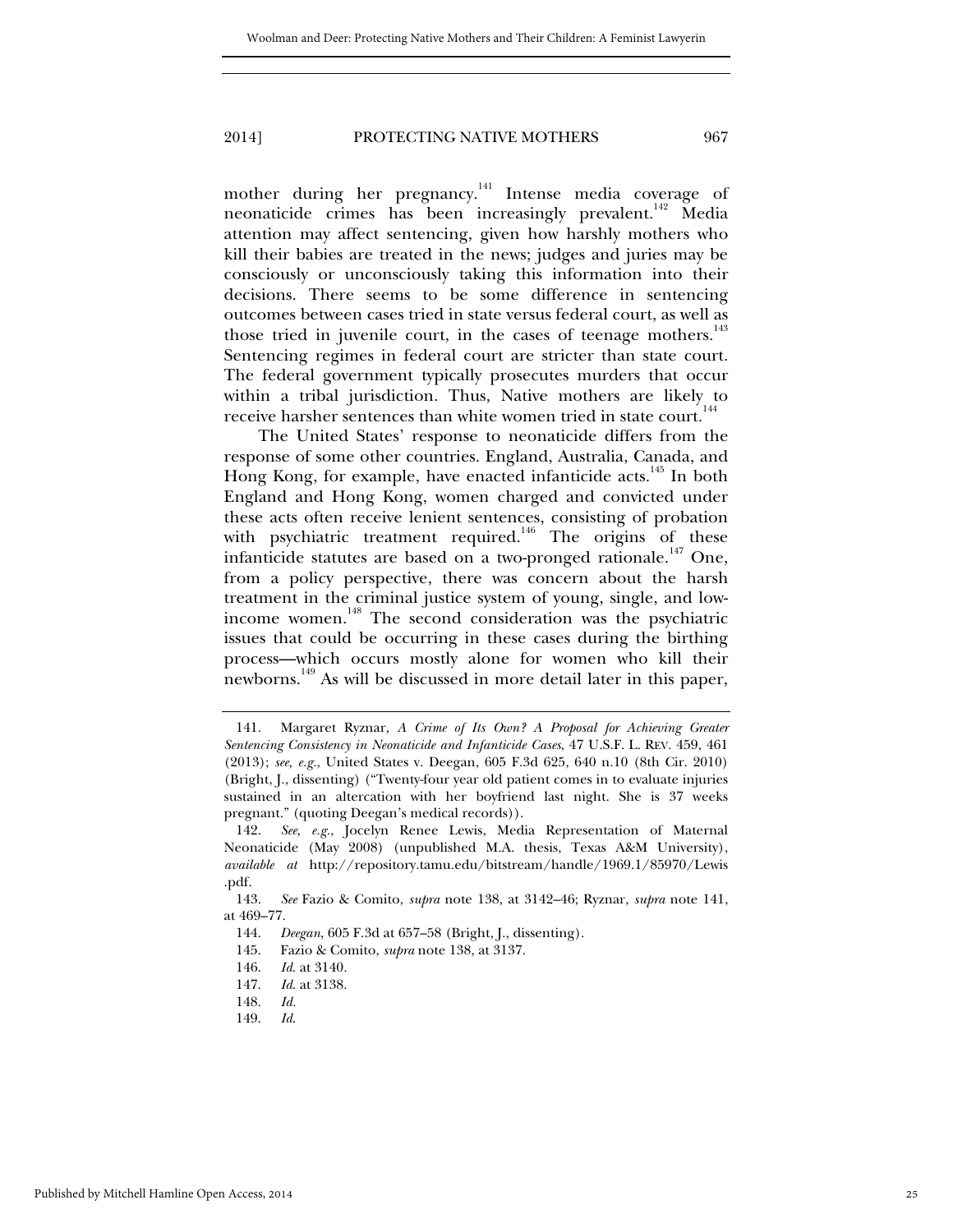infanticide acts are a clear example of the cultural or differencebased feminist legal theory in practice.<sup>150</sup> There are no "infanticide" specific" laws in the United States. However, all fifty states have adopted "safe haven" laws whereby a parent can leave an unwanted newborn at a safe place in complete anonymity.<sup>151</sup>

Neonaticide also affects other children and the family of the woman who commits this act. Other children of this woman are now in very real danger of losing their mother. First, the mother may be sentenced to a long prison stay. If the mother is fortunate enough to remain in the community with probation or some other alternative disposition, CPS in many states defines the killing of a newborn baby as "egregious harm."152 When there is a determination of egregious harm made, the state will move quickly to terminate the parental rights of the parent who is found to have caused this harm.153 This scenario—sometimes called a "fast track" termination—often means that the state is relieved of its obligation to provide any efforts to try to reunify mother and child.<sup>154</sup> Thus, a woman who kills her newborn and has other children may lose the rights to these children without an opportunity to prove her ability to parent in a meaningful way.

In Dana's case, some of the events of Moses' conception, pregnancy, and death clearly fit within the clinical understanding of neonaticide. However, others do not. Consistent with most cases, Dana had not told others about her pregnancy, and it appears as though she denied being pregnant even to herself.<sup>155</sup> She did not

 <sup>150.</sup> *See infra* Part IV.A.

 <sup>151.</sup> Susan Ayres, *Kairos and Safe Havens: The Timing and Calamity of Unwanted Birth*, 15 WM. MARY J. WOMEN & L. 227, 250 (2008); Isser & Schwartz, *supra* note 2, at 582. The story of Moses was one of the high-profile cases that helped inspire North Dakota's Safe Haven Law. Jenny Michael, *Case Helped Inspire Safe Haven Law*, BISMARCK TRIB., May 18, 2007, at A1, *available at* LEXIS.

 <sup>152.</sup> *See, e.g.*, MINN. STAT. § 260C.301, subdiv. 1(b)(6) (2012) (codifying the egregious harm termination standard). Many states have similar provisions that allow a filing of a termination of parental rights petition if there has been a finding of egregious harm. Egregious harm is defined in section 260C.007 subdivision 14.

 <sup>153.</sup> *See id.* § 260C.301, subdiv. 1(b)(6).

 <sup>154.</sup> William Michael Vesneski, Judging Parents: Courts, Child Welfare, and Criteria for Terminating Parental Rights 6 (2012) (unpublished Ph.D. dissertation, University of Washington), *available at* https://digital.lib.washington.edu /researchworks/bitstream/handle/1773/22572/Vesneski\_washington\_0250E \_10838.pdf.

 <sup>155.</sup> *See* Letter from Phillip J. Resnick, *supra* note 90, at 10. Dr. Resnick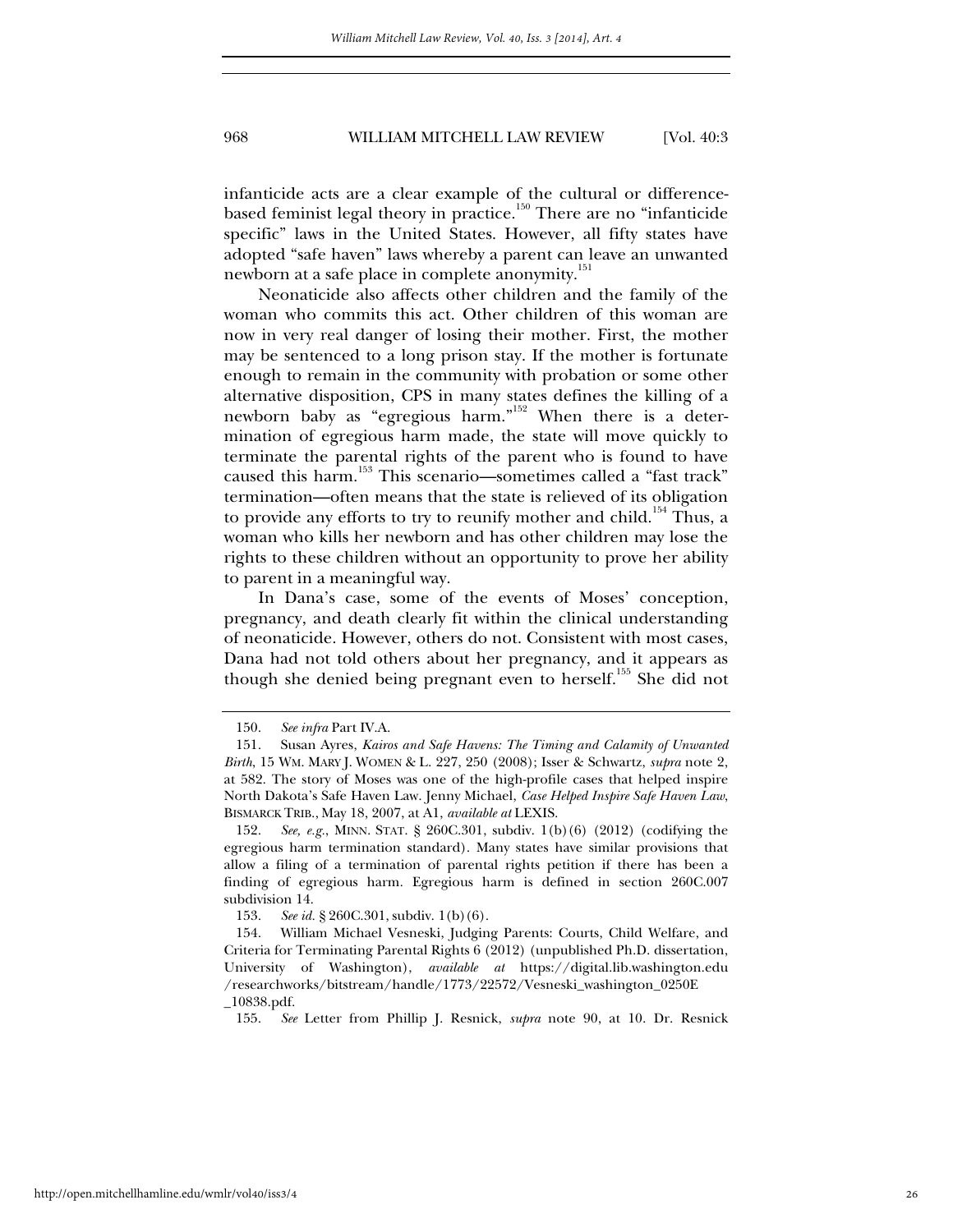receive prenatal care, nor did she prepare herself for the birth. She reports dissociation at the time of the birth and very little existing memory as to the exact events of that day.<sup>156</sup> She reports feeling overwhelmed by the circumstances of the pregnancy and birth.<sup>157</sup> It is unclear whether this pregnancy was coerced.<sup>158</sup>

However, Dana was not a teenager at the time of the birth.<sup>159</sup> This was not her first child, nor her first experience with labor. Dana did not immediately kill her baby in a violent or quick manner.<sup>160</sup> We will never know to what extent postpartum mental health disorders affected the events of Moses' birth. While Dana provided some information during her sentencing about her motivations at the time of the birth, $161$  it is impossible to know what really happened because of the level of dissociation and trauma at the time. What we do know is that Dana was not in a situation either before or immediately after the birth to seek or receive help. She was completely alone. She also stated that she was terrified of losing her daughters to CPS.<sup>162</sup> Dana herself entered the foster care system at age eleven after reporting the sexual and physical abuse she experienced.<sup>163</sup> This further trauma of being removed from her mother and siblings likely made Dana extremely wary of reaching

included the detailed findings of his psychiatric evaluation of Dana Deegan in a letter to William D. Schmidt, Assistant Federal Prosecutor at the Deegan federal criminal trial. This letter was a part of the trial record.

 <sup>156.</sup> *Id.* at 11.

 <sup>157.</sup> *Id.*

 <sup>158.</sup> Coercive reproduction is defined as "behaviors that a partner uses to maintain power and control" over a partner's reproductive health or reproductive decision making and includes behaviors intended to pressure or coerce a partner into becoming a parent or ending a pregnancy. Coercive reproduction is a form of domestic violence. *Tools for Educators: Intimate Partner Violence and Coercive Reproduction*, PLANNED PARENTHOOD, http://www.plannedparenthood.org /resources/research-papers/relationship-abuse-26786.htm (last visited Mar. 16, 2014).

 <sup>159.</sup> *See* Letter from Phillip J. Resnick, *supra* note 90, at 3, 10 (stating that Dana was born on May 5, 1973 and that Moses was born October 20, 1998); *see also id.* at 94.

 <sup>160.</sup> *See* United States v. Deegan, 605 F.3d 625, 627 (8th Cir. 2010).

 <sup>161.</sup> *Id.* at 628 (recounting that Deegan asked for leniency in sentencing based on "her 'psychological and emotional condition' at the time of the offense, her history as a victim of abuse, and the fact that she acted impulsively, among other reasons").

 <sup>162.</sup> Letter from Phillip J. Resnick, *supra* note 90, at 10, 21.

 <sup>163.</sup> *See id.* at 5.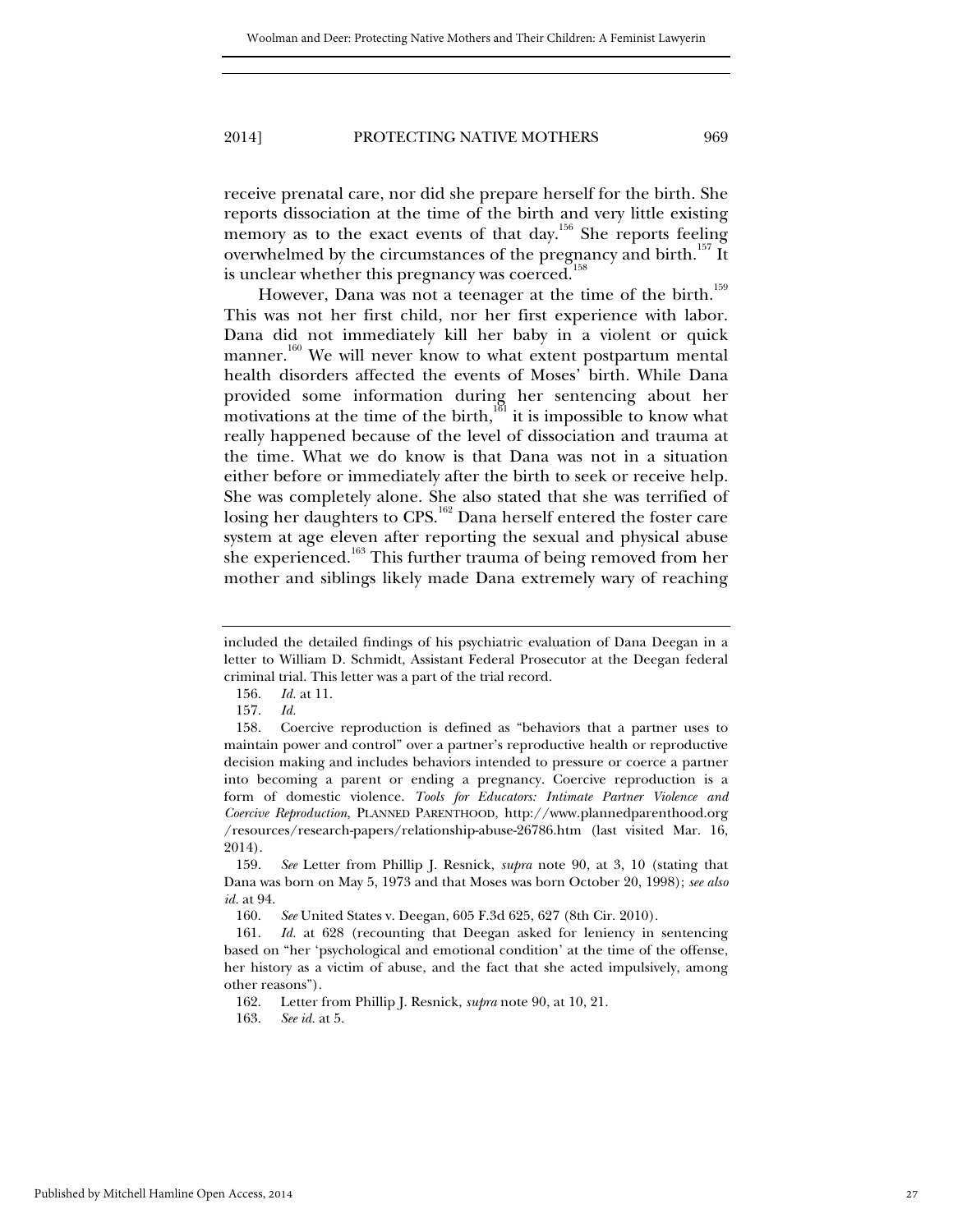out for help as an adult with children of her own. This memory of trauma in her childhood also represents a clear example of historical trauma effecting the choices and life of an individual Native woman.

Dana's story presents an opportunity to look at the effects of historical trauma on the life of one Native woman.<sup>164</sup> In doing so, we begin to understand how historical trauma, in combination with Dana's own personal abuse, created extreme circumstances that resulted in desperate actions. Dana experienced multiple layers of oppression. We cannot view Dana simply as a generic woman in a generic legal system. To truly understand her circumstances, choices, and the judicial response to her actions, we need to break through a one-dimensional analysis to view her story as that of a Native mother, with all the historical trauma and unique individual trauma that comes along with this unique role in our society.

#### IV. FEMINIST LAWYERING THEORIES AND PRACTICE

I represent "bad mothers" because I need the truths they tell me concerning our common culture. They tell truths by exposing to me our likeness and our differences. I see myself reflected in them sometimes, recognizing in their gestures and their attitudes variations of ones familiar to me because they are my own. Beyond that, though, in their difference they tell me truths. They tell me truths when they refuse to let me see who they are, when they hold up a mirror facing me, between themselves and me, so that I confront that mirror as a barrier. It tells me of my situatedness in our culture. It reminds me of realities of class and of race, for example, that impede my understanding of my client and hers of me, that impede our working together and my adequately representing her. It reminds me that however much I know and care for her, there are ways in which I do not understand her. . . . She is familiar to me in myself and she is a mystery—which is why I want to know her.<sup>1</sup>

 <sup>164.</sup> *See generally* LUANA ROSS, INVENTING THE SAVAGE: THE SOCIAL CONSTRUCTION OF NATIVE AMERICAN CRIMINALITY (1998) (providing a larger study of how Native women are entrapped by the criminal justice system).

 <sup>165.</sup> Marie Ashe, *"Bad Mothers," "Good Lawyers," and "Legal Ethics*,*"* 81 GEO. L.J. 2533, 2566 (1993) (emphasis added).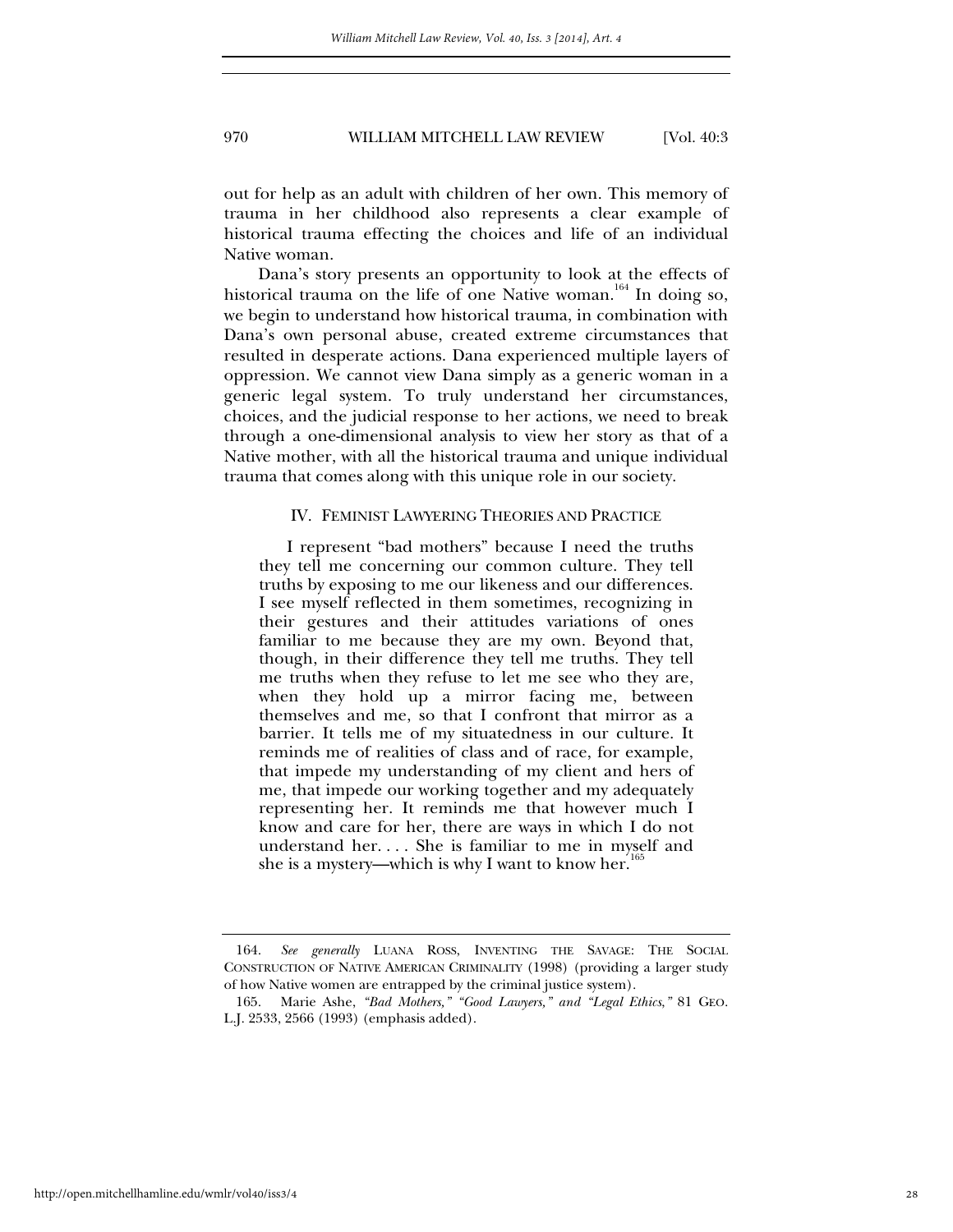At the core of Dana's case is the story of a Native woman and mother living in constant fear and danger, in extreme poverty, and without access to support, legal or otherwise. She exists in the world as someone aware of the historical trauma of Native women through time, and this historical context is a part of her individual story. Examining Dana's life story and crime through the lens of feminist legal theories may help us understand what could have been done to better help Dana and her family. We conclude that theories focusing on context and intersectionality provide the most relevant framework for the type of holistic, feminist lawyering that may have best helped Dana and other women like her.

Considering feminist approaches to this type of tragedy is one way to help elicit a policy reform needed in the way our child protection system responds to women in crisis.<sup>166</sup> However, this paper does not explicitly discuss how child protection systems could be improved to help Native mothers. Instead, we focus on how feminist lawyers could help Native women. It is our hope that improving the practice of representing women like Dana will impact the child protection system and the way that system perceives, treats, and delivers services to Native women and their families.

We begin this section by discussing a general framework for understanding prevalent feminist legal theories that Dana's circumstances implicate. This framework is followed by a consideration of how feminist legal theories can inform lawyering practices.

#### *A. Feminist Legal Theories of Equality and Difference*

At its core, legal feminism stands for the principle that all human beings should be treated with "equality, respect and justice."<sup>167</sup> These principles have helped many social movements change political and civil society.<sup>168</sup> Feminism, in its early stages of

 <sup>166.</sup> *See* Elizabeth Rapaport, *Mad Women and Desperate Girls: Infanticide and Child Murder in Law and Myth*, 33 FORDHAM URB. L.J. 527, 545 (2005–2006) ("If the protection of children were our primary concern, we would concentrate attention on the conditions that produce severe child abuse and the children who may be living at risk.").

 <sup>167.</sup> Carrie Menkel-Meadow, *Mainstreaming Feminist Legal Theory*, 23 PAC. L.J. 1493, 1497 (1991–1992).

 <sup>168.</sup> *Id*.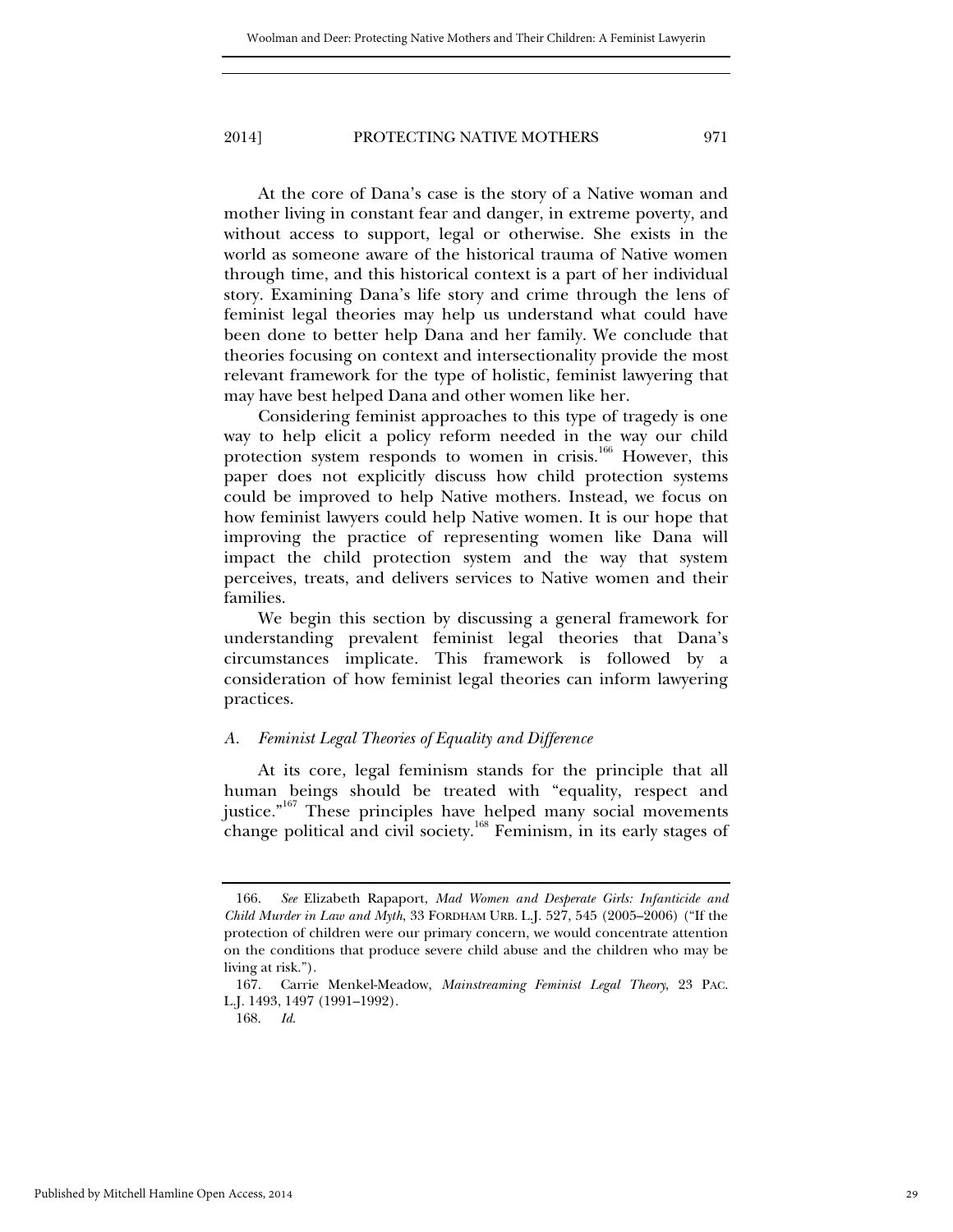litigation and theory, focused on the notion of "sameness"—that men and women are the same and should have equal rights.<sup>169</sup>

Equality feminism, the oldest of the main branches of feminist theories, is based on the fundamental belief that "providing women legal rights against discrimination represents the extent to which undesirable social and economic conditions affecting women can be eliminated by legal change."<sup>170</sup> Equality feminists focus on the oppression of women within the construct of the law. The goal of early feminist litigation was to eliminate bias or preferences in the law that favored men over women. This theory is helpful for women who are being denied equal treatment under the law. The limitations of this early theory were soon seen, however, and a second, more nuanced theory emerged to address the real and unique differences between men and women.<sup>171</sup> The development of new theories was predicated on a more specific political goal: end sexist oppression in all its forms.<sup>172</sup>

Cultural- or biological-difference-based feminism seeks to improve the position of women "through legal and social strategies which validate women's differences from men."<sup>173</sup> The first rift in consensus among early feminist theorists<sup>174</sup> occurred when some feminists wanted to explore the differences that gender presented with pregnant women.<sup>175</sup> Catherine MacKinnon was among the first of feminist legal scholars to clearly call out and question how conventional legal categories reinforced patriarchy.176 She argued that legal categories created by men defined rules that limited

 <sup>169.</sup> *Id*. at 1497–98.

 <sup>170.</sup> JUDITH G. GREENBERG ET AL., FRUG'S WOMEN AND THE LAW 57 (2d ed. 1998).

 <sup>171.</sup> Indeed, one Native critique of mainstream feminism is that "the concept of equality is neither relevant nor necessary for Aboriginal women in Aboriginal societies; rather these are concepts imposed by the colonizers, including feminists." Verna St. Denis, *Feminism Is for Everybody: Aboriginal Women, Feminism and Diversity*, *in* MAKING SPACE FOR INDIGENOUS FEMINISM, *supra* note 12, at 38.

 <sup>172.</sup> *See* BELL HOOKS, FEMINIST THEORY FROM MARGIN TO CENTER 26 (1984).

 <sup>173.</sup> GREENBERG ET AL., *supra* note 170, at 57.

 <sup>174.</sup> *See* Jenna Basiliere, *Political Is Personal: Scholarly Manifestations of the Feminist Sex Wars*, 22 MICH. FEMINIST STUD. 1, 1 (2009) (noting the rift between feminist theorists).

 <sup>175.</sup> MARTHA CHAMALLAS, INTRODUCTION TO FEMINIST LEGAL THEORY 386–95 (3d ed. 2012).

 <sup>176.</sup> Catherine A. MacKinnon, *Difference and Dominance: On Sex Discrimination*, *in* THE MORAL FOUNDATIONS OF CIVIL RIGHTS 88 (Robert K. Fullinwider & Claudia Mills eds., 1986).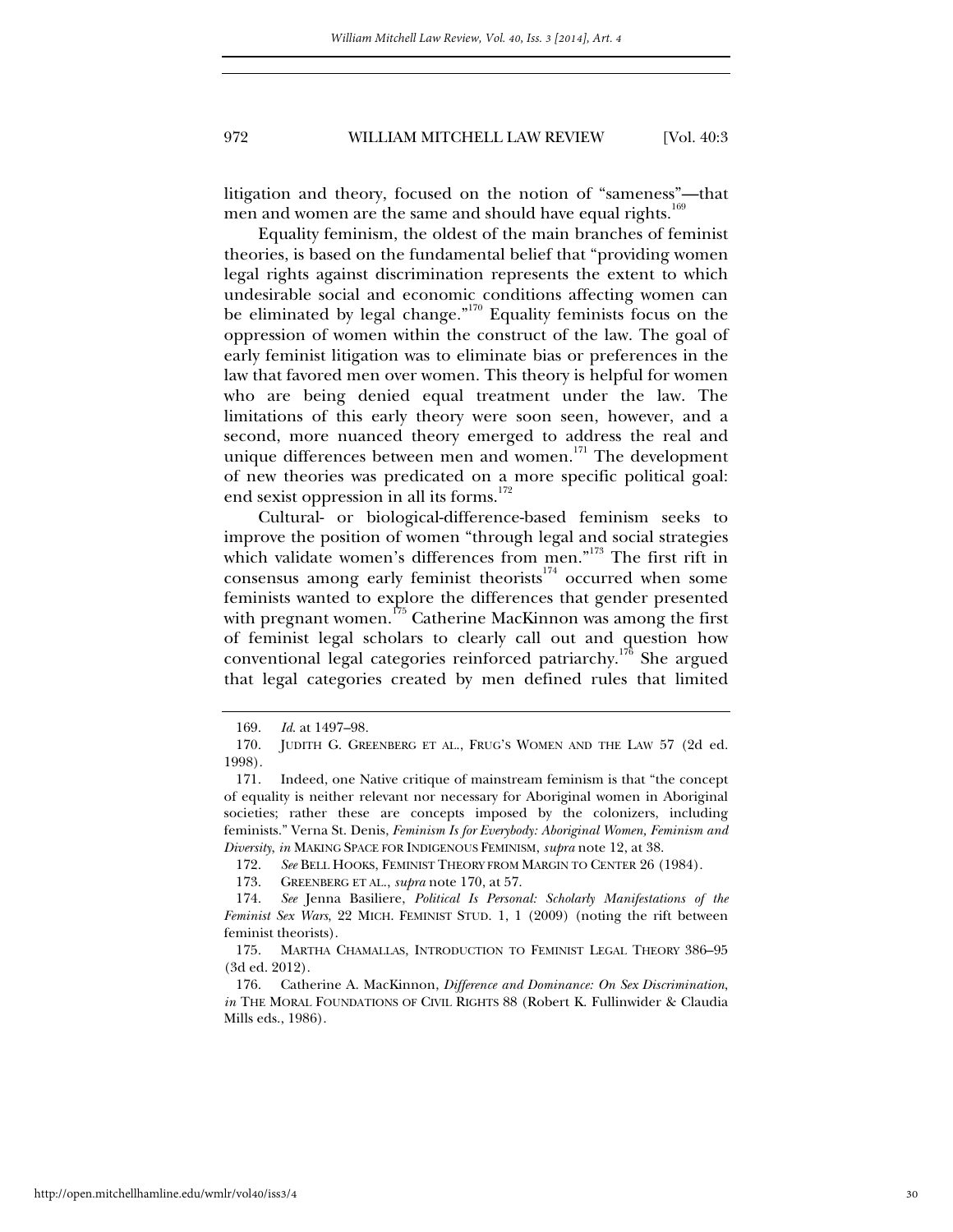women's legal rights. She and others began to diverge from "equality" feminists. MacKinnon's work looking at sexual harassment as workplace discrimination forced the legal feminist movement to reevaluate the legal system—through a feminist lens. MacKinnon focused on power and dominance relations in her scholarship on sexual harassment and rape. However, more generally, a second category of feminist legal theory was born focusing on women being different.<sup>177</sup>

Some feminist theorists have objected to MacKinnon's theories of difference because they do not take enough into account the issue of race, class, and culture.<sup>178</sup> In response to concerns about the limitations of existing feminist legal theory, a new school of thought has emerged, known as intersectional feminism.<sup>179</sup> Intersectional feminist legal scholars have emerged from, and been informed by, the critical race theory movement, but have an independent methodology through which both gender and race are the central focal points for analysis. The strength of an intersectionality approach is that it allows both race and gender to be considered in tandem, bringing attention to the injustices that often come with being a woman of color in any legal system. In recent years, feminist theorists like Kimberlé Crenshaw have introduced the concept of intersectionality as a way to understand the experience of women of color in the justice system.<sup>180</sup> Crenshaw seeks to contrast black women's experiences in what she finds to be a single-axis analysis in the law.181 Her work and theories are useful when looking at the experiences of Native women.

Indigenous feminism has been emerging in the interdisciplinary academic world more recently, but has its roots in precolonial conceptions of gender.<sup>182</sup> Like intersectional feminism,

 <sup>177.</sup> *Id.* at 81.

 <sup>178.</sup> *See, e.g.*, Angela P. Harris, *Race and Essentialism in Feminist Legal Theory*, 42 STAN. L. REV. 581, 585 (1990) (critiquing MacKinnon's analysis of a seminal Indian law case, *Santa Clara Pueblo v. Martinez*); Francine R. Skenandore, *Revisiting*  Santa Clara Pueblo v. Martinez*: Feminist Perspectives on Tribal Sovereignty*, 17 WIS. WOMEN'S L.J. 347, 355–58 (2002) (same).

 <sup>179.</sup> *See* Kimberlé Crenshaw, *Demarginalizing the Intersection of Race and Sex: A Black Feminist Critique of Antidiscrimination Doctrine, Feminist Theory and Antiracist Politics*, 1989 U. CHI. LEGAL F. 139, 166 (1989).

 <sup>180.</sup> *See* Kimberlé Crenshaw, *Mapping the Margins: Intersectionality, Identity Politics, and Violence Against Women of Color*, 43 STAN. L. REV. 1241, 1245 (1991).

 <sup>181.</sup> *See id*. at 1242–45.

 <sup>182.</sup> *See* Martell & Deer, *supra* note 12, at 816.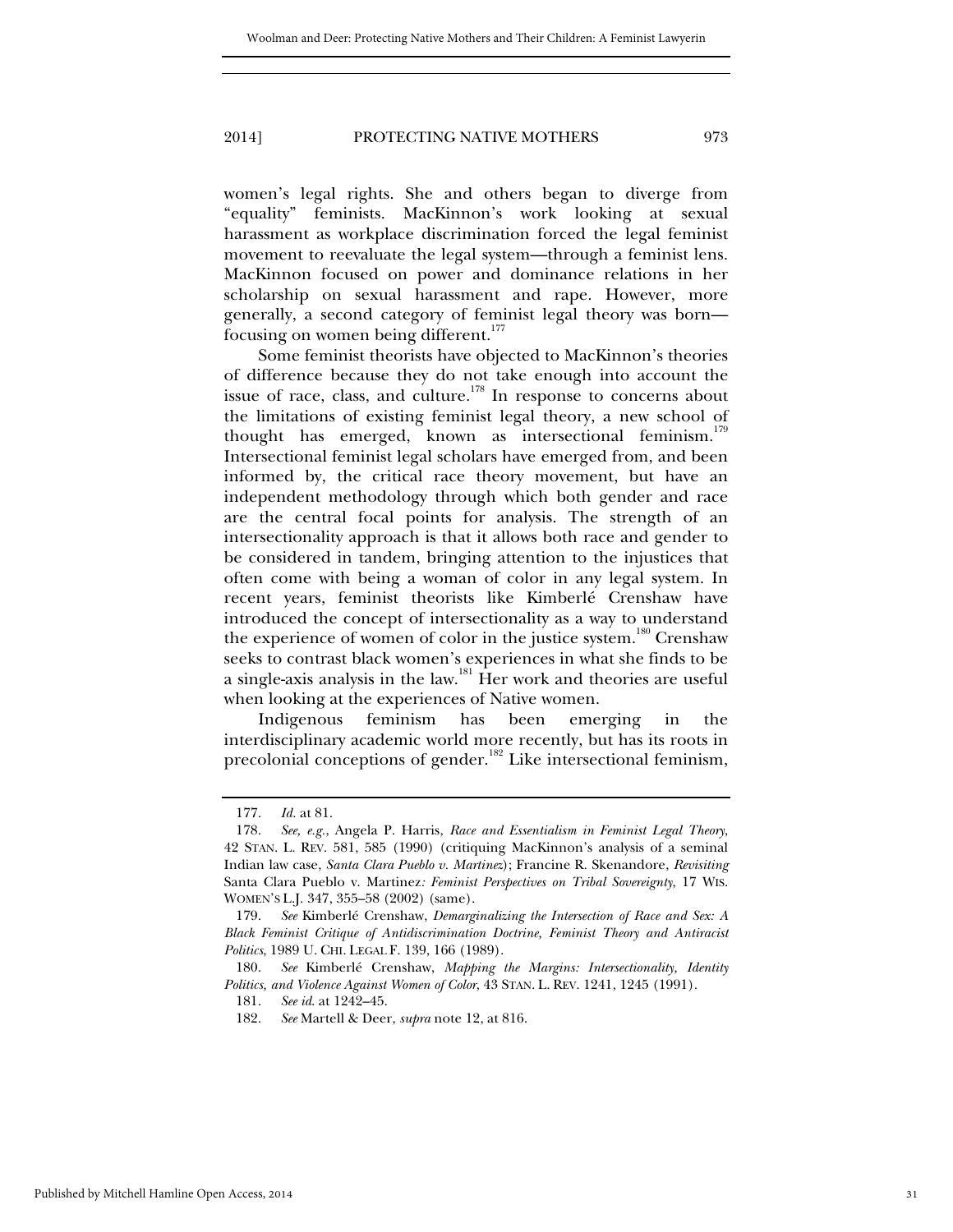indigenous feminism considers gender and race—but also considers the role of colonization in the lives of Native women.<sup>183</sup> A legal theory informed by indigenous feminism best explains Dana's story and explores potential legal remedies for her experience. Trying to understand a case like Dana's using a feminist model that is not informed by colonization would fall short. Dana's experience being a racial minority, for example, may not play nearly as significant a role in her life as the history of child removal in tribal communities. Considering colonization without gender is likewise problematic. Dana's experience as a Native mother is vastly different than that of Native men or fathers. In particular, in Dana's case, she bore the brunt of the child rearing and, therefore, also bore all the risk should her poverty, abuse, or trauma be used against her by the State. She simply had more on the line because of her position as a Native mother.

An intersectional feminist approach is simultaneously useful because it allows us to consider the history of the child protection system from the perspective of Native women. In order to better understand Dana's experience, we must also consider her experiences as a Native woman in the criminal justice system. Dana, like many women in the criminal justice system, arrived as a result of trauma.

#### *B. Women and the Criminal Justice System*

A national profile provides the following characteristics of women offenders.<sup>184</sup> They are disproportionally women of color in their early to mid-thirties. Most have fragmented family histories with other family members often involved in the criminal justice system.<sup>185</sup> Many are survivors of sexual and physical abuse as children and adults, and most have significant substance abuse or

 <sup>183.</sup> *See, e.g.*, Mishuana R. Goeman & Jennifer Nez Denetdale, Guest Editors' Introduction, *Native Feminism: Legacies, Interventions, and Indigenous Sovereignties*, 24 WICAZO SA REV., Fall 2009, at 9, 10; Joyce Green, *Taking Account of Aboriginal Feminism*, *in* MAKING SPACE FOR INDIGENOUS FEMINISMS, *supra* note 12, at 20 ("Aboriginal feminists raise issues of colonialism, racism and sexism, and the unpleasant synergy between these three violations of human rights.").

 <sup>184.</sup> Stephanie Covington, *The Relational Theory of Women's Psychological Development: Implications for the Criminal Justice System*, *in* FEMALE OFFENDERS: CRITICAL PERSPECTIVES & EFFECTIVE INTERVENTIONS 135, 137–38 (Ruth Zaplin ed., 2d ed. 2007).

 <sup>185.</sup> *Id.* at 137.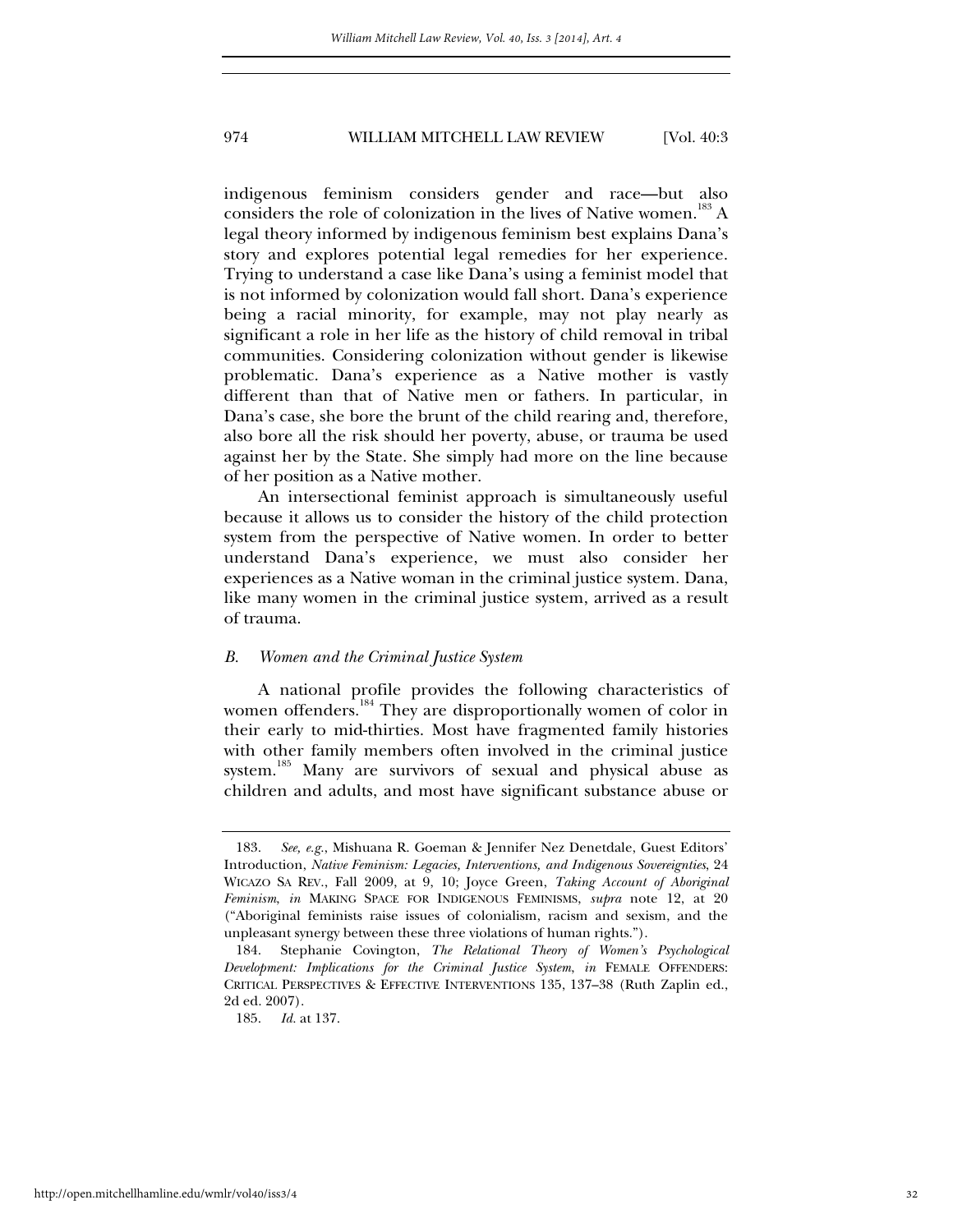mental health problems. Many have only high school diplomas or GEDs. In sum, most women in the system are young, poor, undereducated, and nonwhite, who have complex histories of trauma, mental health, and addiction.<sup>186</sup> Dana's life story fits into this paradigm—in particular, those relating to fragmented family, severe physical and psychological trauma, and mental health problems that exacerbated an already precarious situation.

In this section, we address gender as it relates to charging and sentencing, feminist legal theories that have affected women in the criminal justice system, and how trauma is often a catalyst for entry into the criminal justice system for many women.

#### *1. Gender in Charging and Sentencing*

There is a rich debate about the value of using gender in decisions of charging and sentencing. In the United States, we generally do not consider gender explicitly in our criminal codes or charging decisions. This differs, as mentioned earlier in this article, from England and Australia, where infanticide laws exist.<sup>187</sup> These laws clearly incorporate notions of cultural or different feminist legal theory. That is, they recognize that immediately after the birth of a baby, in certain circumstances, hormones, postpartum depression and psychosis, and other gendered differences have real and significant impacts on the events leading up to a crime.<sup>188</sup> As such, when a mother kills a newborn immediately after birth, the laws of these countries explicitly recognize that gender matters and should be considered. They then go on to provide different outcomes for women in these circumstances based on these biological differences.<sup>189</sup>

Sentencing in the United States presents a different picture than charging. Although in most states and at the federal level, sentencing guidelines are determined based on severity levels and criminal history, there are clearly situations where gender, and in particular motherhood, are considered in sentencing or in the actual finding of guilt. Examples of this include battered women's

 <sup>186.</sup> *Id.* at 138.

 <sup>187.</sup> Isser & Schwartz, *supra* note 2, at 577; *see supra* note 145 and accompanying text.

 <sup>188.</sup> Isser & Schwartz, *supra* note 2, at 587–89.

 <sup>189.</sup> *See supra* note 146 and accompanying text.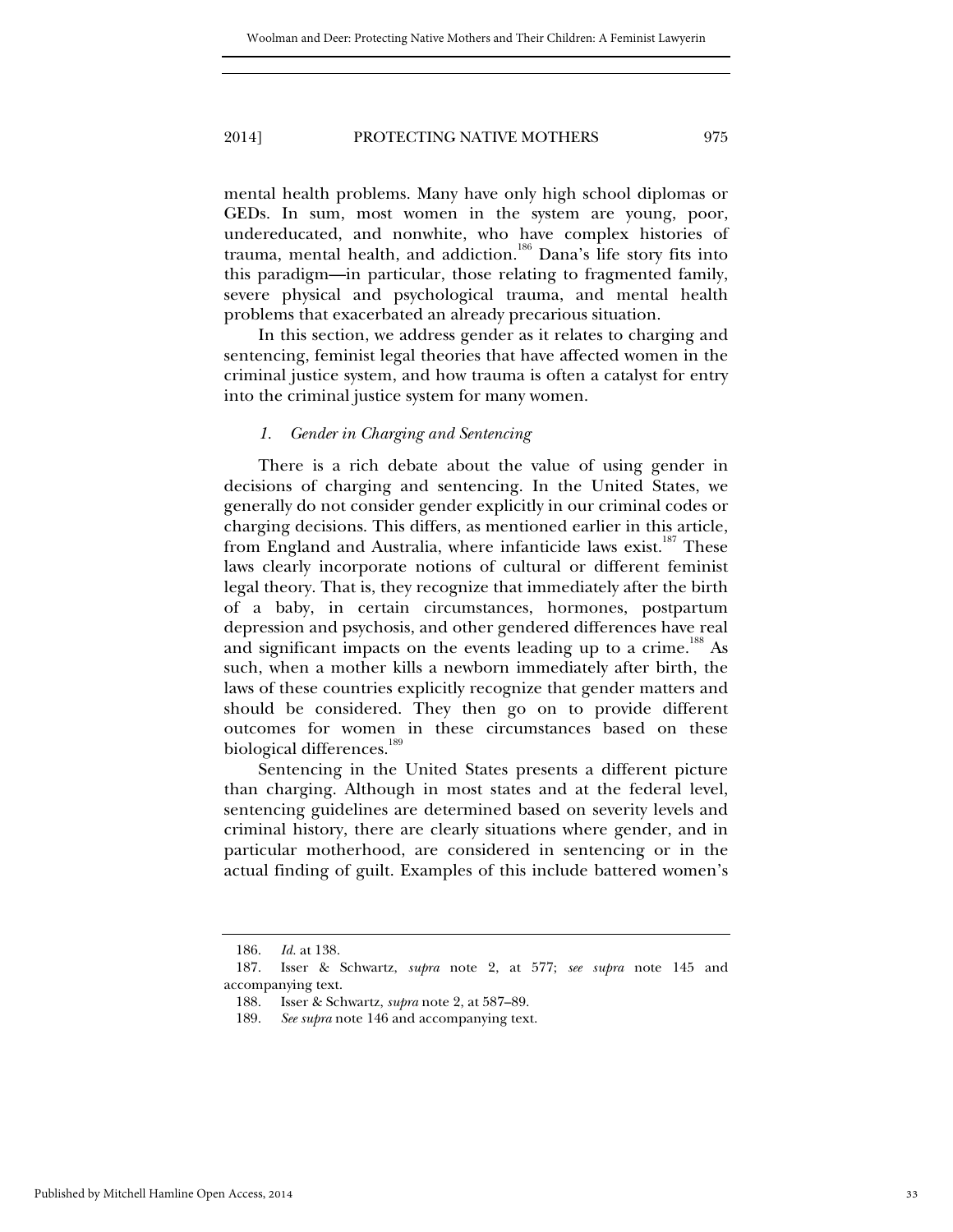syndrome and postpartum psychosis.<sup>190</sup> Battered women's syndrome is recognized as an affirmative defense to murder in some jurisdictions.<sup>191</sup> Postpartum psychosis has been considered in both the guilt phase (as a defense of mental insanity) and in the sentencing phase in several high profile cases of filicide, including the Andrea Yates case.<sup>192</sup>

#### *2. Feminist Theories and Criminal Justice*

Feminist legal theories have addressed criminal justice issues, although often in the context of men as compared to white women.<sup>193</sup> What has resulted in the context of female homicide is some strife between theorists who think men and women should be treated equally in the criminal courts, and those who think that women are different and should have special consideration in the courts.194 This analysis has not often enough included an examination of intersectionality or the double stigma that Native women experience in the criminal justice system. A framework that includes just the experiences of white women misses the historical context so important to truly understanding the experiences and realities of Native women in the criminal justice system particularly those who are incarcerated.<sup>195</sup>

Some traditional biological theories of gender and crime address the differences between men and women who commit

 <sup>190.</sup> BRENDA L. RUSSELL, BATTERED WOMAN SYNDROME AS A LEGAL DEFENSE 18–22 (2010); Oberman, *supra* note 136, at 63–65.

 <sup>191.</sup> RUSSELL, *supra* note 190, at 6.

 <sup>192.</sup> Oberman, *supra* note 136, at 39–43.

<sup>193</sup>*.* Stephanie S. Covington & Barbara E. Bloom, *Gendered Justice: Women in the Criminal Justice System*, *in* GENDERED JUSTICE: ADDRESSING FEMALE OFFENDERS 3, 5–7 (Barbara E. Bloom ed., 2003); Kolleen Duley, *Gender and Criminality*, 18 UCLA WOMEN'S L.J. 273, 274 (2012).

 <sup>194.</sup> Isser & Schwartz, *supra* note 2, at 580.

 <sup>195.</sup> It is difficult to gather quantitative data about incarcerated Native women. Julie C. Abril, *Native American Indian Women: Implications for Prison Research*, 4 SW. J. CRIM. JUST., no. 2, 2007, at 133, 134. Evidence suggests that Native women are "over-incarcerated" (incarcerated at higher per capita rates than other races), but comprehensive data is not always available, sometimes because prison systems primarily release statistics dealing with white and black offenders. For example, former Yokuts prisoner Stormy Ogden explained that her racial classification in the California correctional system was "other." Stormy Ogden, *Prisoner W-20170/Other*, *in* SHARING OUR STORIES OF SURVIVAL 149, 157 (Sarah Deer et al. eds., 2008).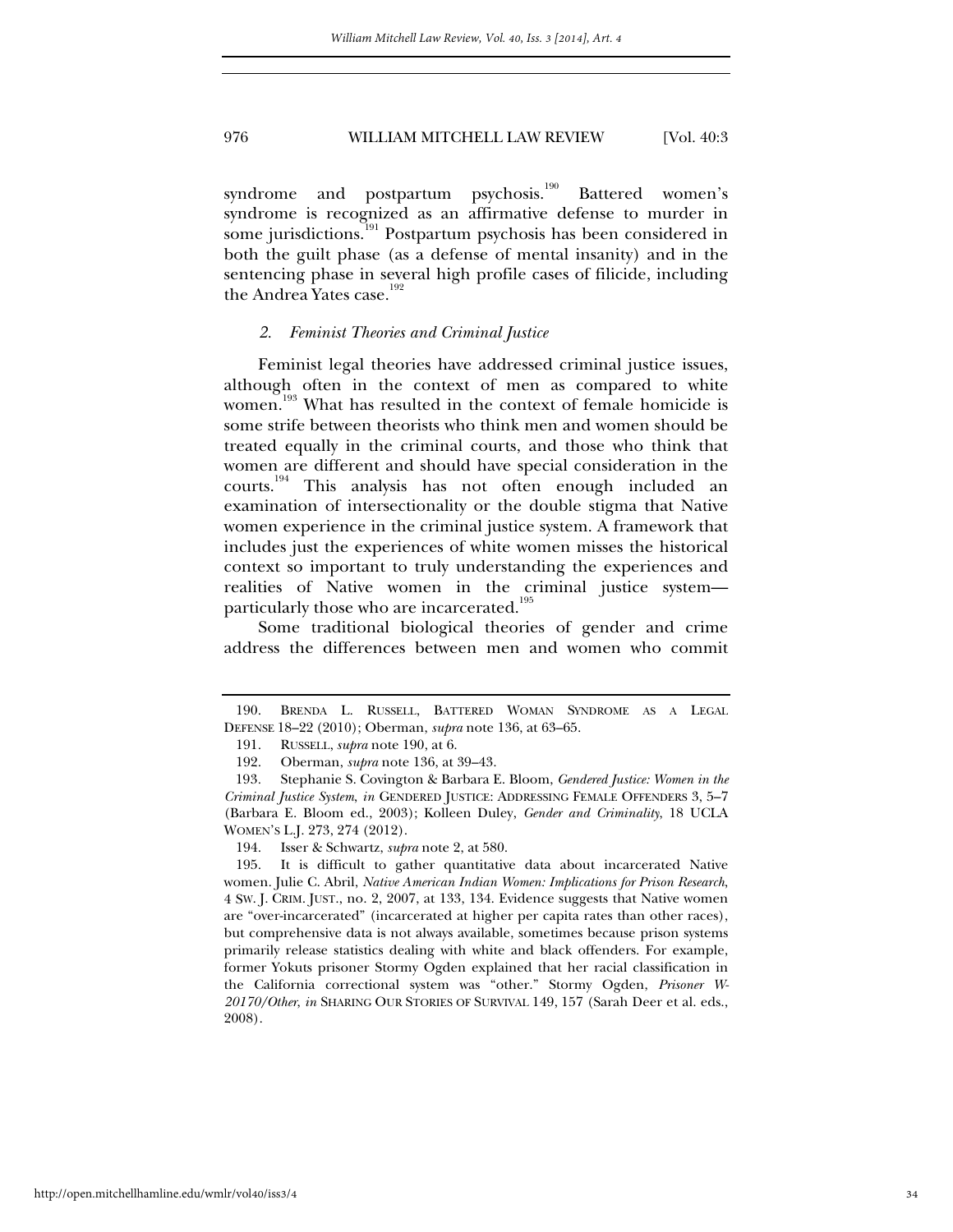crimes, in particular, crimes against their children.<sup>196</sup> These traditional comparisons emphasize that social, cultural, economic, and political environments contribute to gendered homicide. In particular, poverty, lack of education, parental neglect, domestic violence, and drug or alcohol addiction are "potent" factors in the causes of homicide of children for both men and women—but women are burdened by stereotypical expectations of their roles and by a lack of economic independence that make these factors more pronounced in situations where women kill.<sup>197</sup> Still others feel that the differences between men and women in the system are not just based on social factors, but biological factors as well.

Biological theorists, such as Carol Gilligan, believe that women's psychological needs and biological roles are imprinted genetically.<sup>198</sup> She and others believe that men and women are hardwired differently—and that these biological differences manifest themselves in different behaviors. So in the case of a woman who kills her child, this woman's behavior can be understood from a biological perspective and may make her actions less culpable than a man's in a similar situation.<sup>199</sup> However, this theory does not provide a meaningful place to assess the experience of Native women who commit crimes against their children. Further context is needed to understand the personal and historic traumas that play into scenarios involving Native women in the criminal justice system.

## *3. Trauma as a Pathway to Prison*

Some feminists, like Stephanie Covington, have contributed significant understanding to women's traumas as they relate to their involvement in the criminal justice system.<sup>200</sup> Covington's work has shown us that trauma plays a major role in women's entries into the criminal system and that an understanding of the unique trauma experienced by women is needed to prevent their

 <sup>196.</sup> Isser & Schwartz, *supra* note 2, at 577.

 <sup>197.</sup> *Id.* at 579.

 <sup>198.</sup> *See generally* CAROL GILLIGAN, IN A DIFFERENT VOICE: PSYCHOLOGICAL THEORY AND WOMEN'S DEVELOPMENT (1982) (calling attention to "the discrepant data on women's experience" and providing "a basis upon which to generate [a] new theory").

 <sup>199.</sup> *Id.*

 <sup>200.</sup> Covington, *supra* note 184, at 135.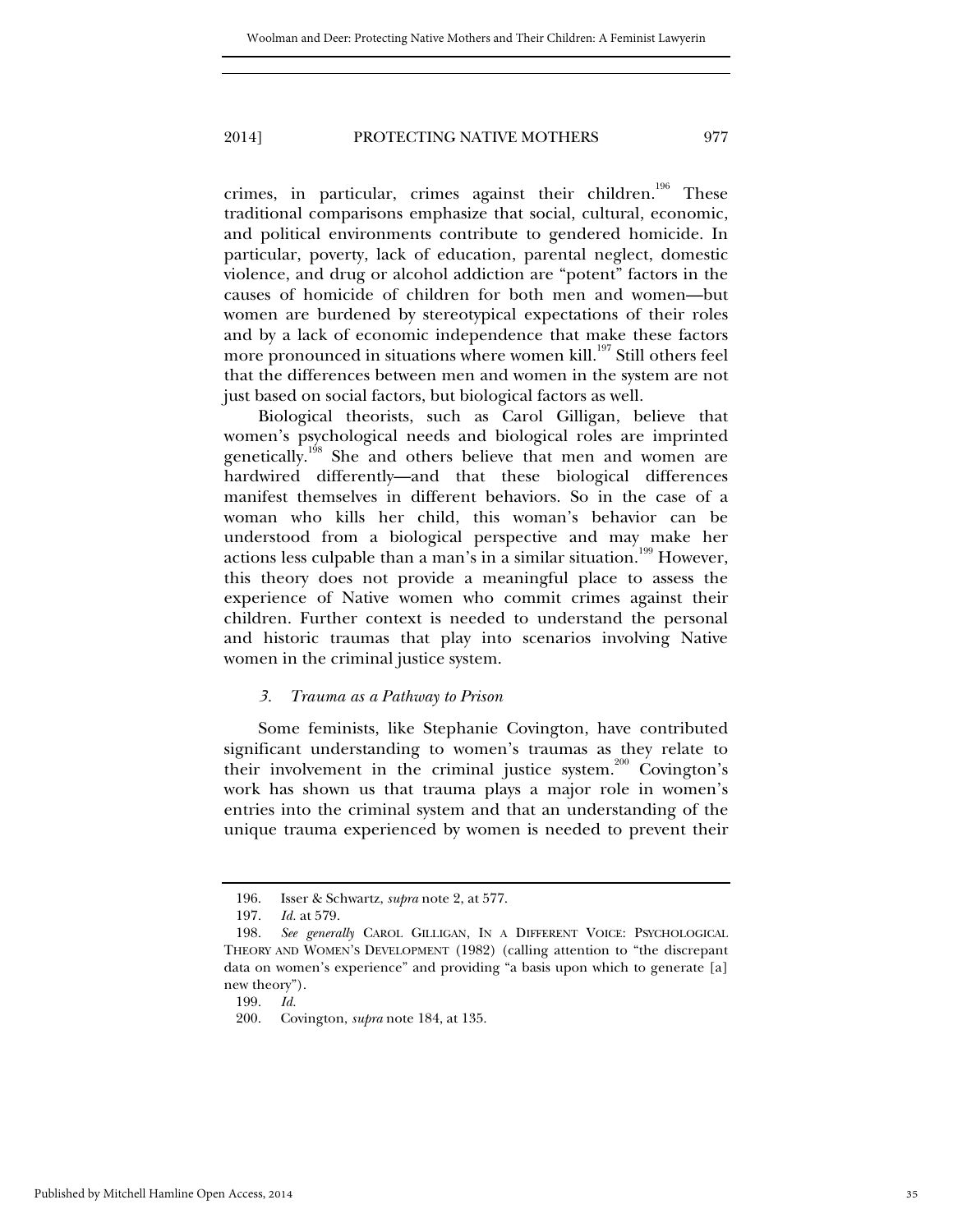entries into the system, or to assist in programming and services to treat women in the system or after their releases.<sup>201</sup>

Covington has demonstrated success in developing genderresponsive programming for women in the criminal justice system.<sup>202</sup> Her approach focuses on several core principles including recognizing the unique needs and experiences of women; acknowledging the female perspective, such as recovery from trauma; and respecting the unique ways that females develop psychologically.203 She defines gender-responsive programming, including what is used to try to prevent entry into the criminal justice system, as that which seeks to provide equality in terms of furnishing opportunities that mean the same to each gender. $204$ This legitimizes differences between men and women.<sup>205</sup> She advocates creating environments for women that focus on relationships with other people and keeping these core relationships with others intact and healthy. She also emphasizes that any programming or treatment must include recovery from trauma.<sup>2</sup>

Covington's work is holistic. It seeks to provide women with the tools necessary to succeed in many aspects of their lives. By learning how to deal with individual trauma and addiction in the context of developing healthy and safe relationships, she empowers women to understand their own histories of abuse in a new way. $207$ She has developed curriculum to help women work through their past traumas and to help lead them to an understanding of their past choices and behaviors in the context of these traumas. Her hope is that this understanding allows women to move beyond the traumas to create lives lived on their terms as opposed to lives lived in constant cycles of repeating trauma.

However, her theories relating to trauma are not sufficiently intersectional in the context of the experiences of Native women.

 <sup>201.</sup> *Id.* at 154–57.

 <sup>202.</sup> *Id.* at 157.

 <sup>203.</sup> *Id.* at 154–57.

 <sup>204.</sup> *Id.* at 141.

 <sup>205.</sup> *Id.* 

 <sup>206.</sup> Stephanie S. Covington, *A Woman's Journey Home: Challenges for Female Offenders*, *in* PRISONERS ONCE REMOVED: THE IMPACT OF INCARCERATION AND REENTRY ON CHILDREN, FAMILIES, AND COMMUNITIES 67, 95 (Jeremy Travis & Michelle Waul eds., 2003).

 <sup>207.</sup> Covington, *supra* note 184, at 156–57.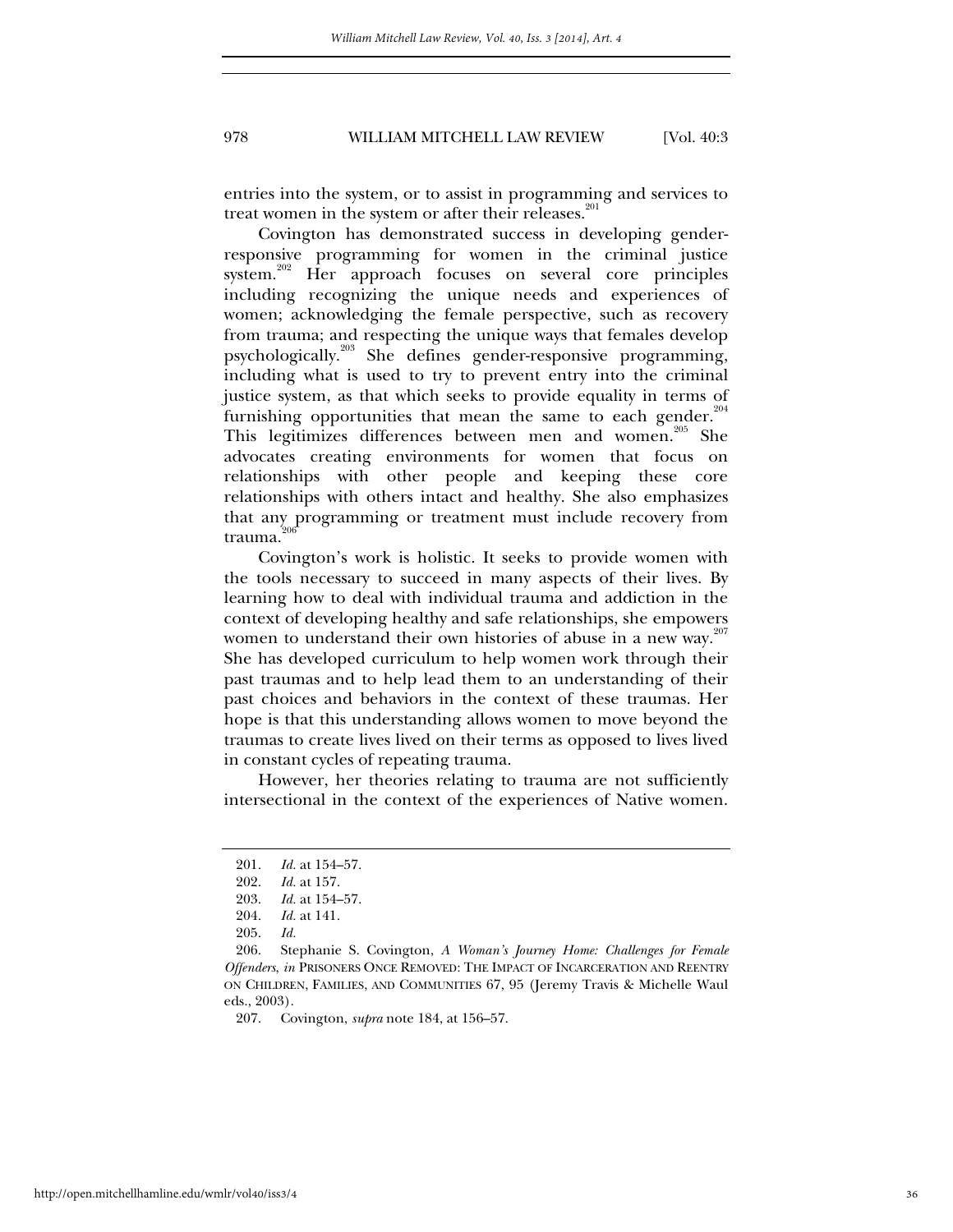She does not overlay the experiences of Native women as opposed to other women or men. Her work is extraordinarily valuable in understanding that men and women commit crimes for very different reasons and that women have vastly different needs to recover from past traumas, but it does not inform our understanding of how racially based, historical trauma plays into a crime committed by a Native woman. Covington's work helps us understand how individual traumas act as a trigger for many women. What we need to understand and implement when working with Native mothers is another layer, incorporating their individual circumstances, including past traumas, but also how the historical trauma of colonial practices affects their choices and lives. $208$ 

## *C. Feminist Lawyering*

Feminist legal theories can inform practice. We have seen historically that feminism has inspired successful litigation and advocacy. Pioneers such as Ruth Bader Ginsberg used theories of equality feminism to successfully litigate workplace sex discrimination.<sup>209</sup> Reproductive rights and access to birth control and abortion represent a second wave of successful feminist theory in practice.<sup>210</sup> In the reproductive rights cases, there was a focus on the biological differences between men and women.<sup>211</sup> We believe that Crenshaw's intersectional approach, when informed by indigenous feminism, can inform a model of holistic practice that helps Native women.

#### *1. Holistic Lawyering*

"Holistic lawyering" can take many forms. It generally refers to a practice that is client centered and not limited by case

 <sup>208.</sup> *See generally* ROSS, *supra* note 164. This intervention has been identified in the field of psychology: "Successful clinical interventions are not possible in a Native American setting unless the provider or agency is cognizant of the sociohistorical factors that have had a devastating effect on the dynamics of the Native American family." DURAN & DURAN, *supra* note 72, at 27.

 <sup>209.</sup> *See* CHAMALLAS, *supra* note 175, at 35.

 <sup>210.</sup> *See generally id.* ch. 4 ("The Generation of Difference"); *id.* ch. 9 ("Applied Feminist Legal Scholarship: Motherhood and Reproduction").

 <sup>211.</sup> *See generally* Roe v. Wade, 410 U.S. 113 (1973) (abortion); Griswold v. Connecticut, 381 U.S. 479 (1965) (contraception); MARGARET SANGER, WOMEN AND THE NEW RACE 2 (1920).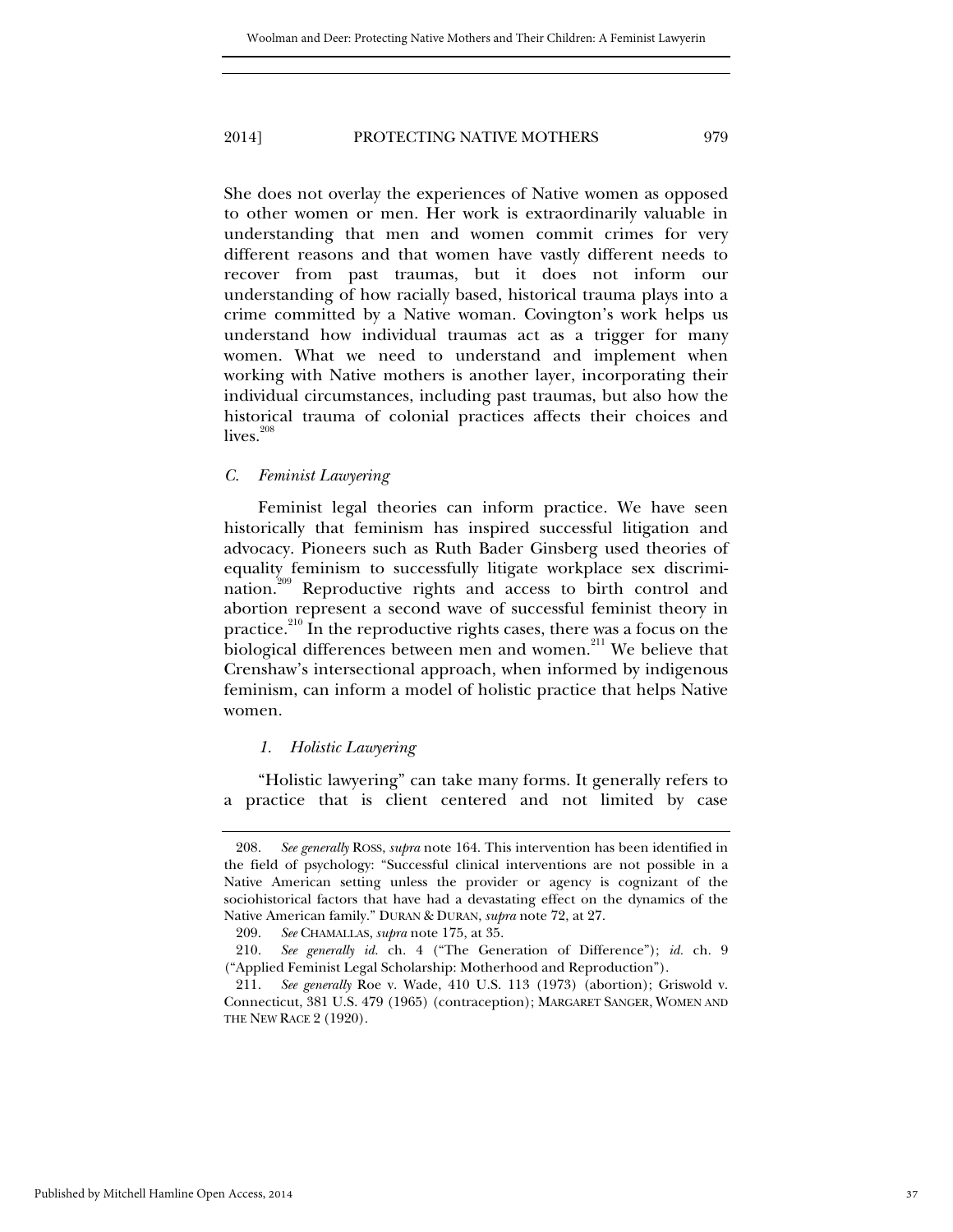specificity.<sup>212</sup> Two fundamental components seem to appear in many holistic models of practice—advocacy through interdisciplinary work and a presence in the client community.<sup>213</sup> In many holistic models, making a long-term difference in the lives of clients is a goal. $^{214}$  Holistic lawyering has come about in large part because of the pressing needs of indigent clients. In the criminal context, many poor people charged with crimes also face mental health struggles, addiction, child protection involvement, loss of housing, and other collateral consequences of their criminal charges. The holistic mindset, as explained by Michael Pinard in the context of representing indigent criminal defendants, takes into account the social, psychological, and socioeconomic factors that often underlay criminal cases.<sup>215</sup> Thus, the practice of holistic lawyering seeks to put clients' legal and non-legal needs at the forefront. Improving the client's overall position is a goal of both attorney and client.<sup>216</sup>

The practice of holistic lawyering is also understood to mean a lawyer harmonizing his or her legal practice with his or her innermost values. $2^{17}$  Using this view of holistic lawyering, a lawyer creates a practice with a more humanist philosophy.<sup>218</sup> The goals are not about winning or losing or the adversarial system, but instead about the focus on obtaining just goals through collaborative communication and work. Holistic lawyering in this sense relates not only to providing client-centered representation, but also focuses on how the lawyer engages in practice. It considers the lawyer's level of satisfaction with his or her practice as an integral part of the holistic equation.<sup>219</sup>

218. *Id.* 

 <sup>212.</sup> Robin G. Steinberg, *Beyond Lawyering: How Holistic Representation Makes for Good Policy, Better Lawyers, and More Satisfied Clients*, 30 N.Y.U. REV. L. & SOC. CHANGE 625, 630 (2006).

 <sup>213.</sup> *Id.* 

<sup>214</sup>*. Id.* at 628.

 <sup>215.</sup> Michael Pinard, *Broadening the Holistic Mindset: Incorporating Collateral Consequences and Reentry into Criminal Defense Lawyering*, 31 FORDHAM URB. L.J. 1067, 1071 (2004).

 <sup>216.</sup> *Id.* at 1093; *see also id.* at 1067 n.2 (citing Erik Luna, *The Practice of Restorative Justice: Punishment Theory, Holism and the Procedural Conception of Restorative Justice*, 2003 UTAH L. REV. 205, 283).

 <sup>217.</sup> *See* J. KIM WRIGHT, LAWYERS AS PEACEMAKERS: PRACTICING HOLISTIC, PROBLEM-SOLVING LAW 303 (2010).

 <sup>219.</sup> Michael L. Perlin, *Stepping Outside the Box: Viewing Your Client in a Whole*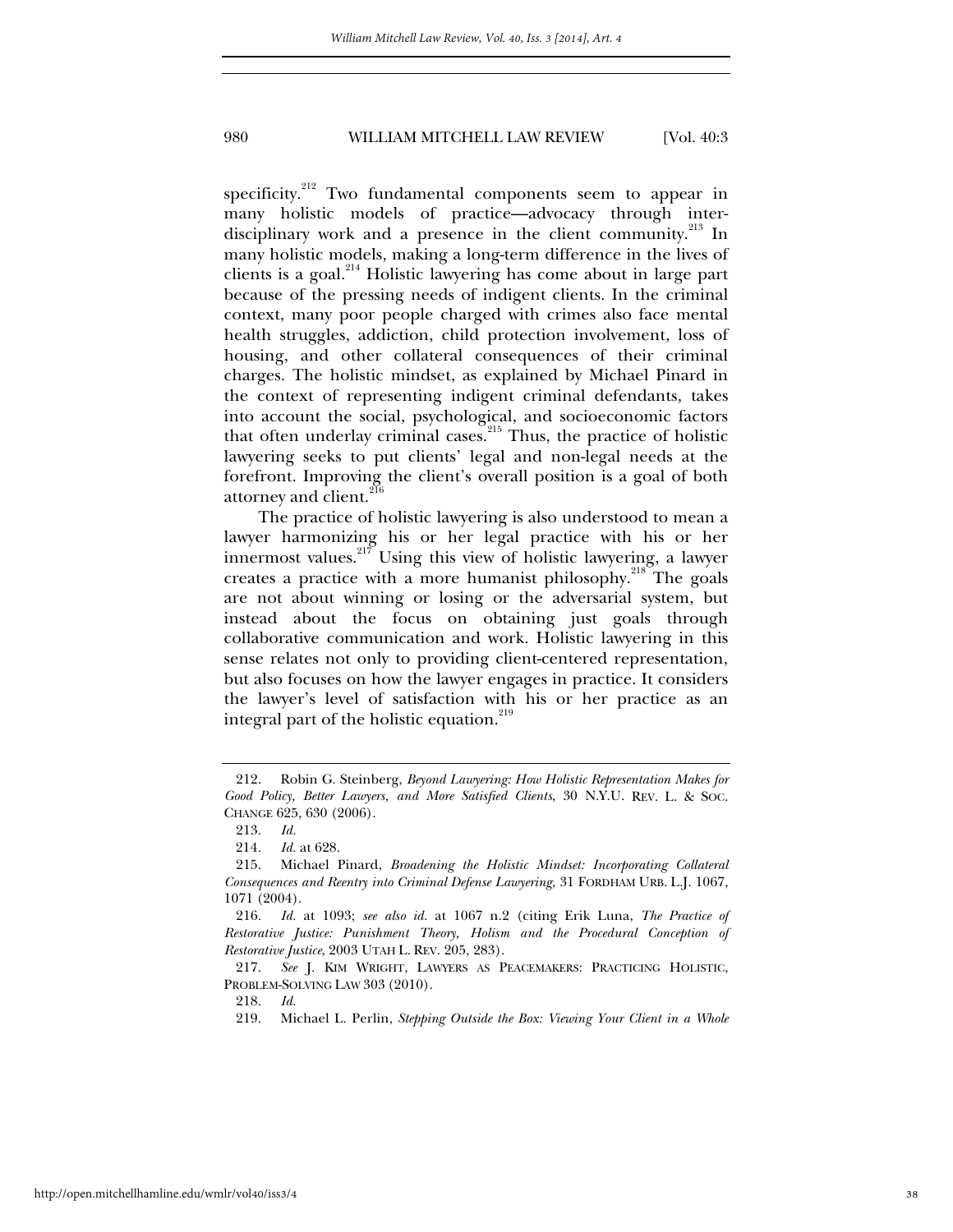We find both philosophies useful in thinking about a model of feminist representation that could help Native women like Dana. We see value in a client-centered practice that considers the very real social, psychological, and socioeconomic factors at play with any client in the criminal justice system, and this should include an awareness of the historical trauma experienced in Native communities.<sup>220</sup> We also recognize the importance of keeping lawyers themselves balanced and healthy, in particular in situations where they are representing women who have suffered extreme trauma and abuse. Recognizing and being able to provide self-care for secondary trauma will need to be integrated into these lawyers' practices.<sup>221</sup>

*New Light*, 37 CAL. W. L. REV. 65, 68 (2000).

 <sup>220.</sup> Trauma-informed legal advocacy provides a framework for representing clients who have experienced extreme violence, which includes framing advocacy around the past injury of clients rather than their sickness or badness. SANDRA L. BLOOM, PHILA. DEP'T OF BEHAVIORAL HEALTH TRAUMA TASK FORCE, TRAUMA-INFORMED SYSTEMS TRANSFORMATION: RECOVERY AS A PUBLIC HEALTH CONCERN 16–17 (2006), *available at* http://www.sanctuaryweb.com/PDFs\_new/Bloom%20Trauma -Informed%20Systems%20Transformation%20in%20Philadelphia.pdf.

 <sup>221.</sup> Attorneys experiencing secondary trauma may experience anxiety, loss of sleep, increased fear, lack of personal and professional confidence, depression, and other physical symptoms. Empathy is the key factor in the transfer of traumatic experiences to another person. Creating a support network to deal with vicarious trauma is an essential part of a practice for attorneys working with clients who have been traumatized or are experiencing trauma. Attorneys must be mindful of their own self-care. Secondary trauma that is untreated can have devastating effects on the life of the attorney. *See, e.g.*, Marjorie A. Silver et al., *Stress, Burnout, Vicarious Trauma, and Other Emotional Realities in the Lawyer/Client Relationship*, 19 TOURO L. REV. 847, 853–54 (2004). Attorneys experiencing vicarious trauma should seek help. Arin Greenwood, *Ripple Effects: Education and Self-Care Can Help Lawyers Avoid Internalizing Client Trauma*, 92 A.B.A. J., Jan. 2006, at 20, 20; s*ee also* JOSEPHINE G. PRYCE ET AL., SECONDARY TRAUMATIC STRESS AND THE CHILD WELFARE PROFESSIONAL 50–51 (2007) (child welfare professionals); Sandra L. Bloom, *Caring for the Caregiver: Avoiding and Treating Vicarious Traumatization*, *in* SEXUAL ASSAULT: VICTIMIZATION ACROSS THE LIFESPAN 459 (Angelo P. Giardino et al. eds., 2003) (clinicians, hospital workers, and law enforcement personnel); Andrew P. Levin & Scott Greisberg, *Vicarious Trauma in Attorneys*, 24 PACE L. REV. 245, 251–52 (2003); Lisa McCann & Laurie Anne Pearlman, *Vicarious Traumatization: A Framework for Understanding the Psychological Effects of Working with Victims*, 3 J. TRAUMATIC STRESS 131, 132 (1990) (mental health professionals).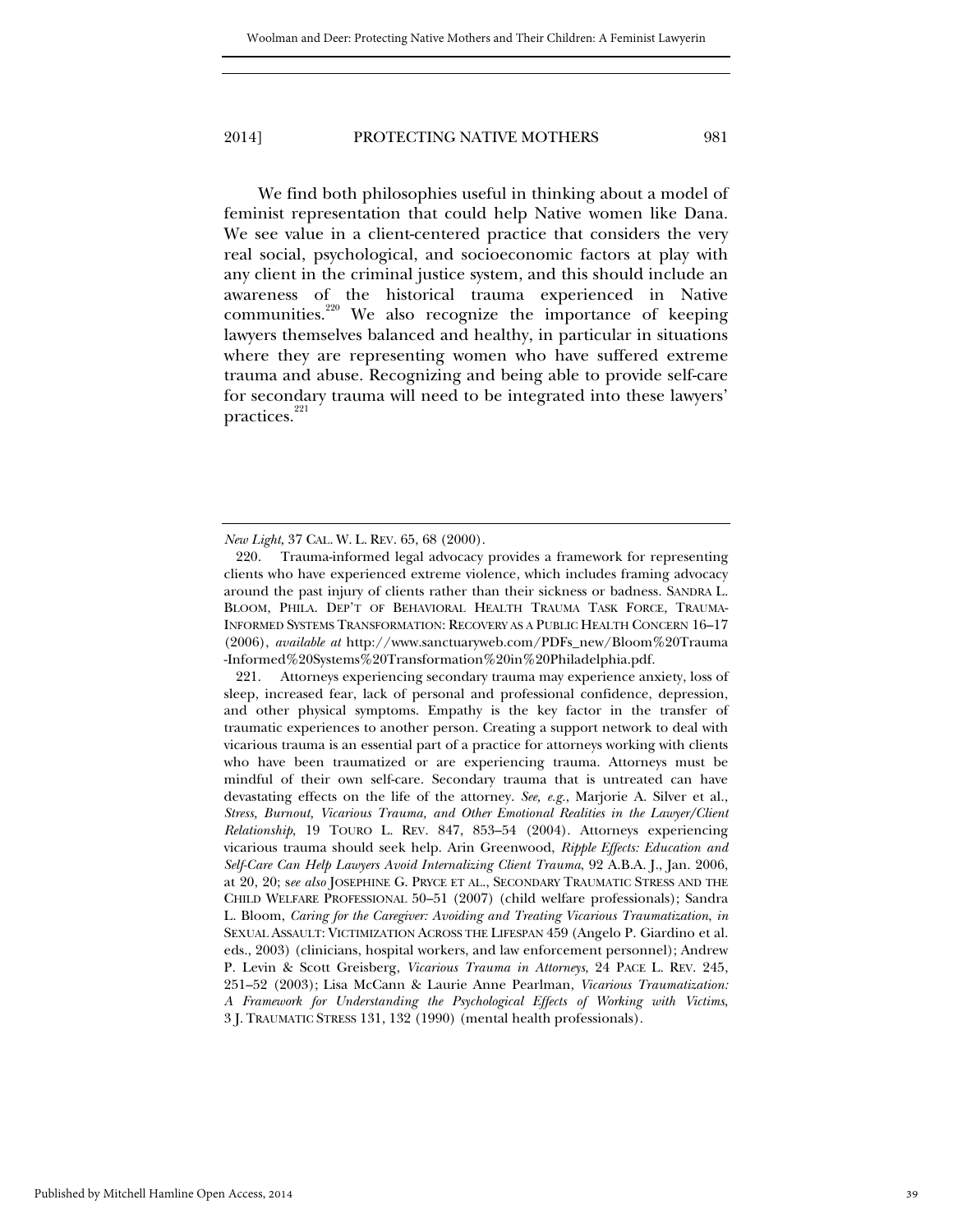#### *2. Representing Native Women*

In a holistic model for Native women, an awareness of historical trauma should be central to the representation. This means that in every decision and interaction an attorney has, he or she should be aware of the implications of colonialism on the individuals and their family.<sup>222</sup> For example, when examining a Native mother's decision to not seek help or report abuse, the lawyer should understand that, historically, these have been dangerous choices in the Native community. In the context of representing a Native mother for whom a child has been removed from her home, or who is a victim of domestic violence, it is essential that the system is attentive to the unique characteristics of Native mothers who have experienced historical trauma.<sup>223</sup> This advocacy demands that the system and finder of fact consider the context and complexity of the experiences of Native mothers, including the effects of historical trauma on these women and communities. Thus, an intersectional framework is necessary—one that incorporates the dual reality of clients who are Native and who are women. This intersection could also include the unique characteristics of mothers and motherhood.

Dana's case provides a unique opportunity to reflect on what a holistic model of representation using an intersectional feminist approach might look like. Sadly, an attorney or advocate could have started representing Dana from the time she was born. The early abuse she suffered and the toxicity of her biological family presented challenges very early in her life.<sup>224</sup> This is part of what makes her story so compelling. We can see the implications of historical trauma played out in her life. Dana herself was a victim of extreme trauma, but her own life reflects that realities of colonial

 <sup>222.</sup> Effective lawyers for Native people should also consider the dynamics of the local community in which the client resides. *See* Christine Zuni Cruz, *[On the] Road Back In: Community Lawyering in Indigenous Communities*, 24 AM. INDIAN L. REV. 229, 245 (2000).

 <sup>223.</sup> *See* Kimberlé Crenshaw, *Demarginalizing the Intersection of Race and Sex: A Black Feminist Critique of Antidiscrimination Doctrine, Feminist Theory and Antiracist Politics*, 1989 U. CHI. LEGAL F. 139, 141–42 (explaining that black women do not experience problems merely as a minority or as a female, but unique challenges as minority females).

 <sup>224.</sup> United States v. Deegan, 605 F.3d 625, 639 (8th Cir. 2010) (Bright, J., dissenting).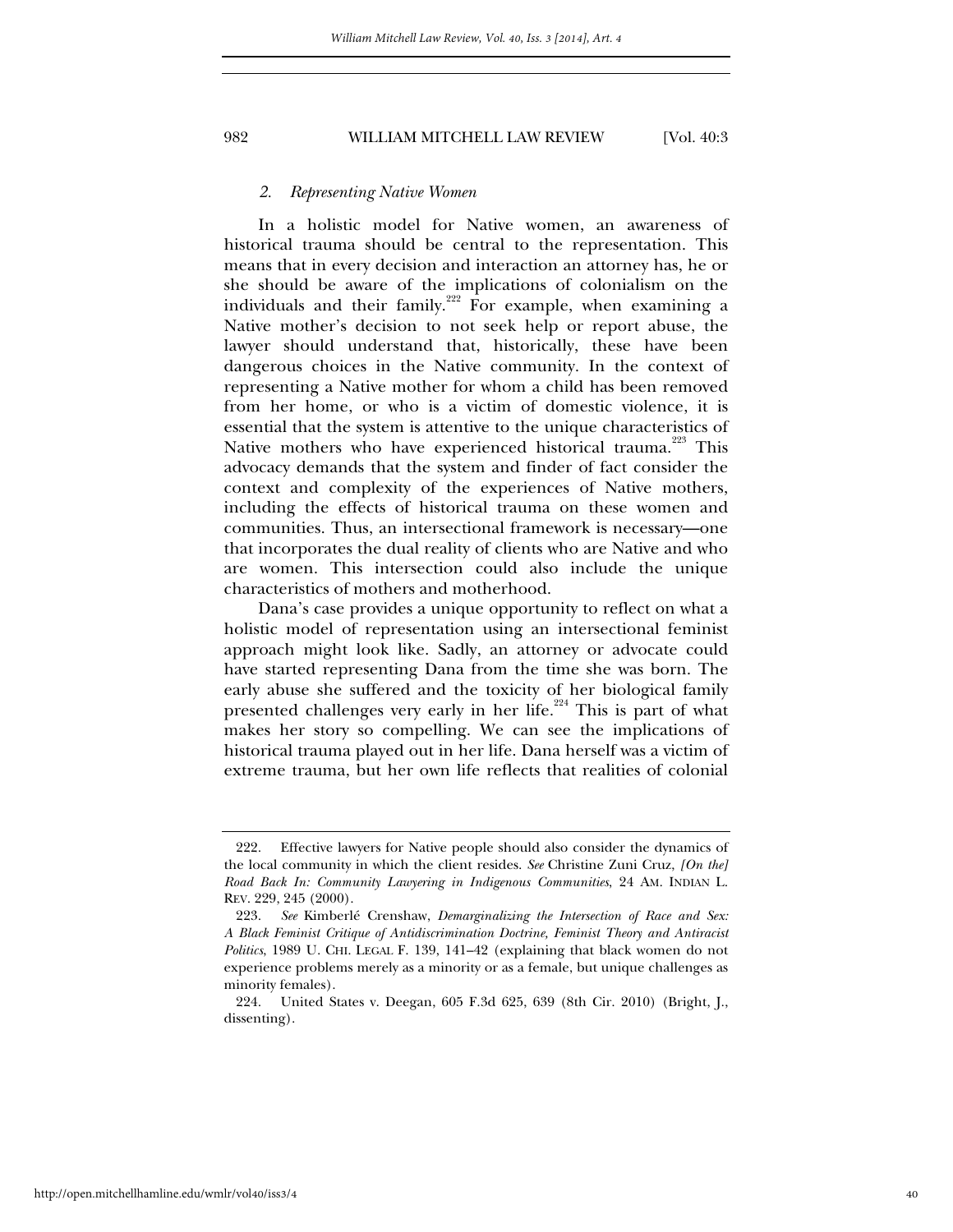trauma played out in many Native communities.<sup>225</sup> Because of this duality, she represents a distinct scenario to study communal and individual trauma in a legal system through a lens of feminist practice.

Legal intervention could include the actions of an attorney and/or the actions of the State. There are many points in Dana's life where legal intervention could have made a significant difference. However, it is unlikely that traditional legal models of representation would have been effective in Dana's case because these models do not provide enough context about her particular trauma, both historical and individual. We feel that a practice centered by Native women's unique experiences and grounded with the knowledge of historical trauma would have provided a more effective advocate to Dana at several critical points in her life.

The first point at which a holistic and intersectional approach may have been effective was in protecting Dana, her mother, and her siblings from the abuse of her father.<sup>226</sup> While it is true that child protection intervened on numerous occasions to place Dana and her siblings in foster care, the ultimate issues of her father's domestic abuse and chemical abuse were not dealt with in a way that allowed Dana or her family to be free from the threat of future abuse. Nor did any attorney try to advocate for her mother or Dana in a way that acknowledged the lingering threat that colonial systems represented in their lives. This meant that even after leaving foster care, or aging out of the system, Dana never felt safe returning home to live with her mother because her father continued to be a danger to her. It also meant that the underlying fear that Dana, her mother, and her siblings felt about their family being forever torn apart—as had happened to so many others—was not given a voice or place in the legal system.

How can a mother reach out for help from the legal or social systems about potential harm to her children? The professionals

Published by Mitchell Hamline Open Access, 2014

 <sup>225.</sup> *See id.* at 662 ("This case also lifts the curtain on the terrible abuse suffered by Ms. Deegan as a young child and young woman on the Fort Berthold Indian Reservation in North Dakota. Unfortunately, her suffering is not an isolated instance. The pervasive and terrible abuse of women and children occurs on every Indian reservation in this country.")

 <sup>226.</sup> *Id.* at 628 (majority opinion) ("She based her argument for leniency on what she described as her 'psychological and emotional condition' at the time of the offense, her history as a victim of abuse, and the fact that she acted impulsively, among other reasons.").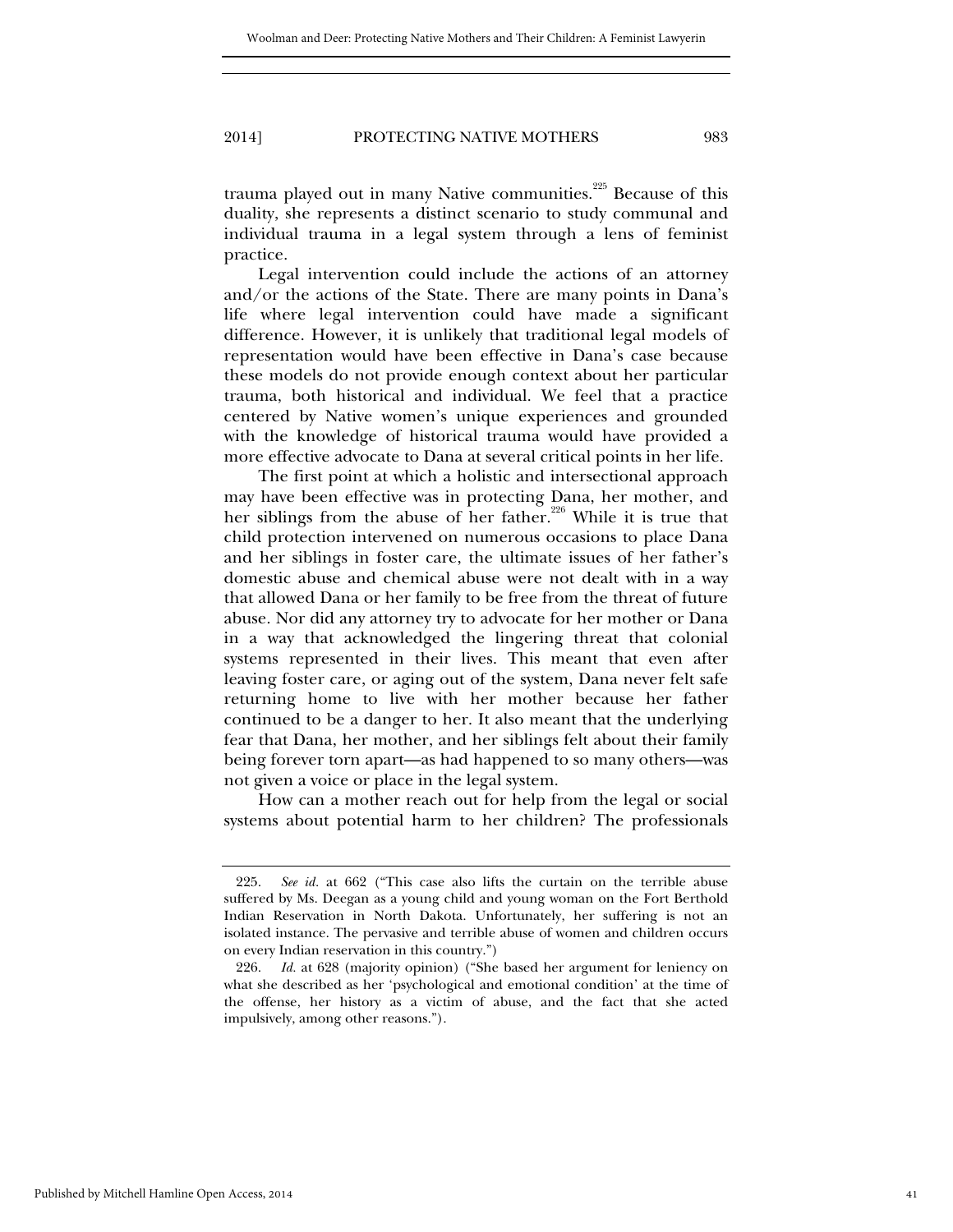who have access to resources for help are typically also mandatory reporters—including social workers, medical care providers, and police officers. A woman who struggles to protect her children from her partner, from poverty, $227 \text{ or from her own mental illness}$  risks losing her children if she discloses the painful truth of her existence.<sup>228</sup> If, for instance, she admits to a helping professional: "I am overwhelmed; I am not able to be a good parent right now" or "I am fearful that my children are in danger," she will likely be faced with potential removal of her children and/or criminal charges. Access to people who are not mandatory reporters thus becomes a matter of life and death.

Part of what is hard to know in this case is how the experience of being a Native woman living on a reservation would have affected any legal intervention. It is clear that Native women have good reason to distrust state intervention.229 It is also clear that for many Native women, securing an attorney for any type of case is nearly impossible given the lack of resources and isolated locations of many reservations.<sup>230</sup> It is naïve to think that an attorney in any circumstance can save a child or a family, but certainly the right attorney in many circumstances can achieve fundamental changes in a family's or individual's life. But, in a Native community, this sort of practice will take years to establish, and will require the commitment of both time and emotional energy of many dedicated and empathetic attorneys. It will also take significant and sustainable funding, which is currently often unavailable to Native  $commu nities.<sup>231</sup>$ 

The second time that intersectional feminist and holistic legal representation may have helped Dana is when she experienced domestic violence at the hands of her children's father.<sup>232</sup> Would Dana herself have been open to a legal advocate to help her navigate the system? In this instance, an attorney would need to balance Dana's deep distrust of the system (the same system that separated her family into foster care when she reported abuse as a

 <sup>227.</sup> *See id.* at 627–28.

 <sup>228.</sup> *See id.* at 642 (Bright, J., dissenting).

 <sup>229.</sup> Horejsi et al., *supra* note 20, at 330–31.

 <sup>230.</sup> *Id.* at 339.

 <sup>231.</sup> JANET RENO ET AL., U.S. DEP'T OF JUSTICE, REVITALIZING COMMUNITIES: INNOVATIVE STATE AND LOCAL PROGRAMS 37 (June 1997), *available at* https://www .ncjrs.gov/pdffiles/165360.pdf.

 <sup>232.</sup> *Deegan*, 605 F.3d at 640 (Bright, J., dissenting).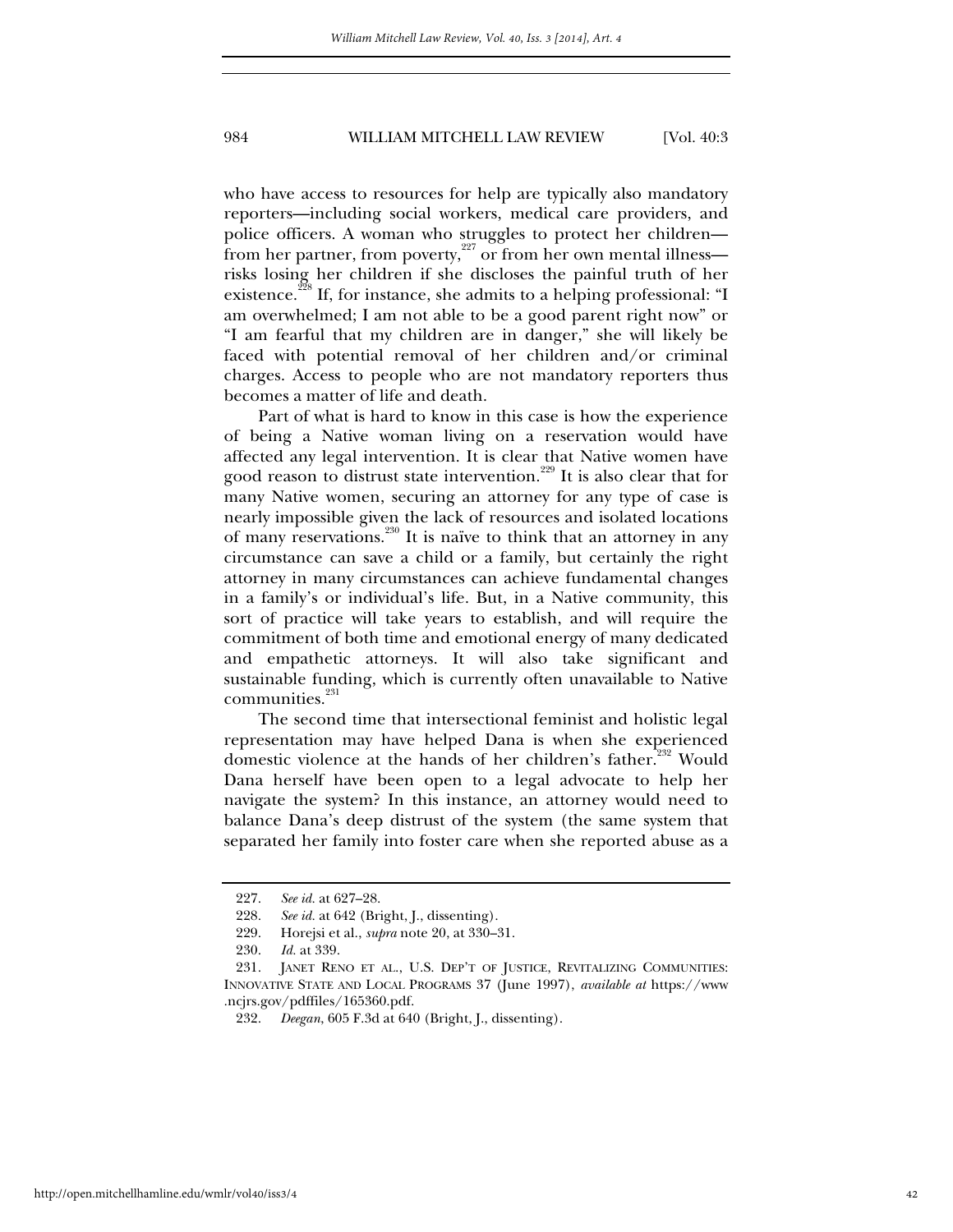child) with Dana's desire to live a life free of abuse and trauma.<sup>233</sup> Before the death of her baby, Dana was genuinely afraid that disclosing the domestic violence would have threatened the existence of her family.<sup>234</sup> Another compounding layer to all of this is the "extreme poverty and isolation" that Dana experienced, in particular, before the birth of Moses.<sup>235</sup> How could an attorney have helped with these circumstances?

Perhaps the most fundamental question that this case presents is what could or should a holistic and feminist approach look like when women exhibit signs that they will harm their children, or in representing women who have already harmed their children?<sup>236</sup> These scenarios present the most difficult questions for attorneys who purport to be holistic and feminists. Some of us, as feminist attorneys who seek to practice holistically, like to think that we would be capable of helping a Native woman like Dana. But when unpacking what this looks like in practice, it becomes clear that this type of representation is very challenging in both holistic senses that is, putting the client in a better overall position and also practicing in a way that the attorney feels a more humanistic connection and philosophy in her work. It is challenging to create a client-centered practice in which Dana's whole world of problems would be dealt with. It is also virtually impossible to imagine engaging in this type of work while remaining balanced and healthy. However, the right attorney in any given circumstance can affect both individual and systemic changes.

Attorneys can be catalysts for change. The change can ignite awareness in both their clients and other stakeholders. An attorney who takes on the role of representing a Native mother who has harmed her child, or is at risk of harming her child, would be helped by being able to see the subtle warning signs that there is more going on with this mother or family than what appears at first

 <sup>233.</sup> *Id.* at 639.

 <sup>234.</sup> *Id.* at 640–41.

 <sup>235.</sup> *Id.* at 641 ("Ms. Deegan's state of despair and depression was not merely the result of the physical, verbal, and sexual abuse she suffered. Ms. Deegan lived in extreme poverty and isolation.").

 <sup>236.</sup> Victims of domestic violence benefit from the assistance of attorneys. *See, e.g.*, Adrienne Jennings Lockie, *Salt in the Wounds: Why Attorneys Should Not Be Mandated Reporters of Child Abuse*, 36 N.M. L. REV. 125, 141 (2006).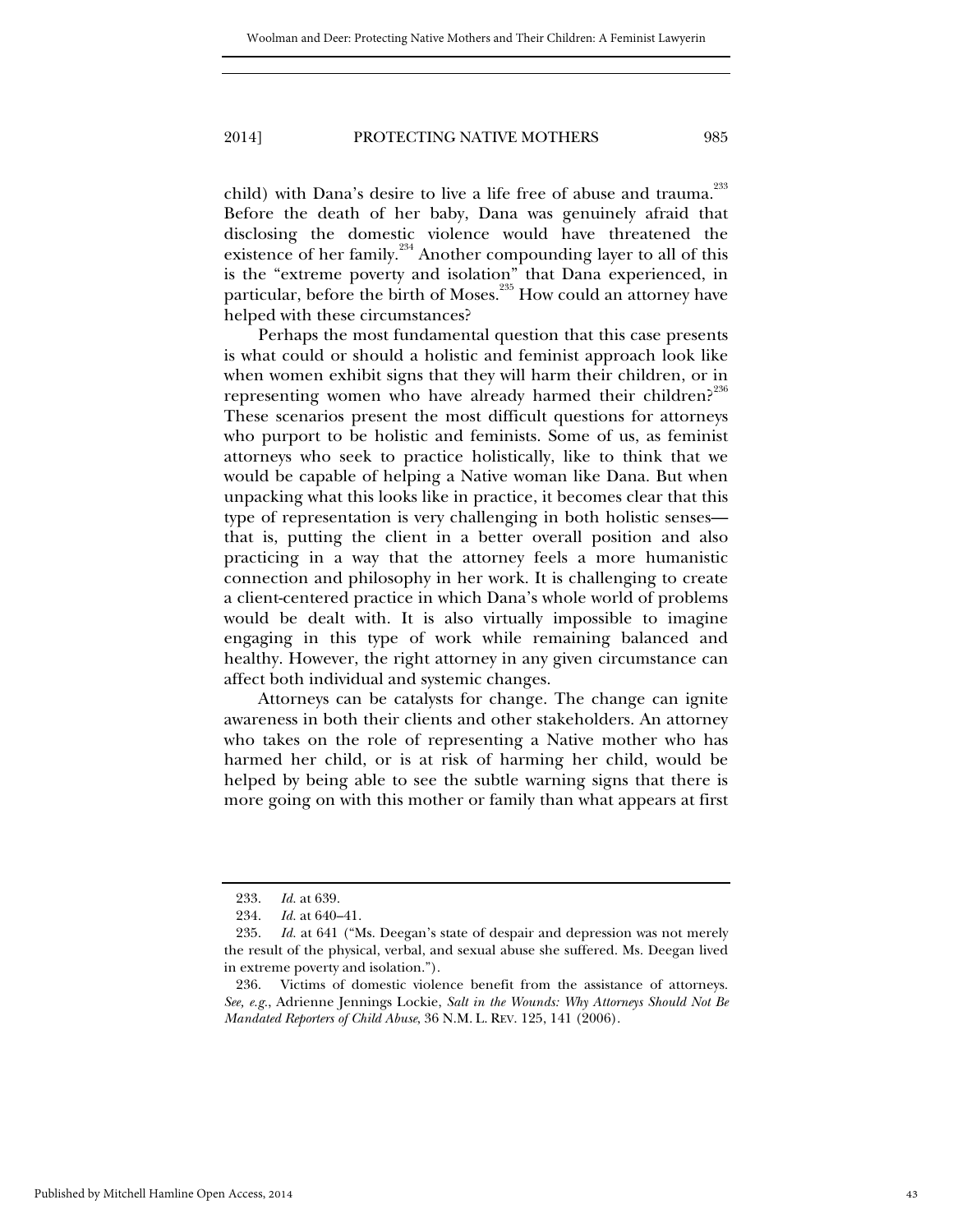glance.<sup>237</sup> An attorney, in some cases, is the first and best individual

to see indicators of risk of harm.<sup>238</sup> In many jurisdictions, attorneys are not explicitly included in statutes as mandatory reporters of child abuse. In such jurisdictions, they are obligated above all else to keep their clients' lives in their confidence.<sup>239</sup> An attorney may be the only "safe" person for a woman like Dana. For women like Dana (or her mother) who may be scared to reveal past abuse and trauma, the presence of an attorney, well trained in the contextual and historical traumas his or her client has experienced, may provide the outlet or support that this client needs to open up. Because of the lawyer-client relationship, this information would be kept confidential. This is very different from the relationship that Dana or her mother would have had with case workers, tribal domestic violence advocates, or even other family members.<sup>2</sup>

This unique role of confidant allows an attorney to build a trusting relationship with his or her client. However, one challenge that comes along with working with Native women who have experienced trauma, abuse, or have mental health concerns, is that once a client reveals information about his or her situation, in many cases, the client does not want this information shared or used in his or her case. An attorney must talk through the concerns and benefits of sharing personal information about abuse or trauma with other stakeholders or the finder of fact. In the case of Native women, there is additional stigma attached to sharing this information. Above all else, attorneys should give Native women clients who have experienced trauma and abuse the dignity of having control over how their story and information is shared.

 <sup>237.</sup> *See generally* Jean R. Sternlight & Jennifer Robbennolt, *Good Lawyers Should Be Good Psychologists: Insights for Interviewing and Counseling Clients*, 23 OHIO ST. J. ON DISP. RESOL. 437 (2008) (discussing insights for interviewing and counseling clients).

 <sup>238.</sup> *See* Evan R. Seamone, *Attorneys as First-Responders: Recognizing the Destructive Nature of Posttraumatic Stress Disorder on the Combat Veteran's Legal Decision-Making Process*, 202 MIL. L. REV. 144, 146–47 (2009).

 <sup>239.</sup> Mandatory reporting laws often conflict with attorney professional responsibility rules (namely maintaining the confidentiality of clients). Lockie, *supra* note 236, at 129.

 <sup>240.</sup> *See* CHILD WELFARE INFO. GATEWAY, MANDATORY REPORTERS OF CHILD ABUSE AND NEGLECT 2−3 (2012), *available at* https://www.childwelfare.gov /systemwide/laws\_policies/statutes/manda.pdf.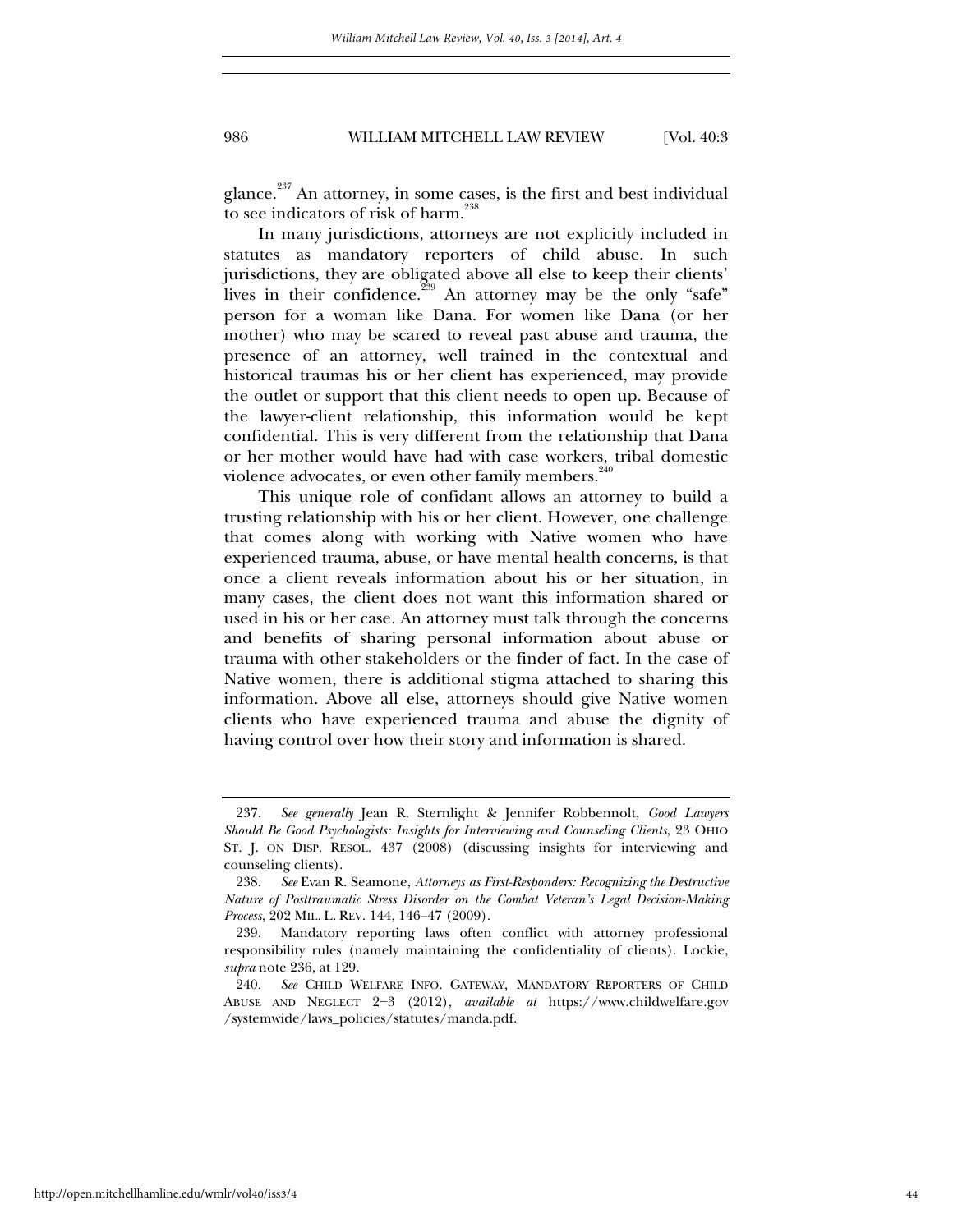Some Native clients do decide to have this personal information shared or it is a part of the reason why the case exists. In child protection cases, cases involving orders for protection, and in criminal cases, information about past trauma, abuse, drug use, and mental health concerns are often a part of the case from the beginning. Attorneys in these situations must work through with clients how to frame these complex issues in a way that does not harm their clients or the clients' families.<sup>241</sup> This may mean delving further into the situation, to unearth more facts and details about trauma or abuse that might help an outsider better understand the client's position and behavior, or how historical trauma in this particular community has impacted his or her choices.

By understanding the intersection of oppressions that Native mothers experience, an attorney will be better situated to address the systematic discrimination that exists because of this complicated duality. Native mothers have ended up where they are (as clients in a divorce, orders for protection, housing court, or as criminal defendants) because of their experiences in the world being Native, victims, women, and mothers. When attorneys can articulate this reality to fact finders, stakeholders, and system decision makers, their clients have the best chance of being truly understood and, therefore, of being treated fairly.

## V. CONCLUSION

While we offer suggestions as to what strategies our feminist approach would look like or would have looked like in Dana's life, we also want to recognize at the end that perhaps the most important feminist legal response to a situation like Dana's is to continue to advocate and work for her legal rights after the death of Moses. If Dana thought she was isolated before the birth of Moses, and felt alone and afraid and overwhelmed, those feelings have magnified since her charges, trial, conviction, and prison sentence.<sup>242</sup> Dana, like many mothers in prison, has been written off

 <sup>241.</sup> For example, one study suggests that most women who are hospitalized for mental illness after birth lose full custody of their children at some point. Jill G. Joseph et al., *Characteristics and Perceived Needs of Mothers with Serious Mental Illness*, 50 PSYCHIATRIC SERVICES 1357, 1358 (1999). Deciding whether or not to seek psychiatric care, then, has legal implications for which holistic services could be very helpful.

 <sup>242.</sup> Dana entered the federal prison system in 2008. She was initially incarcerated in California and was unable to visit with her three daughters for over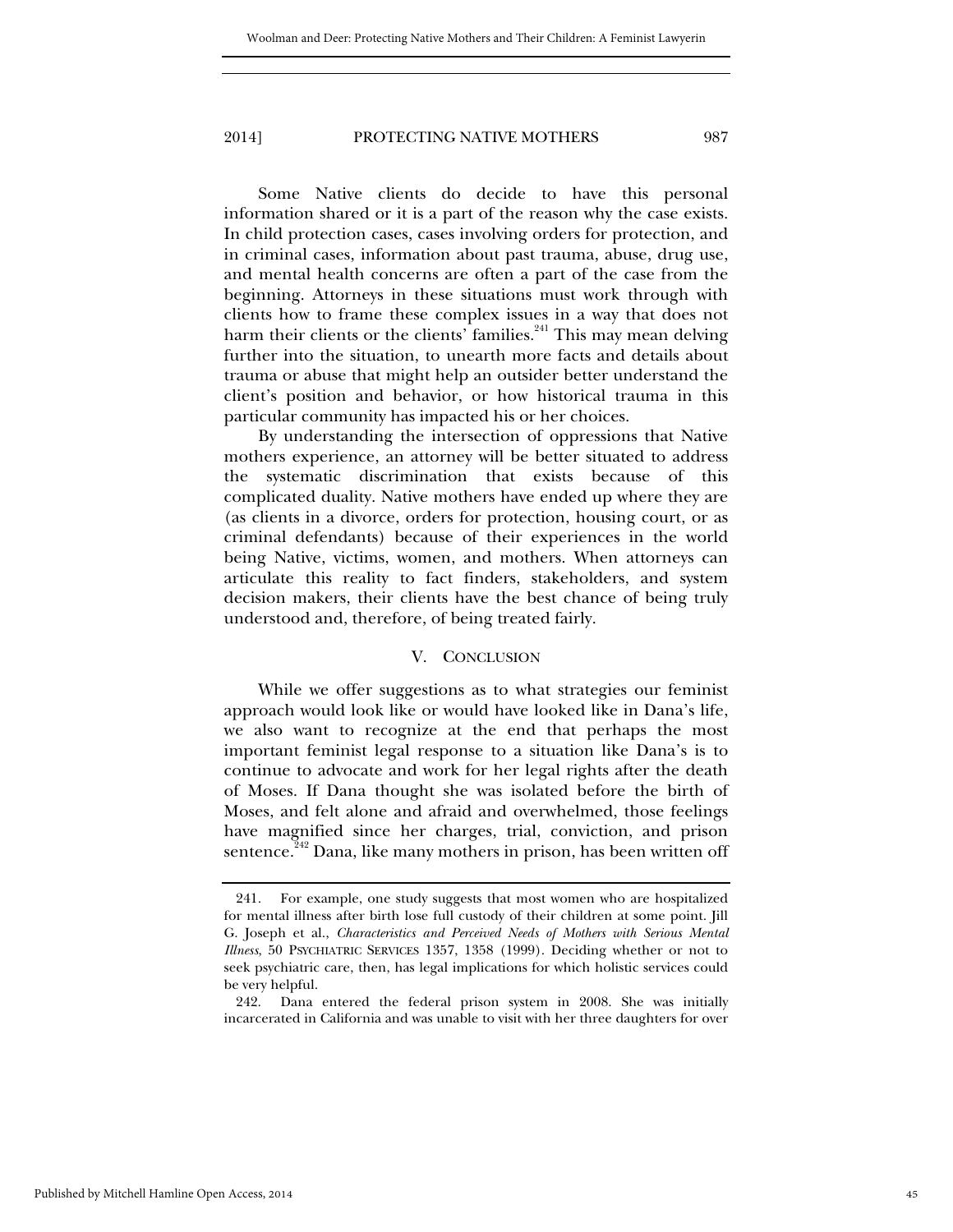and forgotten by most of us. For many feminist lawyers, Dana represented a compelling client before the death of Moses. She represented the ultimate intersectional example of exploitation. She was a victim. She was poor. She was Native. She was a mother. However, as soon as she was convicted of causing the death of her child, she became a pariah to some in the community that should still be supporting her the most—feminist lawyers. When in reality what had happened was that another layer in the intersection of Dana's life had emerged. Now, she was also a convicted felon.<sup>243</sup>

It is our belief that attorneys equipped with a holistic and intersectional feminist method can be catalysts for change for Native mothers and their children. Attorneys using this approach can effect change in the lives of their clients and—we hope—within systems that have historically oppressed and unfairly treated these clients. We hope that this practice, if implemented, can effect change within both the child protection and criminal justice systems. Our focus on the history of Native women reminds us how oppressed they have historically been, and how this oppression affects individuals' lives. Dana's story provides a unique lens to examine our approach. She is a Native mother who experienced individual and historical trauma without effective intervention—and this trauma had horrific results in her life.

Our particular feminist approach may provide the best chance there is to protect Native women and their children in dire circumstances. Attorneys advocate to judges and county prosecutors, caseworkers, guardians, and all of these stakeholders who ultimately make decisions about the fate of Native women and their children. If they can be made aware of the implications of individual and historical trauma in a meaningful way, interventions and outcomes may begin to change. We also believe that in some

two years. By all accounts, Dana is a wonderful, caring mother to her three daughters despite being incarcerated. Her daughters trust her and seek her advice as they transition into adulthood.

 <sup>243.</sup> A lawyer representing Dana after her conviction and prison sentence will have to be attuned to the needs of women in prison, and more importantly, to the unique client needs upon release. *See generally* STEPHANIE S. COVINGTON, A WOMAN'S JOURNEY HOME: CHALLENGES FOR FEMALE OFFENDERS AND THEIR CHILDREN 15 (2002), *available at* http://www.aspe.hhs.gov/hsp/prison2home02 /Covington.pdf (describing the effects of prison on women's mental health and family structure and examining the unique situation that exists for mothers in prison, and the potential impact that this separation from children can have on the women).